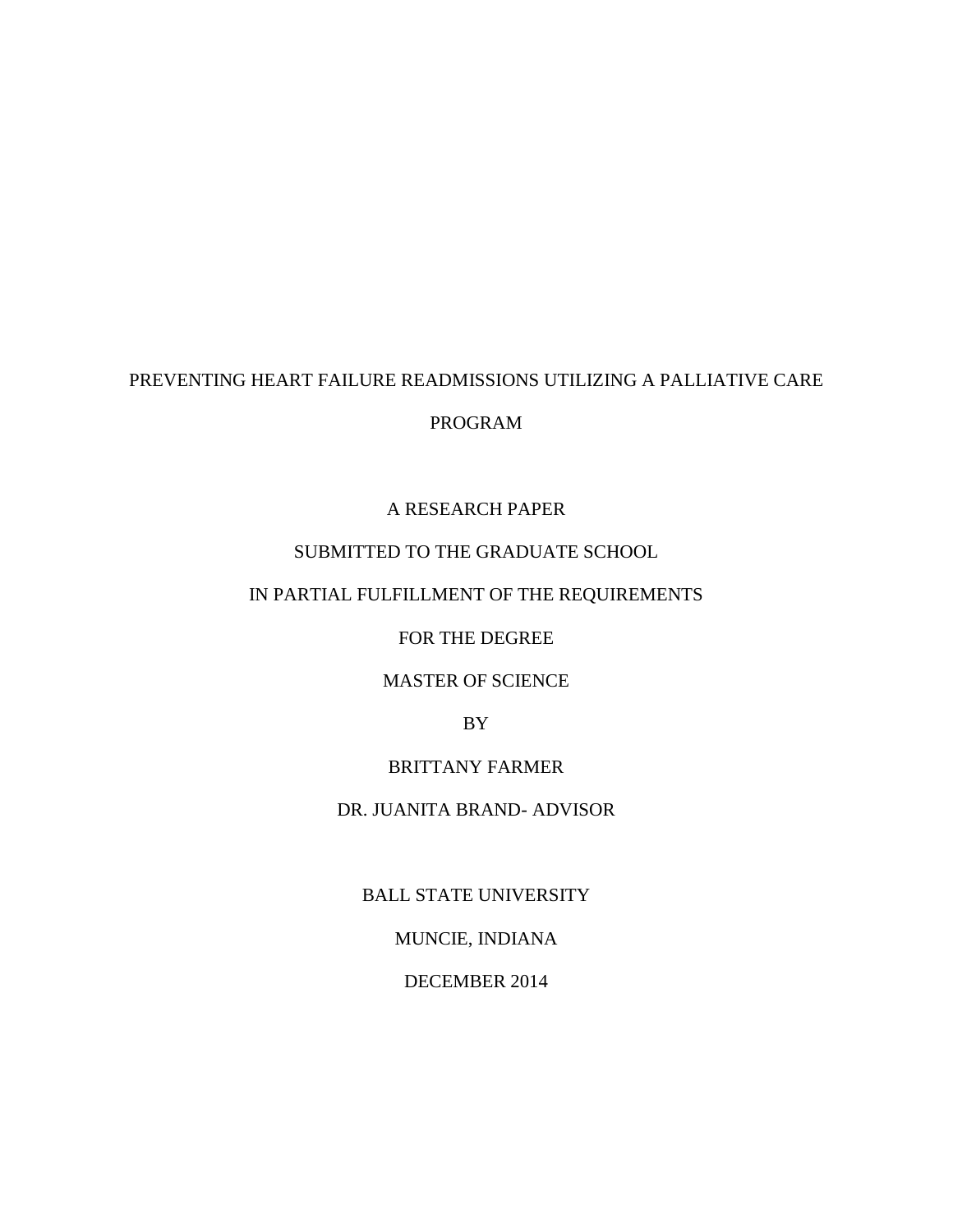# **TABLE OF CONTENTS**

<span id="page-1-0"></span>

| Chapter I: Introduction          |  |
|----------------------------------|--|
|                                  |  |
|                                  |  |
|                                  |  |
|                                  |  |
|                                  |  |
|                                  |  |
|                                  |  |
|                                  |  |
|                                  |  |
| Chapter II: Review of Literature |  |
|                                  |  |
|                                  |  |
|                                  |  |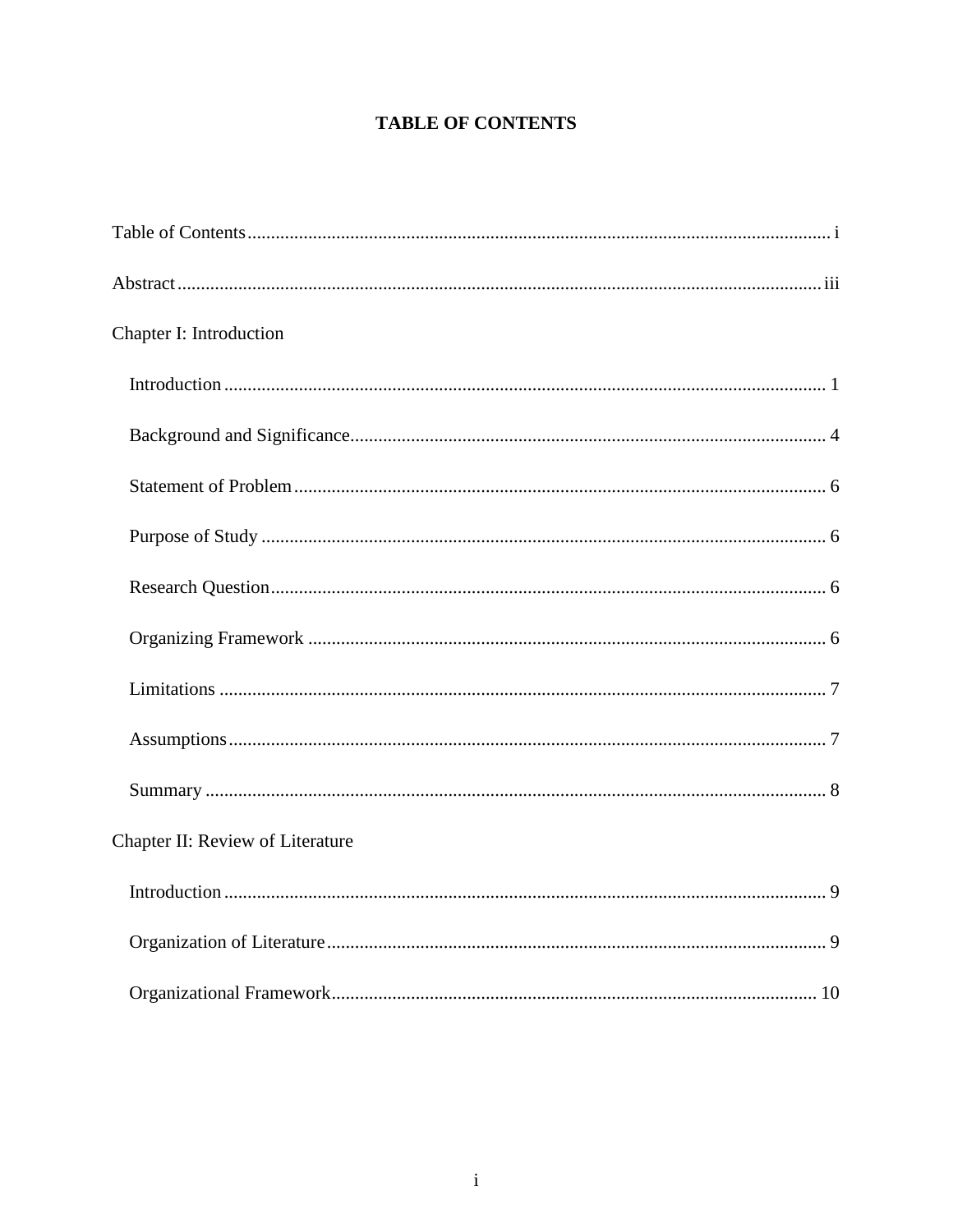| Chapter III: Methodology |  |
|--------------------------|--|
|                          |  |
|                          |  |
|                          |  |
|                          |  |
|                          |  |
|                          |  |
|                          |  |
|                          |  |
|                          |  |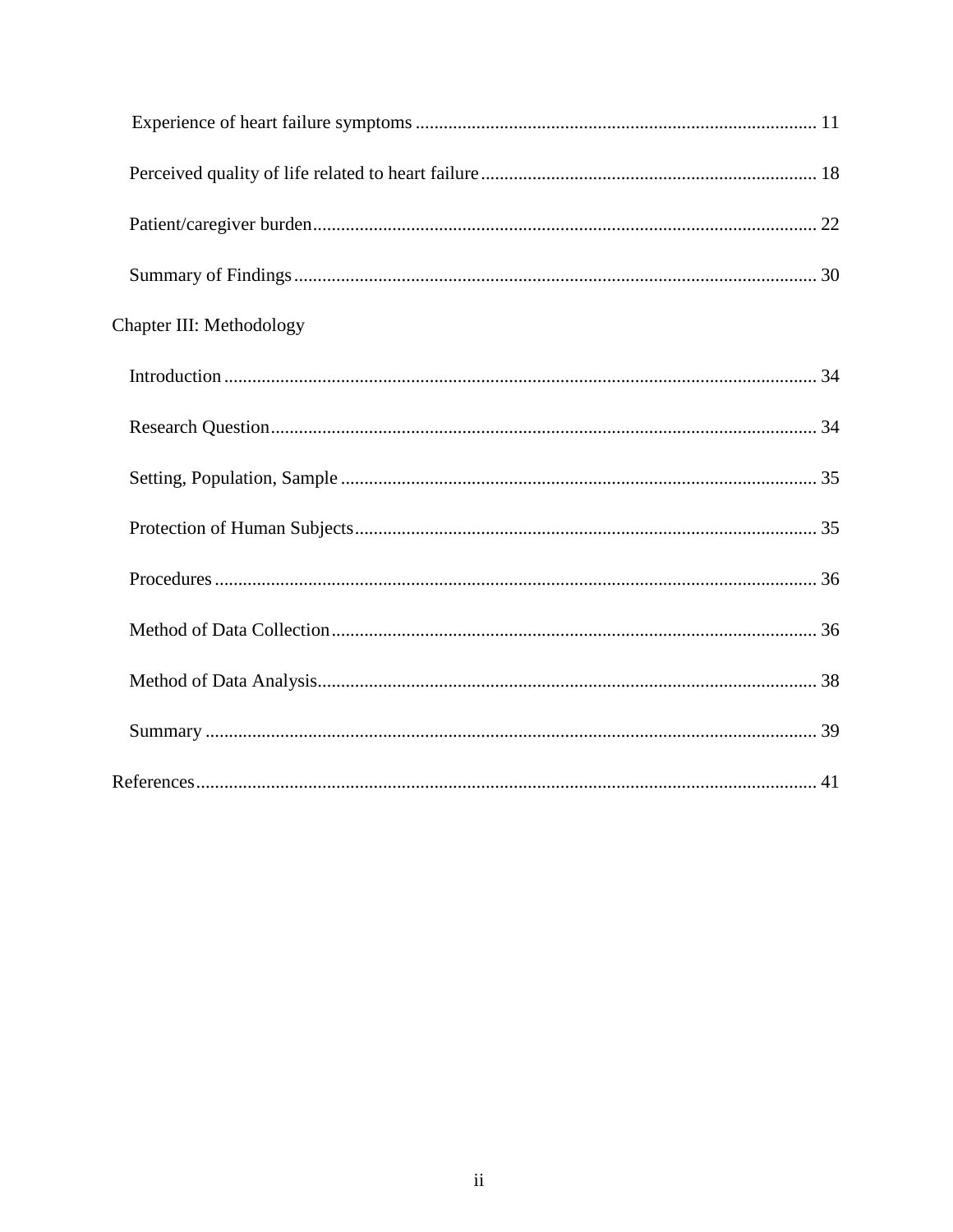#### **Chapter I**

### **Introduction**

### <span id="page-3-1"></span><span id="page-3-0"></span>**Introduction**

Heart failure, a chronic disease resulting from the heart's inability to efficiently pump blood to the body, is one of the most costly chronic diseases in the United States (U.S.). According to Heidenriech et al. (2011) heart failure costs the U.S. an estimated \$34.4 billion yearly, with these costs including health care services, medications, and lost productivity. With the overall rising costs of healthcare and the changes in the healthcare system due to healthcare reform, hospitals across the nation are looking for methods to reduce the costs of many chronic illnesses. Due to the complexity of care associated with heart failure, many heart failure patients need help or extra support in caring for themselves on a daily basis.

The prevalence of heart failure in the United States is quite significant. According to Roger et al. (2012), about 5.7 million people in the U.S. have heart failure and about half of people diagnosed with heart failure die within 5 years of initial diagnosis. Deaths from heart failure are not unusual in the U.S. with 1 in 9 death certificates (about 281,437 deaths) citing heart failure (Roger et al., 2012).

According to the National Vital Statistics Report, heart failure is responsible for over 57,000 deaths in the U.S. yearly (Murphy, Xu, & Kochanek, 2013). Diseases of the heart, which include heart failure, topped the list of the 15 leading causes of death in 2010 (Murphy et al., 2013).

The cost of heart failure is substantial and readmissions from heart failure are quite common. In 2012, the direct care costs for a heart failure patient were estimated at \$39.2 billion (Kim & Han, 2013). In addition to the high costs of direct care of heart failure, unplanned heart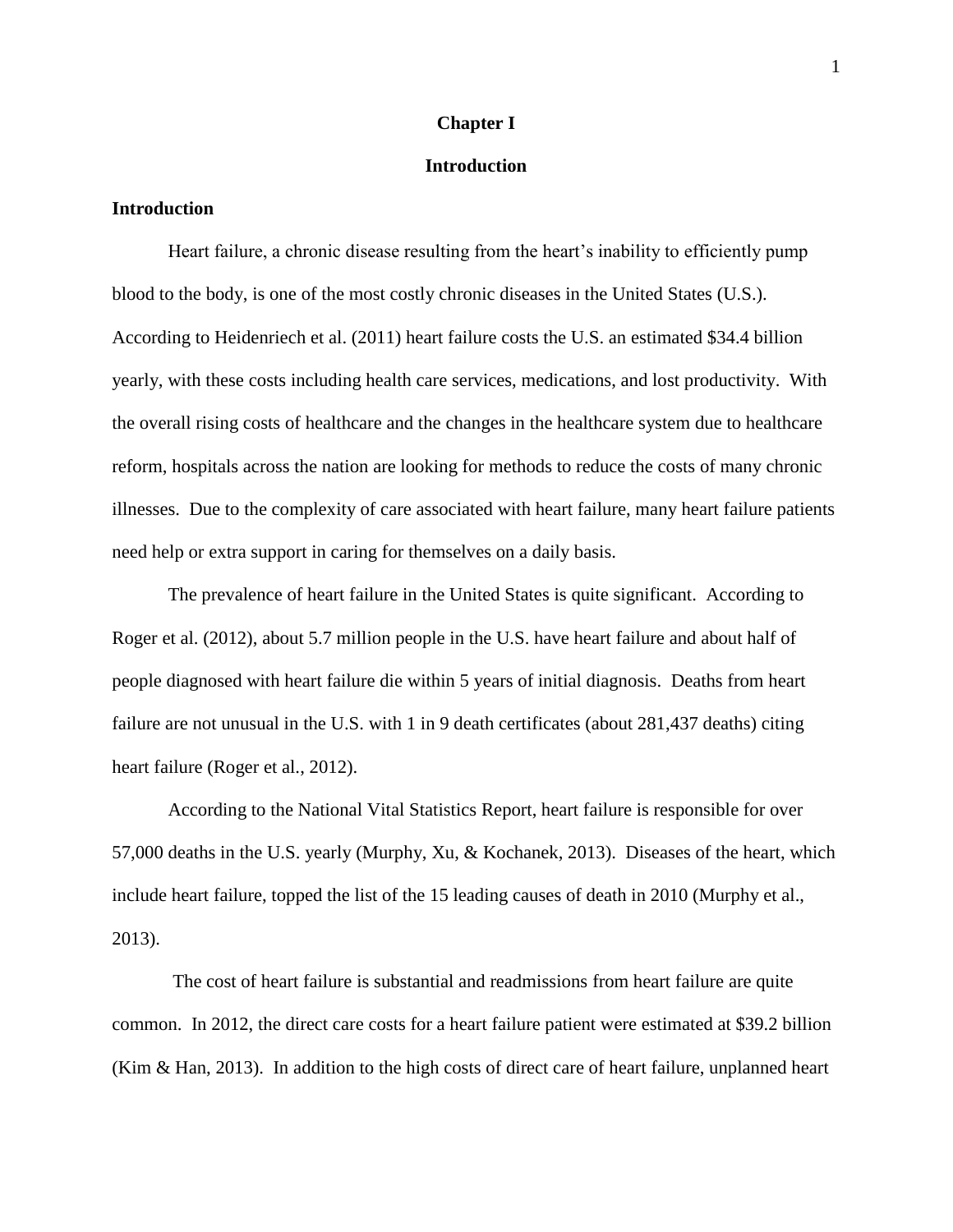failure readmissions are estimated at \$17.4 billion annually (Kim & Ham, 2013). The impact of the cost of heart failure is only going to increase as The Centers for Medicare and Medicaid services (CMS) has stated it plans to decrease reimbursement or apply penalties for patients who are readmitted within 30 days of their initial heart failure readmission, regardless of the cause of readmission. A patient could have been discharged from the hospital on Tuesday after being treated for heart failure, been involved in a vehicle accident resulting in a fractured hip the following Saturday, and the readmission would count against the hospital, although there is no relation between the reasons for the initial admission and readmission. Due to these changes, hospitals are shifting their focus to performance improvement and patient outcomes in heart failure (Kim & Han, 2013).

Due to the changes in healthcare reform involving reimbursement, hospitals across the nation are adopting a "do more with less" mentality. The number of resources utilized to provide care for a heart failure patient and care of patients with chronic diseases such as heart failure needs re-evaluation. An article written by Hines, Yu, and Randall (2010) discusses the changes involved with health care reform and the strategies available to help organizations overcome these changes to provide the best care for the patient. Strategies discussed by the authors to help reduce heart failure readmissions include multidisciplinary follow-up, home health, transitional care models, heart failure clinics, and palliative care programs (Hines, Yu, & Randall, 2010). All of these programs have a focus of helping patients with symptom management and lifestyle adjustments associated with the diagnosis of heart failure. Preventing exacerbation of heart failure symptoms such as shortness of breath keeps patients out of the emergency room and decreases the potential for readmission.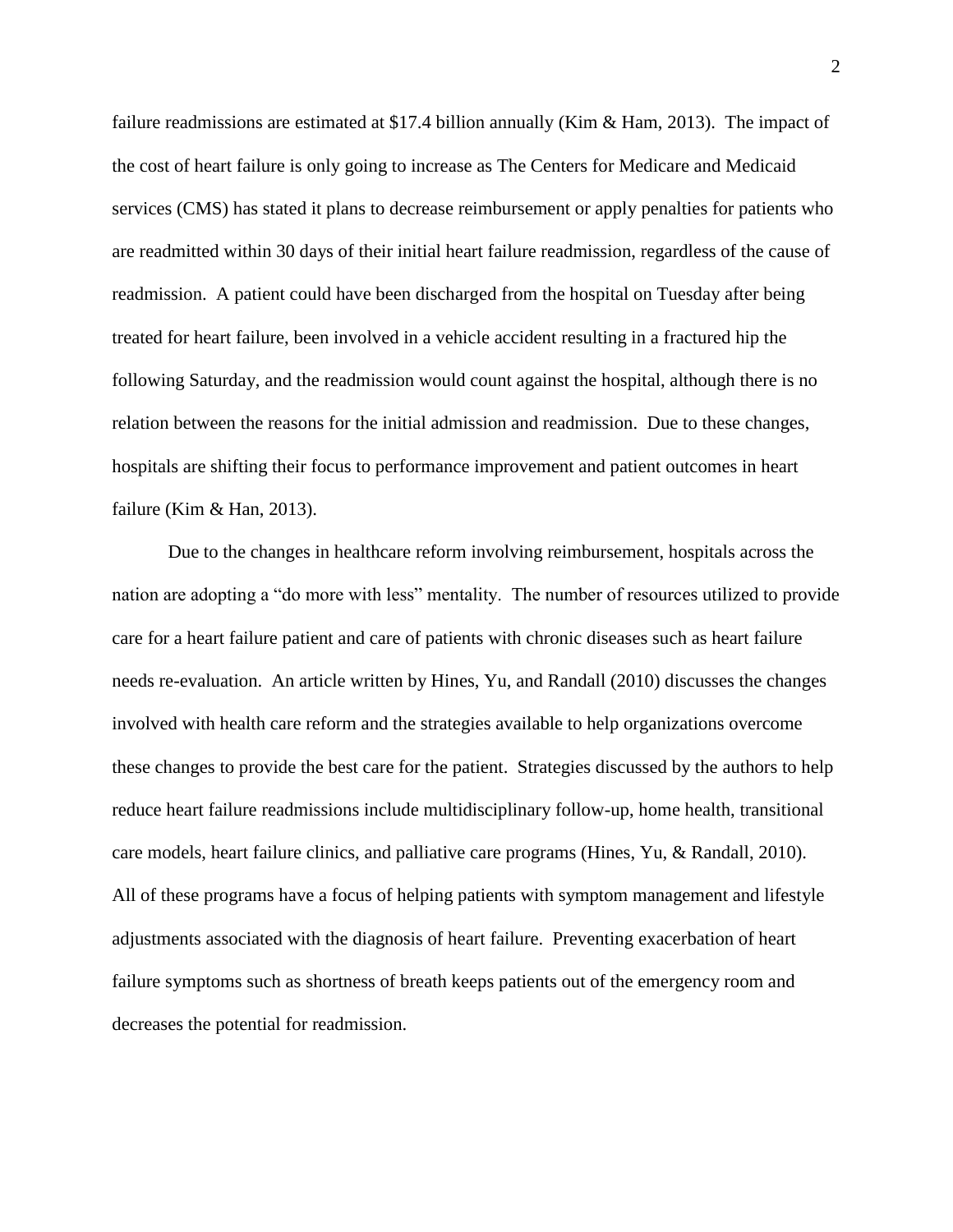A major component of palliative care programs is improving the quality of life for the patient and the family. In a chronic illness, quality of life is often associated with symptom management. According to Zambroski and Bekelman (2008), poor symptom management is often linked to frequent hospital readmissions. Poor symptom management also increases burden on patients and families who are dealing with the chronic disease (Zambroski & Bekelman, 2008). Palliative care programs are thought to help decrease hospital readmissions by assisting the patient with symptom control, thus improving the patient's quality of life and decreasing the likelihood of a visit to the hospital.

This is a systematic replication of Bakan and Akyol's (2008) study, utilizing the Minnesota Living with Heart Failure Questionnaire® (MLWHFQ) to determine quality of life and symptom burden in heart failure patients. The study determined the heart failure patient's perception of quality of life and symptom burden and utilized Roy's Adaptation Model to develop education for these patients. The 43 heart failure patients in Bakan and Akyol's (2008) study were divided into an intervention group and a control group. The intervention group adjusted well to their disease through use of the Roy Adaptation Model as evidenced by an enhanced quality of life, improved functional capacities, and increased social support (Bakan & Akyol, 2008).

In this systematic replication study, heart failure patients will be recruited from a regional acute care hospital in southern Indiana. This regional acute care hospital has an extensive cardiology department which includes an outpatient heart failure clinic. Study inclusion criteria are as follows: (a) age of 40 and older, (b) admitting diagnosis of heart failure, (c) documented past medical history of heart failure, and (d) ability to communicate verbally. A total of 50 patients will be enrolled in the study over a six month time frame. Phase I data collection will be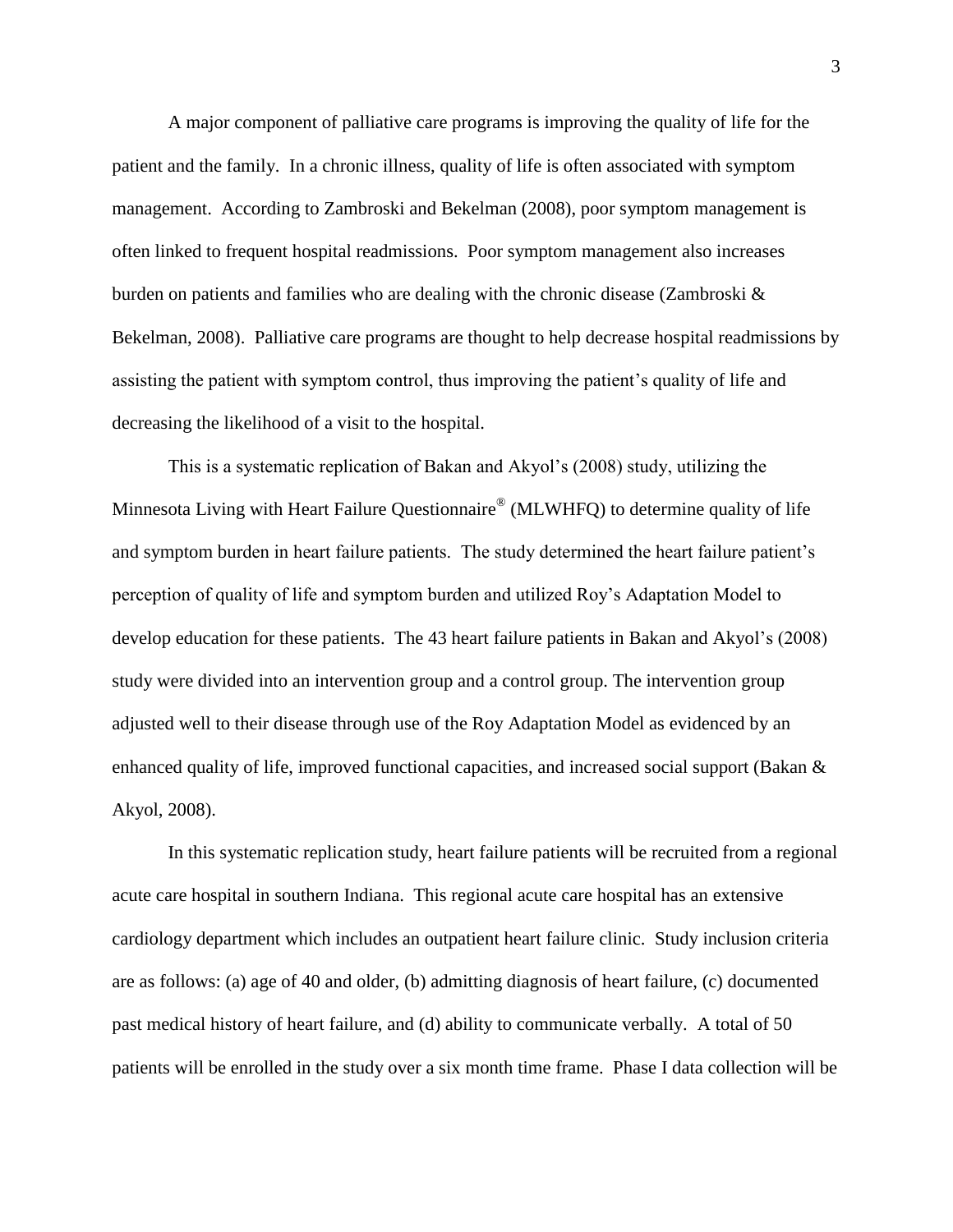completed within the initial six month time frame. Phase II data collection (post palliative care intervention) will be completed after six months of palliative care treatment. A descriptive, quantitative study design will be used as framework for this study allowing for definition of patients' symptoms, trialing of intervention, and investigation of the cause-and-effect relationship among the patients' symptoms and trialed intervention. Written consent to participate in the study will be required.

Understanding of patient perceptions of symptoms, quality of life, and support in heart failure will assist in the development of a palliative care program with elements from Roy's Adaptation Model. The aims of this program will be to meet the needs of heart failure patients and their families, as well as offer support and keep them out of the hospital. Increased help and support for these patients will assist in decreasing exacerbations of heart failure, more proficient handling of exacerbations if they occur, and decreased medical costs through prevention of hospital readmissions.

#### <span id="page-6-0"></span>**Background and Significance**

Due to the advances of medical technology, Americans are living longer. With the medications, treatments, and resources available today, Americans diagnosed with a chronic disease are able to live much longer than in the past. The increase in life span has resulted in an increased need of medical treatment for these patients, resulting in higher medical costs. The rise in medical costs has required insurance providers such as Medicare, to place stipulations on medical institutions regarding reimbursement of the treatment of these patients. Institutions are required to comply with specific core measures of treatment and are expected to keep these patients out of the hospital after discharge. If these qualifications are not met, the institution does not receive full reimbursement. According to Pritchard (2012), beginning year 2012,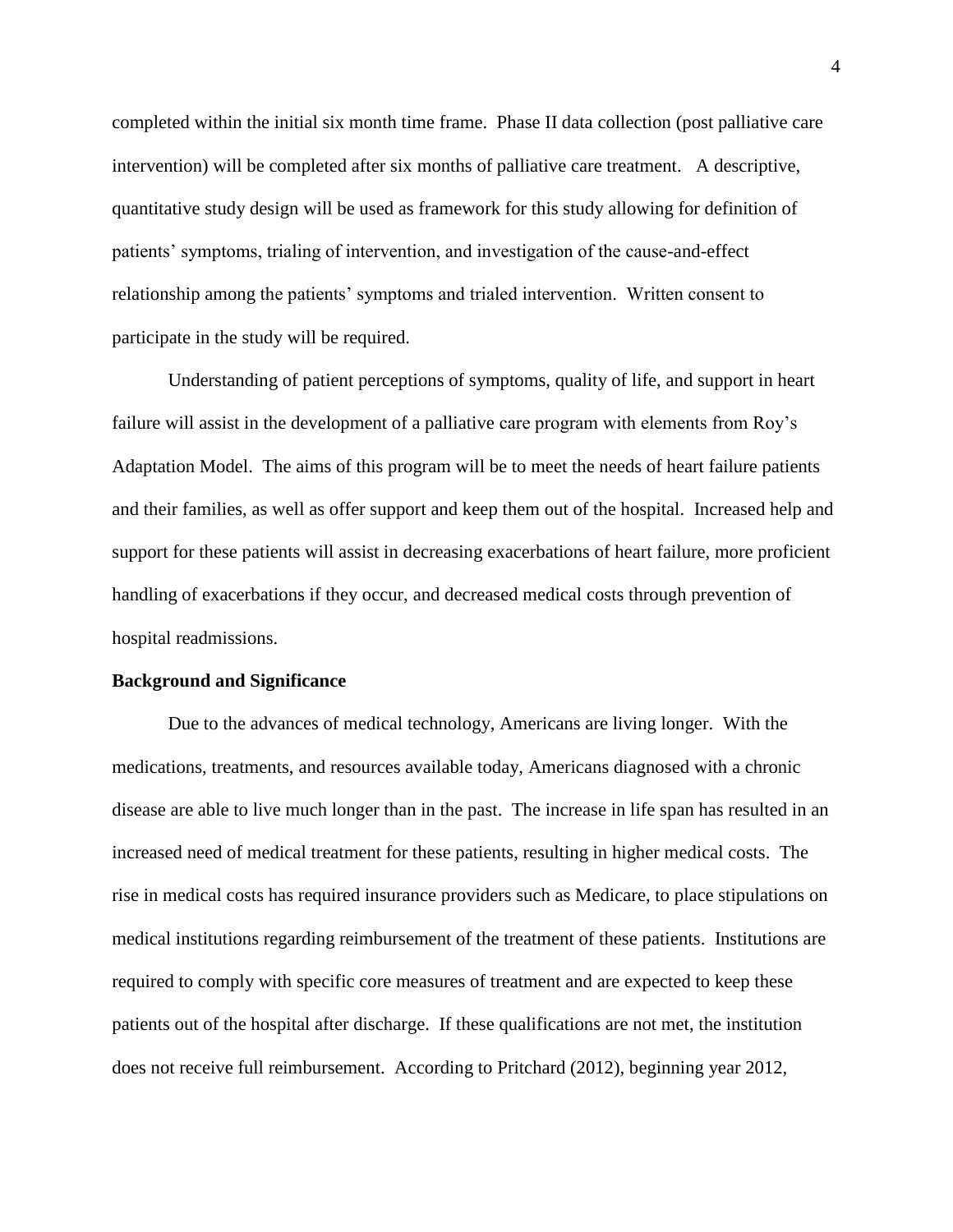hospitals can lose as much as 1% per diagnosis with as much as a 2% loss per diagnosis possible by year 2017.

Heart failure is a chronic disease that has become increasingly dominant over the past several years. Heart failure is considered to be a disease that limits the length of life as well as impacting the quality and functionality of life. Patients with heart failure are living longer and the heart failure population is growing. With the aging of the heart failure population also comes the addition of co-morbidities, thus making these patients more frail and requiring more health care resources. In addition to the burden placed on the health care system by heart failure, individuals with heart failure often experience personal burden as well (Goodlin, 2009). Palliative care has long been a valuable resource for patients and families of those diagnosed with cancer but have not been utilized as much in chronic diseases such as heart failure. According to the Center to Advance Palliative Care (2013):

Palliative care is specialized medical care for people with serious illnesses. It is focused on providing patients with relief from the symptoms, pain, and stress of a serious illness—whatever the diagnosis. The goal is to improve quality of life for both the patient and the family.

Palliative care is provided by a team of doctors, nurses, and other specialists who work together with a patient's other doctors to provide an extra layer of support. It is appropriate at any age and at any stage in a serious illness and can be provided along with curative treatment. (Defining palliative care, paras.  $1 \& 2$ )

Many patients with heart failure have supportive and palliative care needs that are unmet. Patients with heart failure also tend to have a decreased understanding about their disease as compared to cancer patients, resulting in decreased advance planning for their disease. Many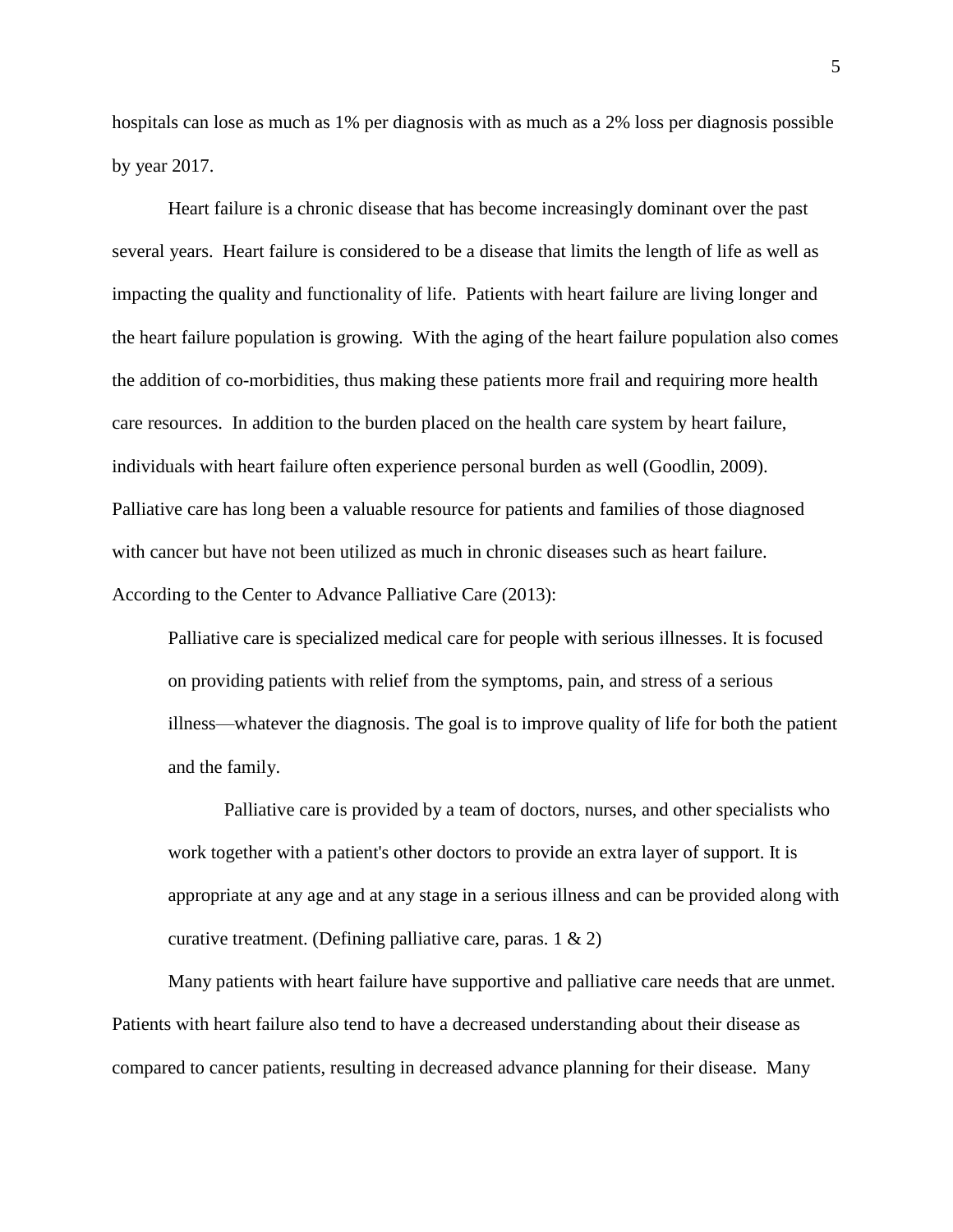end-stage heart failure patients die in the hospital while still receiving invasive medical treatments. Past research has recommended that palliative care be offered throughout the trajectory of heart failure in order to succeed in providing the best quality of life for heart failure patients and their families (Johnson & Gadoud, 2011).

#### <span id="page-8-0"></span>**Statement of Problem**

Heart failure (HF) has been an emerging health issue for the past several years, responsible for over 4 million outpatient visits, 300,000 deaths, and 1 million inpatient visits yearly (Granger, Sandelowski, Tahshjain, Swedberg, & Ekman, 2009). Costing 34.8 billion dollars in healthcare costs in 2008, heart failure is a leading cause of hospital admissions and mortality, affecting over 5 million people (Esposito, Bagchi, Verdier, Bencio, & Kim, 2009).

#### <span id="page-8-1"></span>**Purpose of Study**

The purpose of this descriptive, quantitative study is to determine if the use of a palliative care program in heart failure patients would aid in the prevention of hospital readmissions and to develop an evidence-based palliative care program based on the study findings. This study is a systematic replication of the Bakan and Akyol's (2007) study, utilizing the Minnesota Living with Heart Failure Questionnaire® (MLWHFQ) to determine quality of life and symptom burden in heart failure patients.

#### <span id="page-8-2"></span>**Research Question**

Would utilizing an evidence-based palliative care program decrease hospital readmissions in heart failure patients?

#### <span id="page-8-3"></span>**Organizing Framework**

A descriptive, quantitative study design will be used as framework for this study. The goals of quantitative research are to define, trial, and investigate cause-and-effect relationships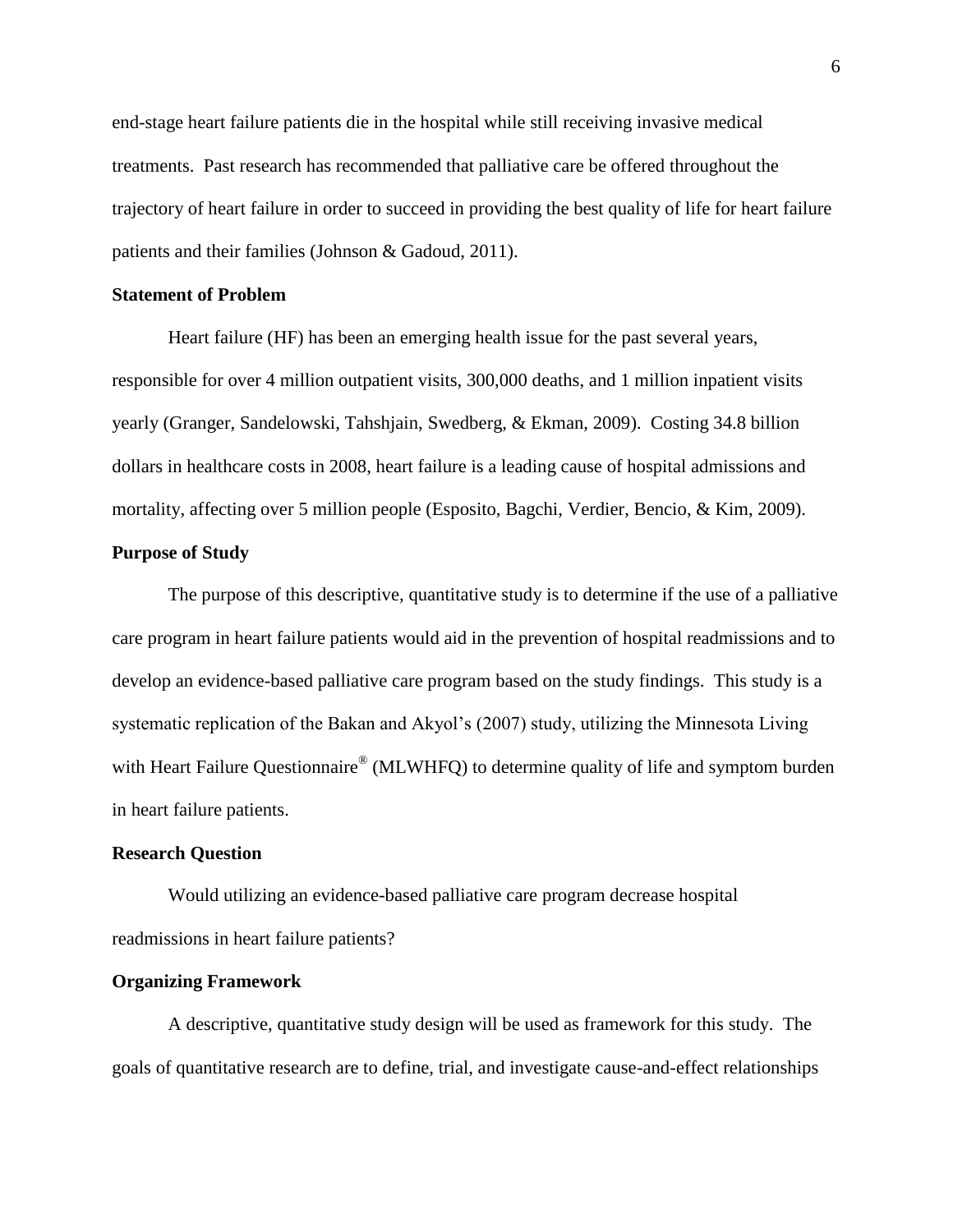among different variables. Quantitative research is considered to be formal, objective, and well controlled. Quantitative research also encompasses descriptive, correlational, quasiexperimental, and experimental research (Burns & Grove, 2009). The use of a descriptive study design is ideal for testing of theory, identification of issues in current practice, and validation of current practice, thus further providing a representation of circumstances as they naturally occur (Burns & Grove, 2009). Survey or questionnaire research is part of descriptive research and is used to gather opinions, attitudes, characteristics, and observe behaviors in a particular population.

### <span id="page-9-0"></span>**Limitations**

The chief limitation of this study is the use of a small sample size enrolled from one specific geographic area. The area is a smaller town with fewer resources than bigger U.S. cities. Participants will have to meet specific, restrictive criteria, thus eliminating the ability to utilize random selection. The number of participants in this study will be too small to represent the whole American population diagnosed with heart failure.

#### <span id="page-9-1"></span>**Assumptions**

<span id="page-9-2"></span>Considering the support of past research, it is assumed that patients enrolled in a palliative care program will have better quality of life as evidenced by lower scores on the Minnesota Living with Heart Failure Questionnaire® MLWHFQ than heart failure patients not enrolled in palliative care. It can also be assumed that the palliative care patients will have fewer exacerbations of their disease, thus spending less time in the emergency room or admitted to the hospital.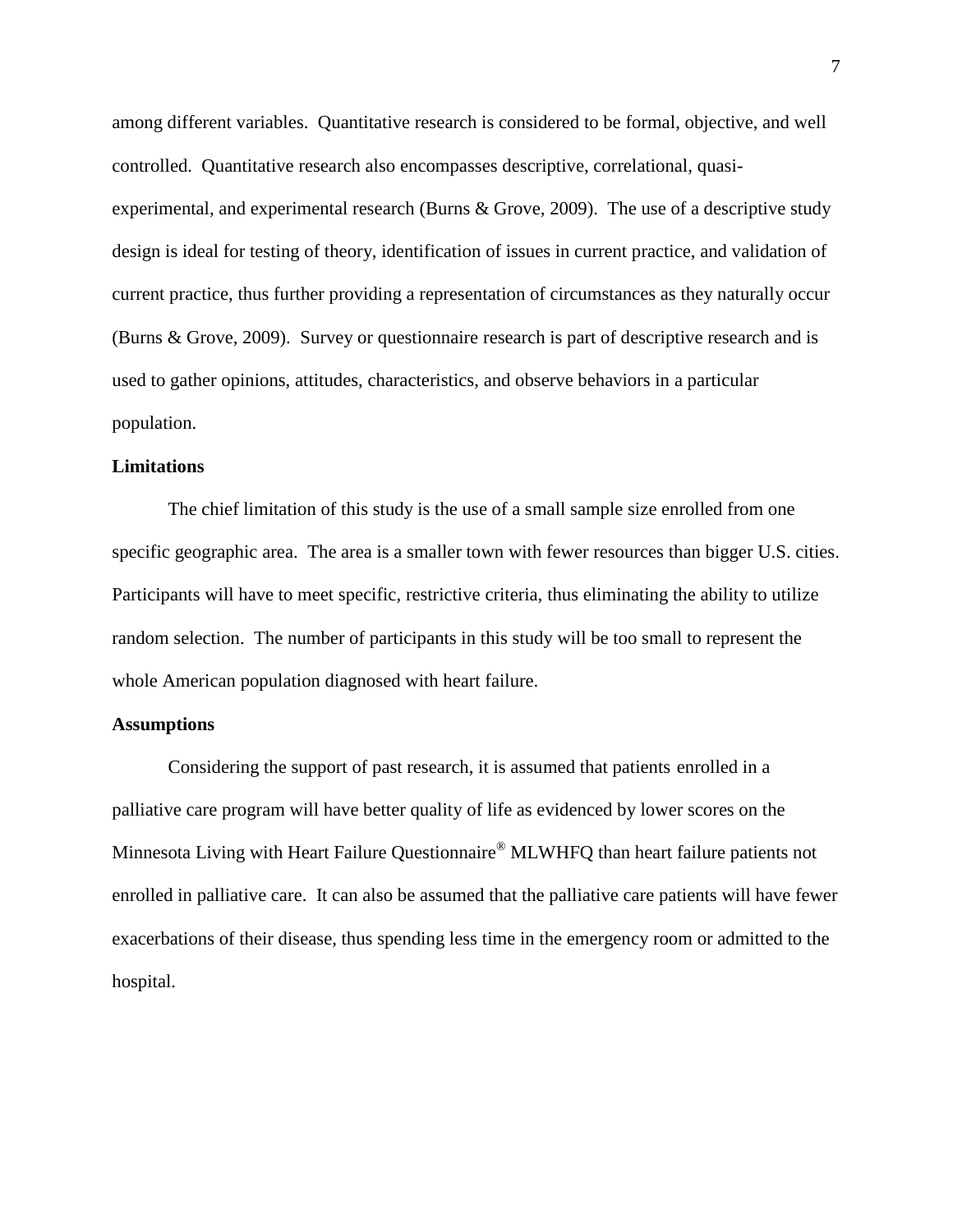#### **Summary**

Heart failure patients and their families are heavily burdened with the management of the disease, often affecting their quality of life. In addition to the effects on their quality of life, heart failure patients are also at an increased risk of hospitalization, thus increasing health care costs. By understanding the symptom burden and effect on the quality of life of heart failure patients and their families, palliative care programs can be developed to assist in management of this chronic disease. Proper and effective management of heart failure will increase quality of life, decrease symptom burden, thus decreasing hospital readmissions.

A descriptive, quantitative study design will be used as framework for this study. The goals of quantitative research are to define, trial, and investigate cause-and-effect relationships among different variables. Participants will be asked questions regarding quality of life and symptom management in coping with their heart failure.

The purpose of this descriptive, quantitative study is to determine if the use of a palliative care program in heart failure patients would aid in the prevention of hospital readmissions and to develop an evidence-based palliative care program based on the study findings. This study is a systematic replication of the Bakan and Akyol's (2007) study, utilizing the Minnesota Living with Heart Failure Questionnaire® (MLWHFQ) to determine quality of life and symptom burden in heart failure patients.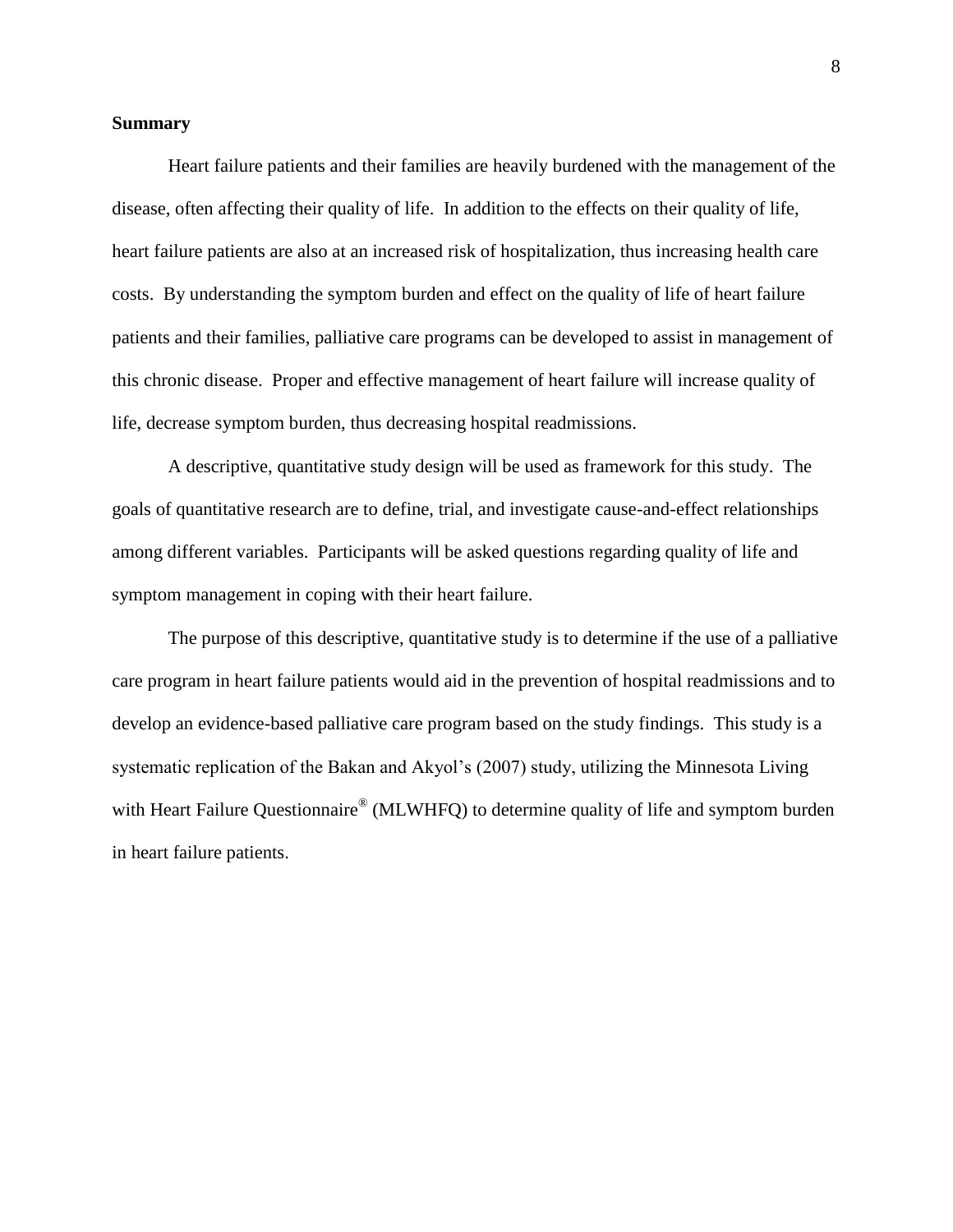#### **Chapter II**

### **Review of Literature**

### <span id="page-11-1"></span><span id="page-11-0"></span>**Introduction**

The chronic disease of heart failure is known as one of the leading causes of death in the United States, accounting for 55,000 deaths yearly (Centers for Disease Control and Prevention, 2013). It is estimated that 5.7 million United States citizens have heart failure with around half dying from the disease within five years of diagnosis (Centers for Disease Control and Prevention, 2013). The diagnosis of heart failure includes many burdens for not only the patient but also the patient's family and caregivers. The diagnosis of heart failure often leads to disability due to decreased ability to perform activities of daily living. Heart failure treatment also includes a complex medication regimen, diet restrictions, and often use of home medical equipment such as oxygen. Heart failure patients often have frequent follow-ups with their primary doctor as well as appointments with a cardiologist. Heart failure patients may need to participate in a heart failure clinic or some form of cardiac rehabilitation program. Considering the needs of the heart failure patient, patients and caregivers often have difficulty fulfilling these needs. The inability to care for the heart failure patient often leads to unnecessary costs, stress, and hospital admissions. Palliative care programs that help to meet the complex needs of cancer patients have been in use for several years. With better utilization of palliative care programs in heart failure patients, hospital readmissions and patient and caregiver burden may decrease.

#### <span id="page-11-2"></span>**Organization of Literature**

The literature review consists of a selection of articles with emphasis on symptoms of heart failure such as depression, dyspnea, coping, and quality of life, as well as the use of palliative care in chronic illness, adaptation to heart failure, and the use of palliative care in heart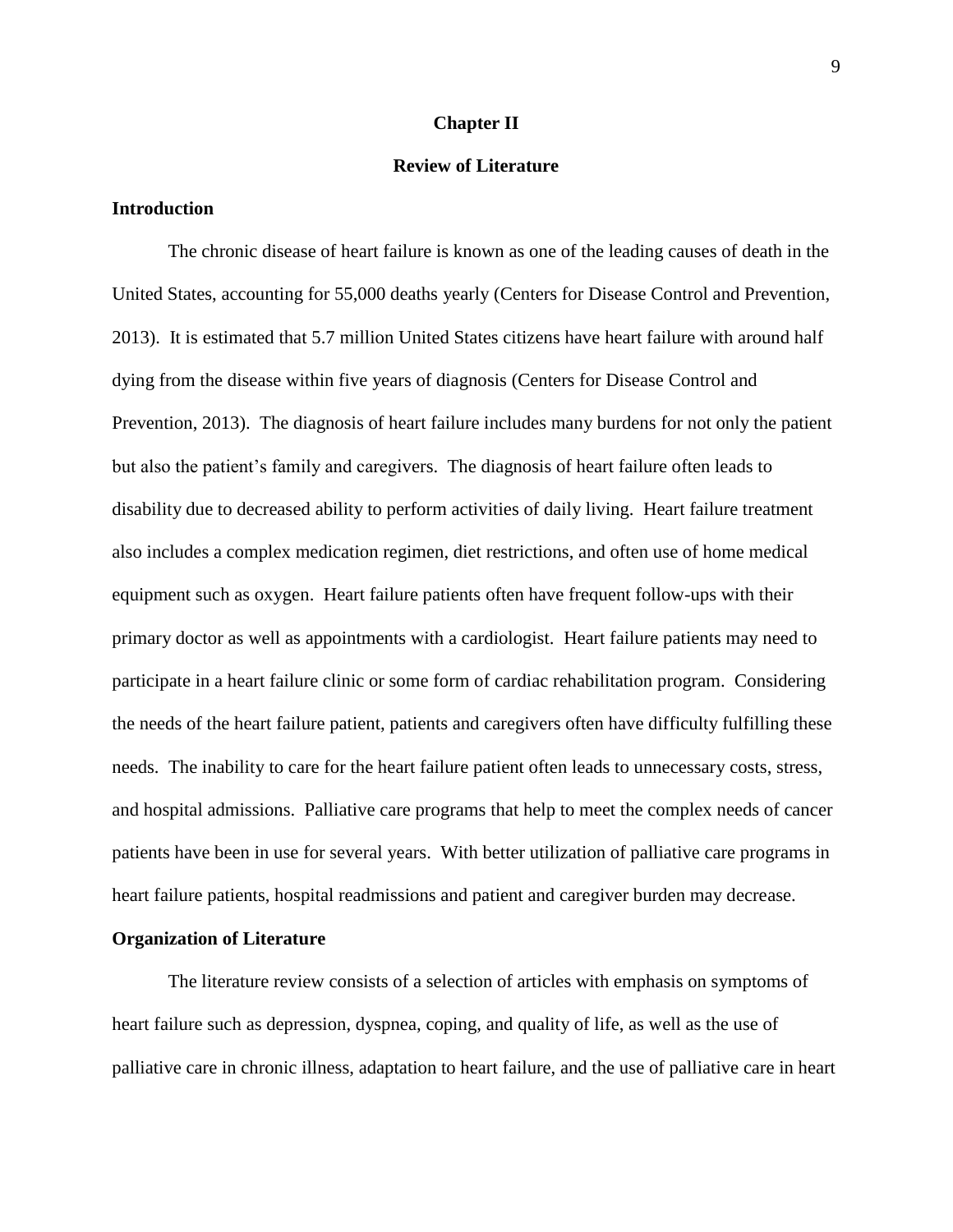failure patients in order to meet supportive needs. The supportive literature is separated into four sections: organizational framework, experience of heart failure symptoms, perceived quality of life related to heart failure, and patient/caregiver burden.

#### <span id="page-12-0"></span>**Organizational Framework**

A descriptive, quantitative study design will be used as framework for this study. The goals of quantitative research are to define, trial, and investigate cause-and-effect relationships among different variables. Quantitative research is considered to be formal, objective, and well controlled. Quantitative research also encompasses descriptive, correlational, quasiexperimental, and experimental research (Burns & Grove, 2009).

The use of a descriptive study design is ideal for testing of theory, identification of issues in current practice, and validation of current practice, thus further providing a representation of circumstances as they naturally occur (Burns & Grove, 2009). Survey or questionnaire research is part of descriptive research and used to gather opinions, attitudes, characteristics, and observe behaviors in a particular population. The Minnesota Living with Heart Failure Questionnaire® (MLHFQ) is an evidence-based tool used to help determine health related quality of life in heart failure patients (Garin et al., 2009). The questionnaire consists of 21 questions related to the effect of heart failure on the patient within the past four weeks. Each question is to be rated by the patient on a six point (0-5) Likert scale, with 0 being no, 1 being very little, and continues through with 5 being very much.

This study will explore the effects of heart failure on the life of the patient within the past four weeks. Patients with a past medical history of heart failure and admitted with an exacerbation of their heart failure will be recruited from a local regional hospital. The Minnesota Living with Heart Failure Questionnaire® (MLHFQ) will be distributed to each patient by the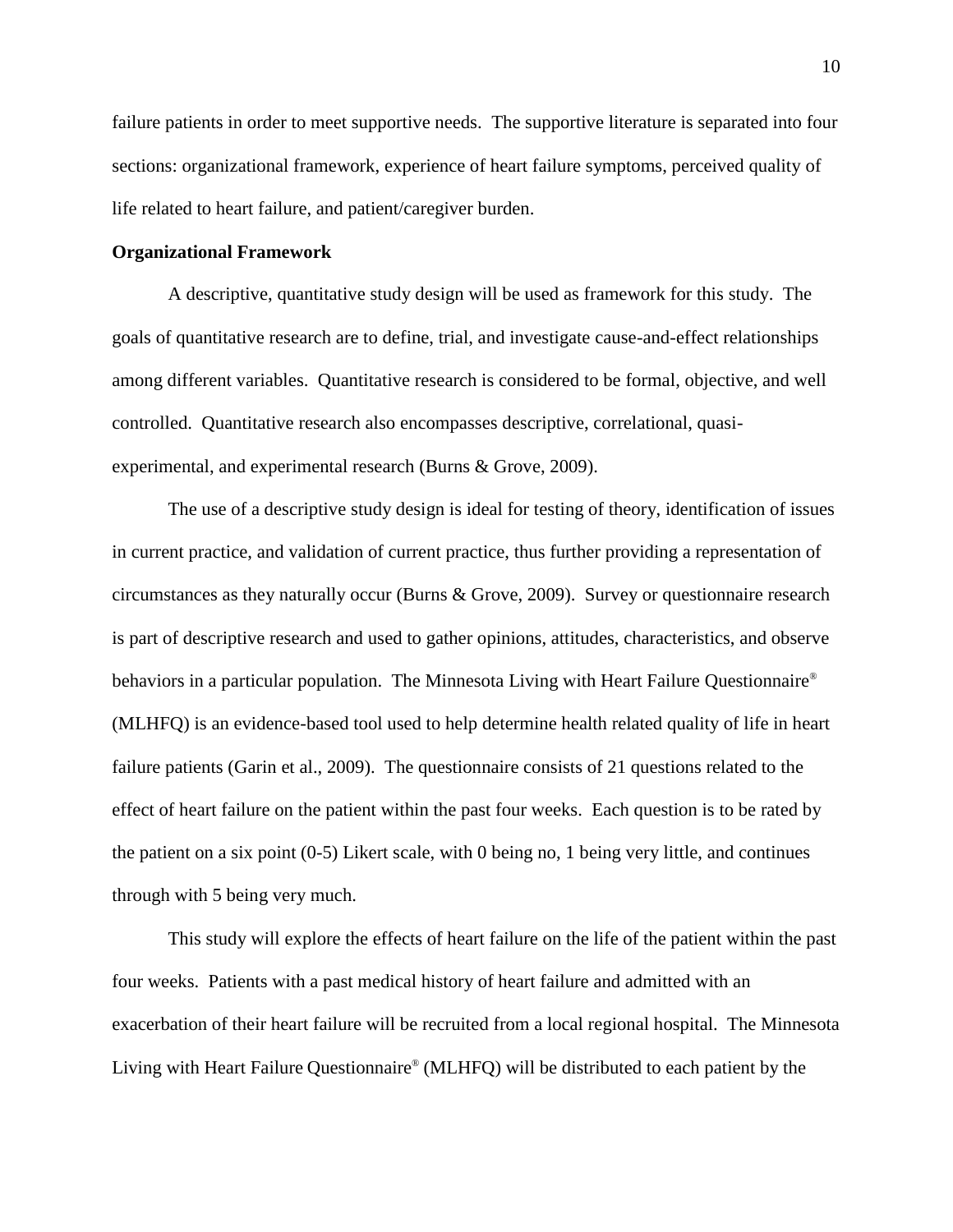primary researcher. The primary researcher will help the patients with the completion of the questionnaire if needed. The scores of the questionnaires will be tallied with a lower score equaling the least amount of effect that heart failure has on the patient's quality of life.

#### <span id="page-13-0"></span>**Experience of heart failure symptoms**

Cortis and Williams (2007) conducted a study to discover the experiences of coping and quality of life in older adults diagnosed with heart failure. The authors interviewed elderly patients aged 80-90 years, with a documented diagnosis of heart failure. The goal of this study was to obtain a better understanding of the elderly patient's care needs and experiences in living with heart failure. The purpose of this study was to conceptualize the most appropriate palliative and supportive interventions for these patients.

Cortis and Williams' (2007) enrolled patients to participate in this qualitative study during a Heart Failure Support Program (HFSP). This study took place in the United Kingdom. Of the 24 patients considered eligible for the study, 15 agreed to participate. Due to the holistic, patient-centered nature of qualitative research, the design of the study consisted of qualitative semi-structured interviews. Themes emerged after the initial five interviews which prompted the authors to choose participants aged 80 and older for the rest of the interviews. A majority of participants in the early interviews lived alone thus additional participants living with someone else were sought to allow for a more complete description of coping strategies.

A total of 10 interviews were performed. Cortis and Williams (2007) provided the following demographic data about the participants: (50%) were male, (50%) were female; all were in the 80-90 year age group; the majority was widowed (60%); half (50%) lived alone, (40%) lived with spouse, and (10%) lived with family. The length of time with heart failure ranged from 10 months to three years with a mean of 21.8 months (Cortis & Williams, 2007).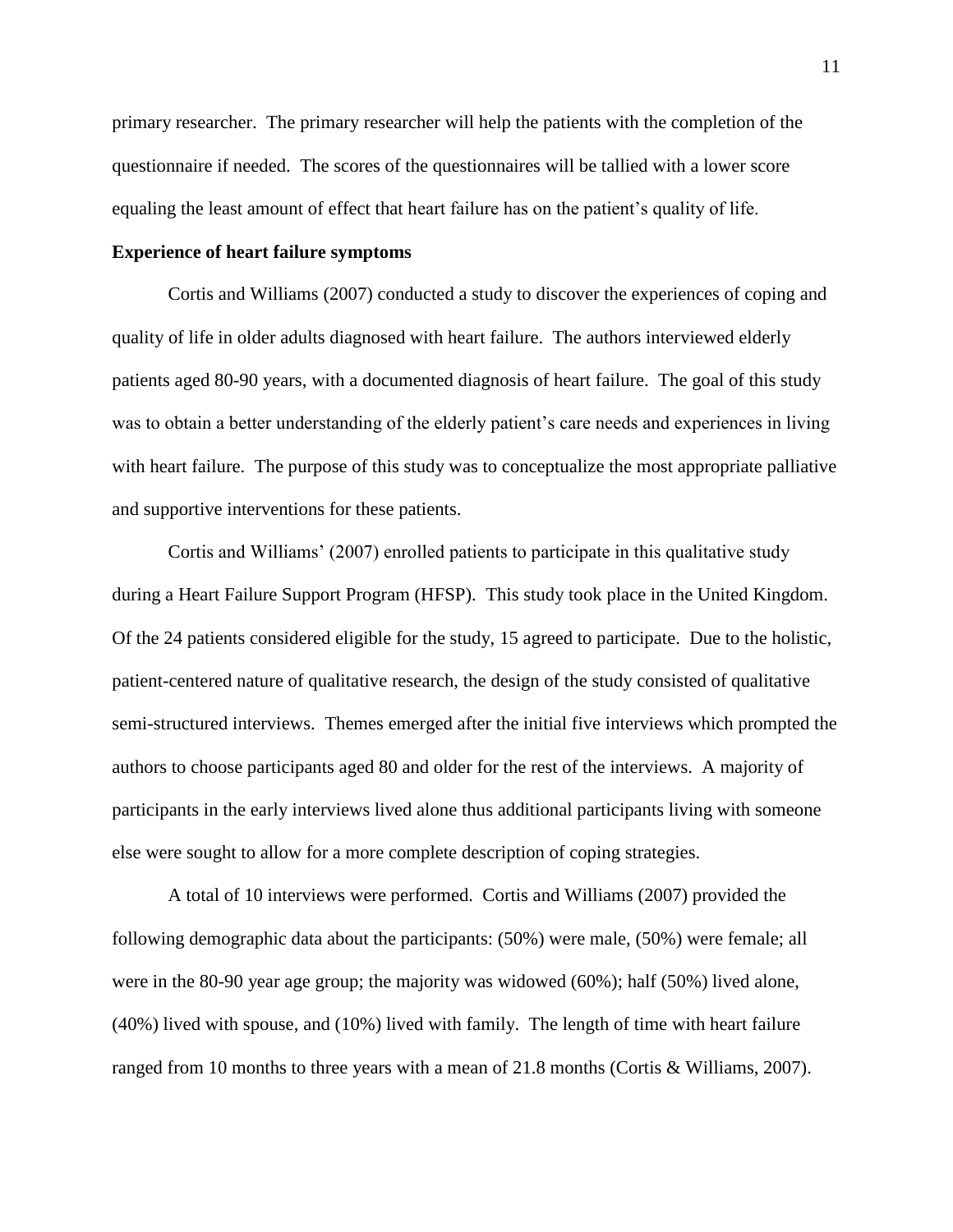Data for this qualitative study were collected via a single tape-recorded semi-structured interview. All of interviews took place in the participants' homes. The interviews were conducted between June and September 2005. The interviews lasted an average of 58 minutes. Participants living with spouse or family were asked if they wished for the spouse or family to participate in the interview process. The authors surmised that inclusion of spouse or family could offer increased understanding and would align with the palliative care beliefs of family participation. The presence of the spouse or family could also constrain the participant's responses during the interview, but the authors noted that the wishes of the participant must be taken into consideration.

Findings from the interviews demonstrated four themes: experiences of living with heart failure, ways of coping, constraints to coping, and developing resources for coping (Cortis & Williams, 2007). In regard to experiences of living with heart failure, all participants experienced symptoms such as breathlessness, fatigue, insomnia, and edema, which resulted in further experiences of anxiety, fear, and frustration. The authors identified the cause of frustration as resulting from the loss of independence, not being able to do things as they used to, or not being able to do things that they had done most of their life. Participants also described social, physical, and psychological isolation related to: being unable to leave the home; loss of spouses, family, or friends through death; and a diminishing social network. Participants also reported feelings of loneliness, worry, and depression. The authors identified the theme of coping demonstrated a sub-category of stoicism and acceptance. Participants felt they just had to deal with their disease, and move on and there was nothing that could be done. Participants also mentioned a fear of dying suddenly. Not wanting to be a burden and expectations of care were sub-categories demonstrated under the theme "constraints to coping." Participants did not want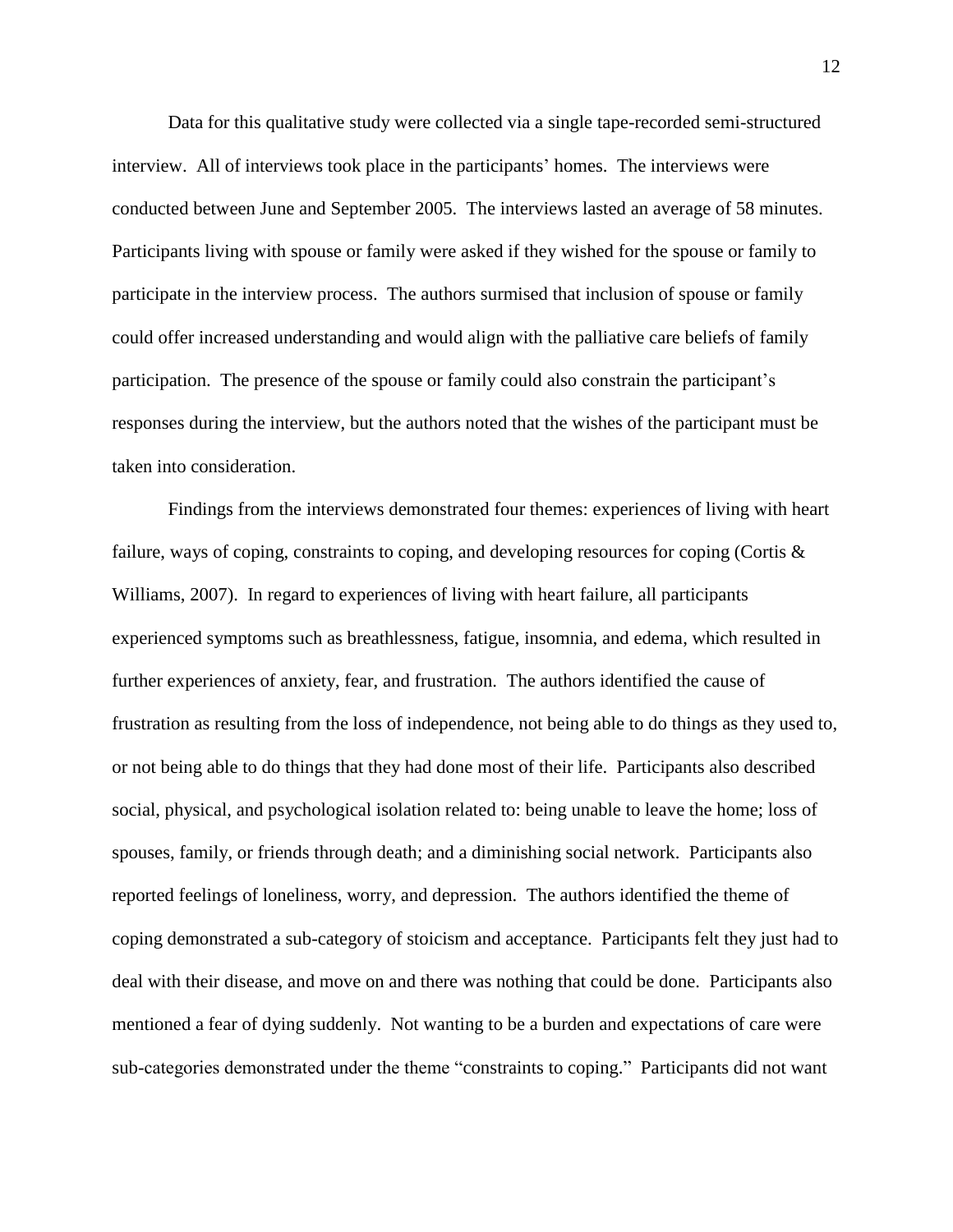to be a burden on friends or relatives and most felt their care required more than what they expected it to. With regard to the theme "developing resources for coping," participants described the ways they developed these resources. These methods included adaptation of lifestyles and activities to enable them to cope with their disease. It was also important to the participants that they learn about medications. Most participants demonstrated a need for reassurance that their disease was being monitored (Cortis & Williams, 2007).

In conclusion, Cortis and Williams' (2007) qualitative study of 10 elders with heart failure provided a description of their experiences of difficulties related to their diagnosis. Participants valued their independence and remained stoic when addressing the challenges of heart failure. The authors identified the coping resources for the participants varied and areas of needed palliative and supportive care in regards to coping. The authors concluded that a development of a palliative care support program for heart failure patients may provide ways to increase coping resources and result in higher quality of life in patients with chronic diseases such as heart failure.

In order to determine if utilizing palliative care in heart failure patients would improve their outcomes, it is imperative to investigate the use of palliative care in the inpatient setting. Previous research has focused on palliative care in outpatient care settings, so little is known about the effect of inpatient palliative care consultations on patient outcomes (Rabow et al., 2004). A study by Casarett et al. (2008) looks at this topic. The purpose of their study was to determine the effect of inpatient palliative care consultation on patient outcomes (Casarett et al., 2008).

This quantitative study was conducted in five Department of Veterans Affairs (VA) Medical facilities and their associated nursing homes and outpatient clinics. The sample targeted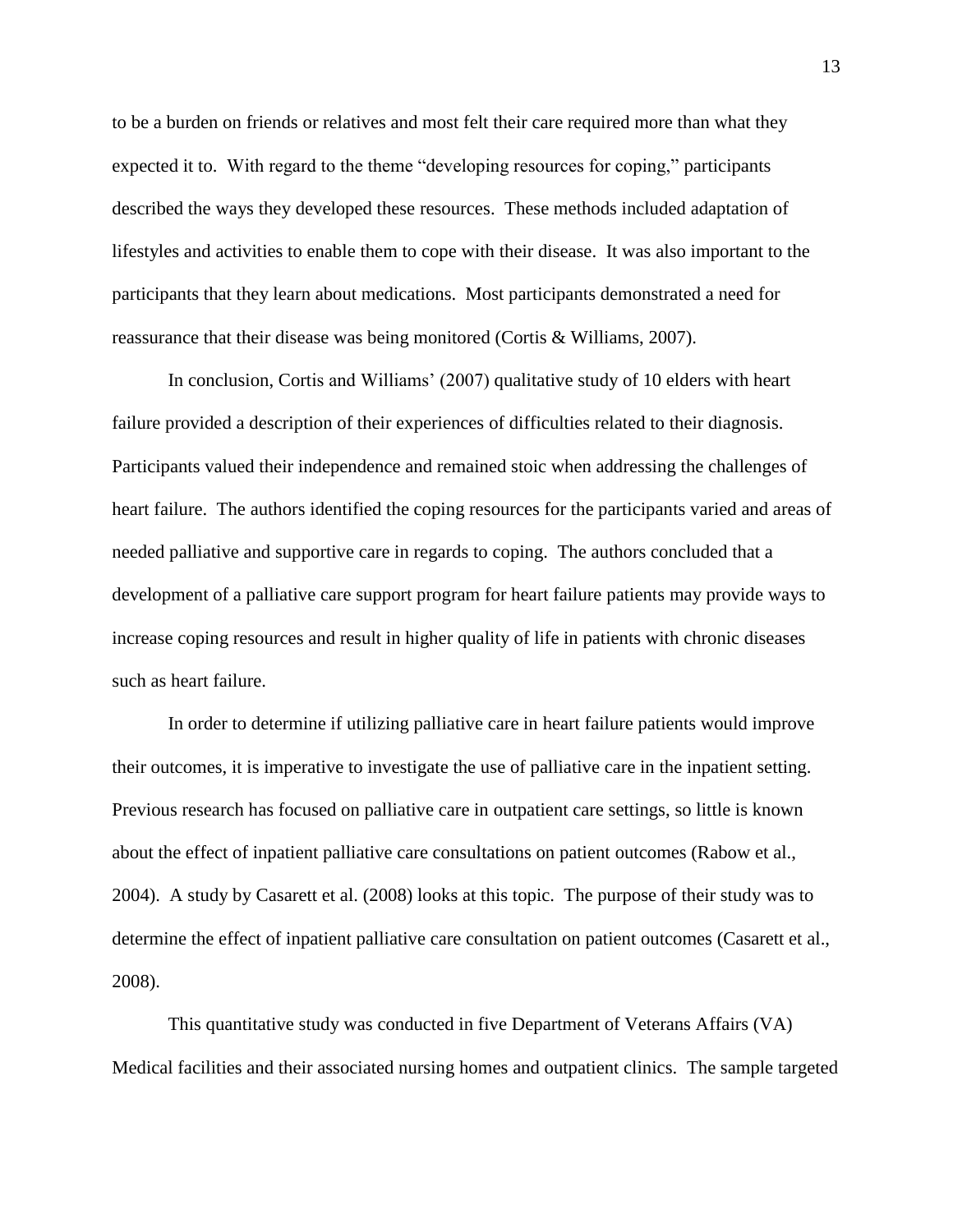for the study was patients who received any inpatient or outpatient care from any VA Medical facility during the last month of life between August 2006 and May 2007 (Casarett et al., 2008). While no exclusion criteria were used, patients were randomly omitted from the sample during instances of patient death exceeding the ability to conduct interviews in a timely manner. The patient's family member (next of kin, primary contact listed in the medical record, or durable power of attorney) was sent a letter four to six weeks after the patient's death. The letter described the study and included a toll free number to call if the family member wished to not participate. Phone calls were made to the family members who did not opt out about six weeks after the patient death. Interviewers made up to six attempts during a four week time frame with one attempt after 5 p.m. to contact the family member. Family members without a working telephone, those who did not speak English, those with hearing difficulties, and those who stated they could not evaluate their loved one's care were excluded from the study (Casarett et al., 2008). The sample consisted of 680 family members with 524 (77%) completing the interview.

The interviewers used the Family Assessment of Treatment at End-of-life (FATE) survey for this study. The survey consisted of 32 items pertaining to the current national guidelines in palliative care and evaluated outcomes with the use of frequency ratings (e.g., "How often did the patient's pain make him/her uncomfortable?") and yes/no responses (e.g., "Do you think the patient died where he/she wanted to?") (Casarett et al., 2008). The FATE survey was validated and demonstrated homogeneity with a Cronbach alpha of 0.91 and greater than 0.70 Cronbach alpha on all domains.

Of the 524 interviews completed, 296 (56%) received an inpatient palliative care consult in an acute or long term care setting (Casarett et al., 2008). A multivariable logistic regression model showed that patients with confusion, cancer, and more than one hospitalization were more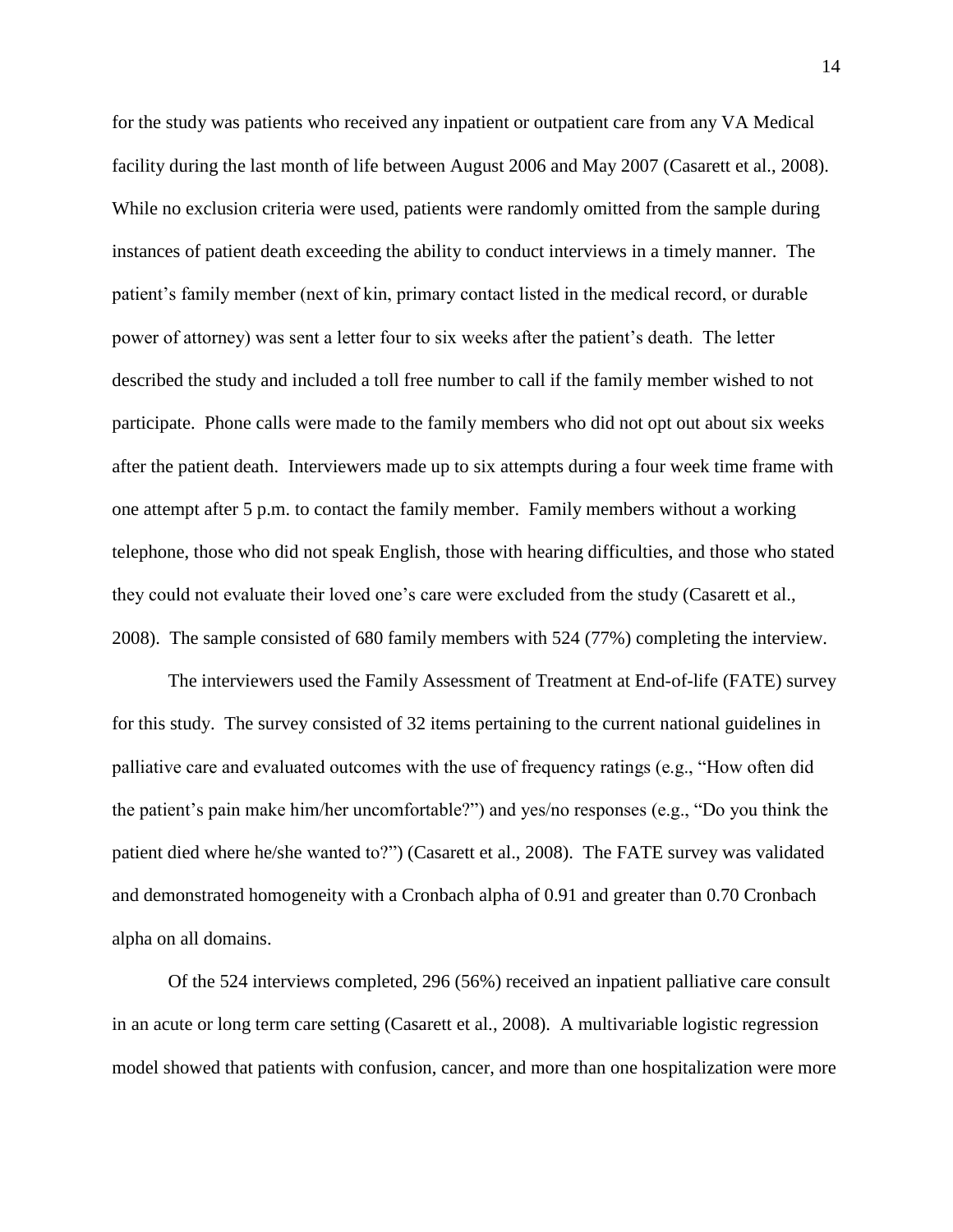likely to receive a palliative care consult. Patients receiving a palliative care consult had significantly higher FATE scores in five of the six domains: information and communication, access to home care services, emotional and spiritual support, well-being and dignity, and care around the time of death (Casarett et al., 2008). In terms of alleviation of symptoms, patients who received a palliative care consult had higher FATE scores in pain management and symptoms related to post-traumatic stress disorder. There was no difference for symptoms of confusion or dyspnea. Limitations to this study included the sample consisting of only VA patients and the study only relying on families' perceptions of care rather than patient assessment (Casarett et al., 2008).

This study concluded that inpatient palliative care consults benefit patients who are near the end of life across nearly all domains of care. It also offers evidence to suggest that earlier consultations may improve communication and emotional support. It was noted by the authors that future research is required to determine what contributes to a palliative care consult's effectiveness (Casarett et al., 2008).

According to Proctor et al. (2000) world-wide, the most common cause of hospital readmissions in patients older than 65 years old is heart failure. Previous research has demonstrated that depressive symptoms are associated with increased readmission rates in patients with systolic dysfunction heart failure. More research is needed to determine if patients with a diagnosis of preserved systolic function heart failure with depressive symptoms are at the same risk for hospital readmission as those patients with systolic dysfunction (Song et al., 2009).

The purpose of this research study was to identify if depressive symptoms in preserved systolic function heart failure patients was a predictor of hospital readmission. The goals of this study included determining the prevalence of depressive symptoms in preserved systolic function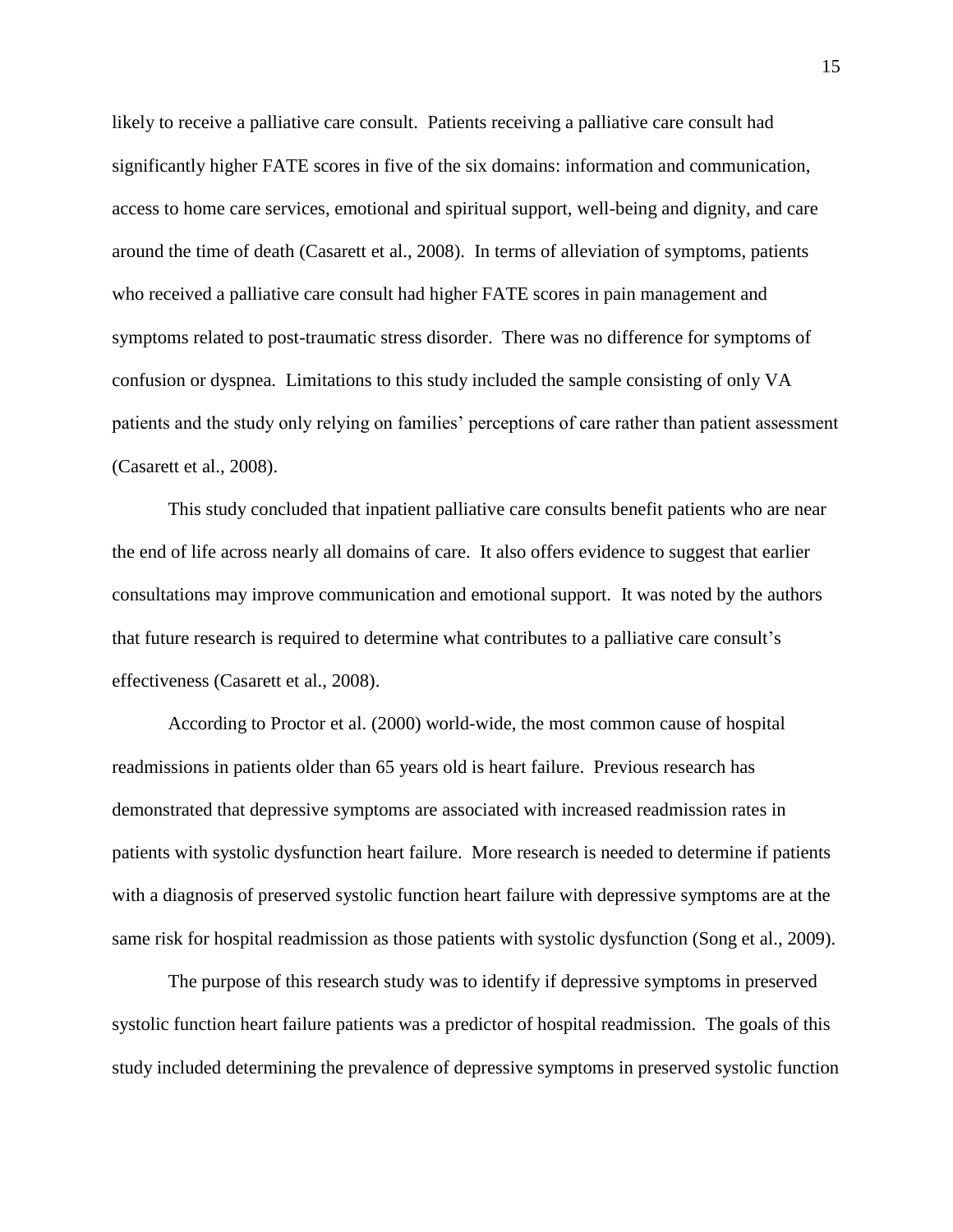heart failure patients, determining if severity of depressive symptoms was correlated with timeliness of hospital readmission or patient death, and if the presence of depressive symptoms alone was a predictor of hospital readmission once other risk factors had been controlled (Song et al., 2009).

The design of this study was a prospective, descriptive study. Patients from six cardiology units from two university hospitals located in Seoul, South Korea, admitted with preserved systolic function heart failure between the dates of October 1, 2005 and December 31, 2005, were considered for this study.

The authors of this study used The Beck Depression Inventory (BDI) to measure depressive symptoms. The BDI consists of 21 statements, each rating severity on a 0 (not at all) to 3 (very much so) scale. The score range is 0-63 with the higher the score representing more severe depressive symptoms. All patients were placed into four categories according to their score. A score of 0-9 was described as no depressive symptoms, 10-16 as mild symptoms, 17-29 as moderate symptoms, and 30-63 as severe depressive symptoms. The reliability of the BDI was supported by a Cronbach's alpha coefficient of 0.90 (Song et al., 2009).

Patients were informed of confidentiality and informed consent was obtained. The patients completed the questionnaires by day three or four of hospitalization. If needed, a research assistant was available to help the patients complete the questionnaires. The patients were then monitored in person or by telephone for six months post discharge from January 2006- July 2006. If the patient was readmitted to the hospital during that time, a trained research assistant reviewed the inpatient record to verify diagnosis and admission date (Song et al., 2009).

Patients included in this study were over the age of 18, had a cardiologist determined diagnosis of heart failure, had a New York Heart Association (NYHA) functional classification  $\geq$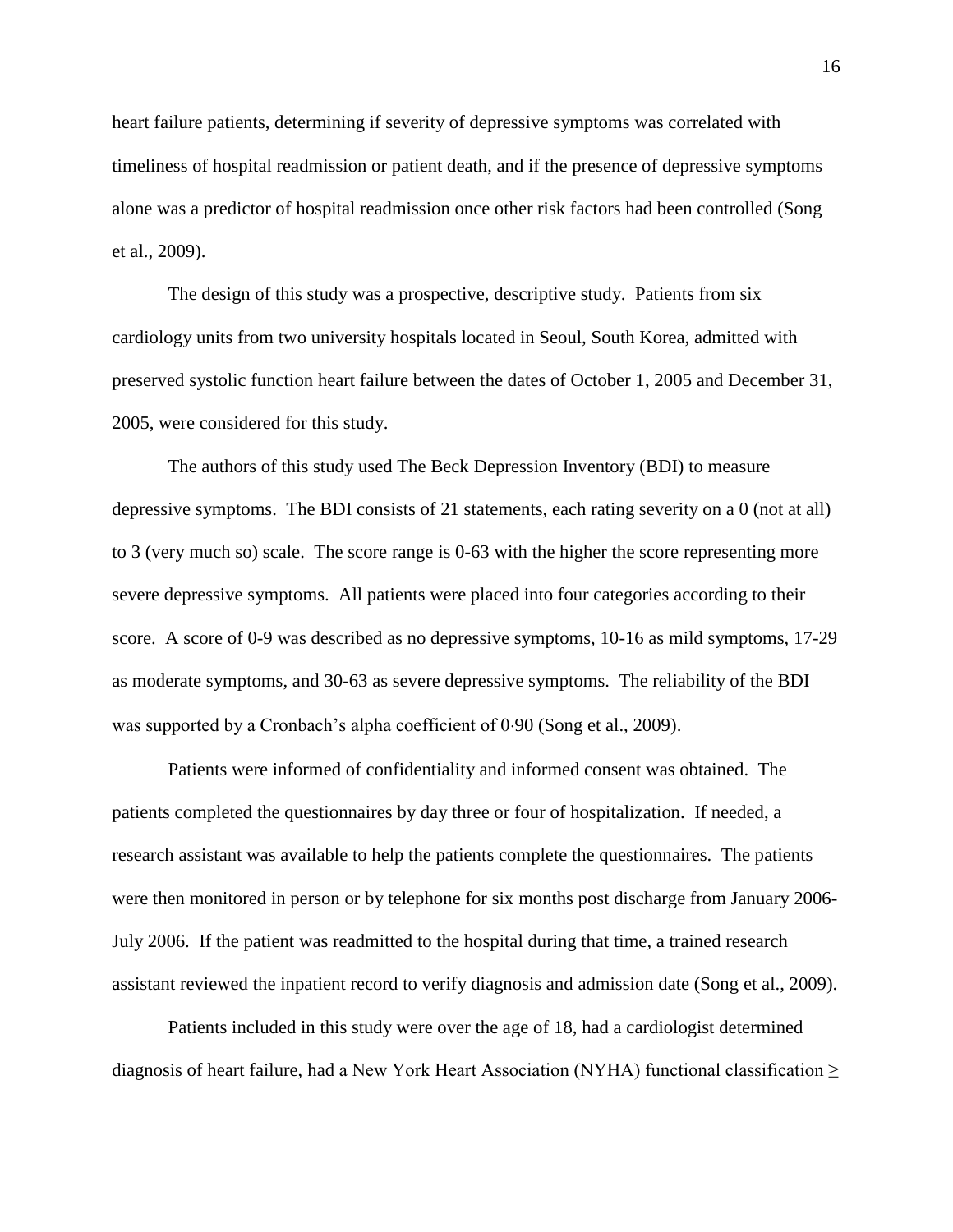II, and had a left-ventricular ejection fraction  $\geq 40\%$ . The diagnosis of heart failure was confirmed by the cardiologist using the Framingham criteria. A total of 170 patients met inclusion criteria and were asked to participate in the study. Of the 170 patients asked, three refused to participate and two patients were lost during the follow-up phase. Data from 165 patients were included in the study (Song et al., 2009).

The patient age ranged from 22-92 years with an even split by gender. The majority of patients were a NYHA functional class III. Ischemic heart disease was the underlying cause of heart failure in close to half of the patient population. About one-third of the patients had a prior hospital admission due to heart failure exacerbation. During the six month follow-up time frame, 53 (32%) of patients were readmitted for heart failure exacerbation and seven (4%) died. The cause of the patient deaths was determined to be sudden cardiac death. Of the 53 patients, 13 (8%) were readmitted more than once. Of these 13 patients, the authors considered only the first readmission for analysis. No depressive symptoms were reported by 20% of the patients with almost half of the patients reporting moderate to severe depressive symptoms. According to the authors, severe depressive symptoms were related to a higher rate of readmission and a shorter time to readmission from hospital discharge. Depressive symptoms were found to be an independent predictor of readmission when other risk factors were controlled (Song et al., 2009).

In conclusion, Song et al., (2009) found that heart failure patients with preserved systolic function are equally at risk for readmission due to depressive symptoms as those patients with systolic dysfunction. In addition, it was noted that interventions which begin in the hospital setting and extend to home may decrease the six month readmission rate associated with heart failure patients exhibiting depressive symptoms (Song et al., 2009).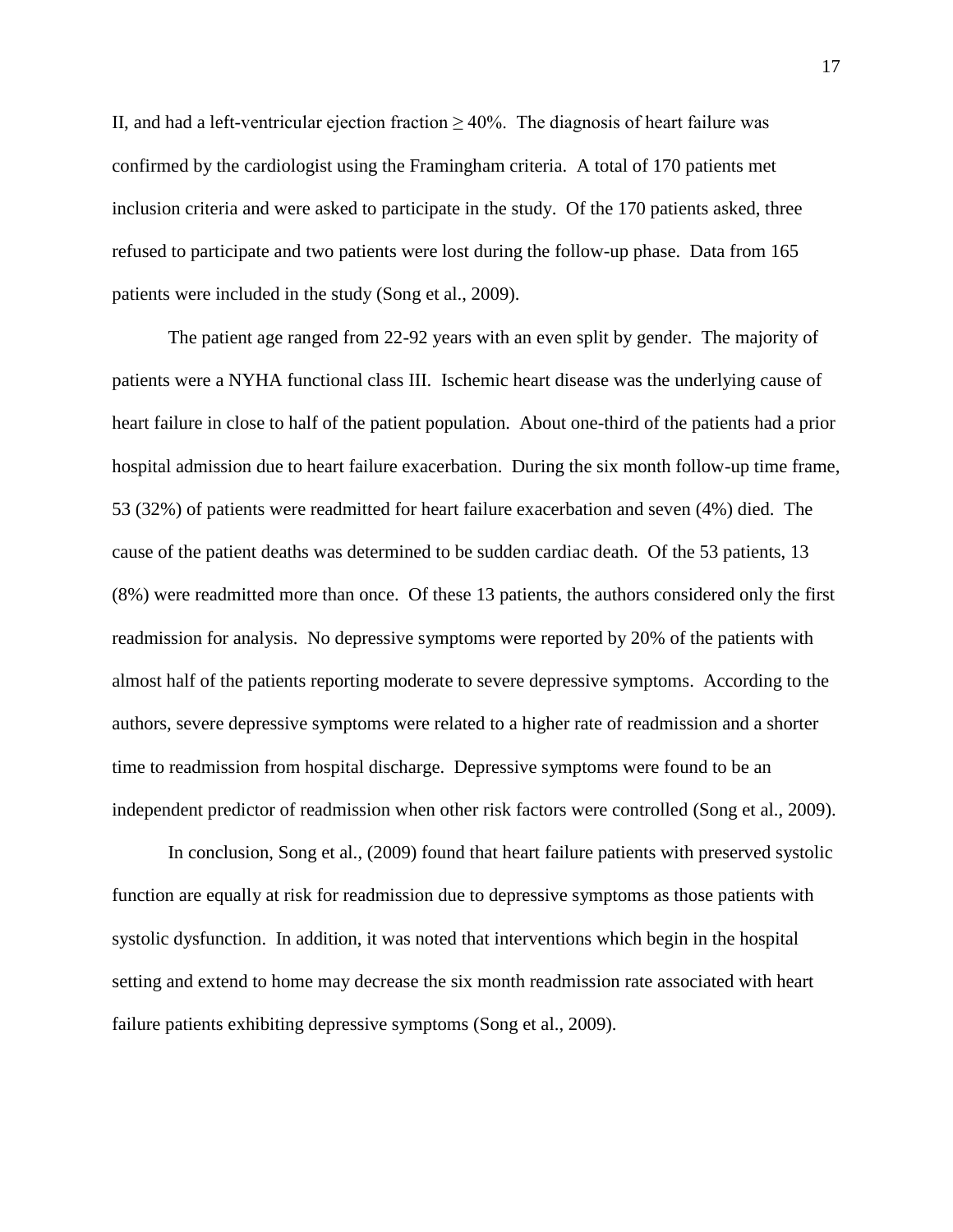#### <span id="page-20-0"></span>**Perceived quality of life related to heart failure**

Heart failure is a chronic disease associated with many complications, resulting in high hospital readmission rates. Bakan and Akyol (2008) found that previous research studies show that the Roy Adaptation Model (RAM) has been useful in supporting adaptation in patients with other chronic diseases. The following study by Bakan and Akyol (2008) examines the use of the Roy Adaptation Model (RAM) as a framework for outpatient treatment in heart failure patients.

This quantitative study used a randomized, parallel, controlled clinical trial as the design. The data from this study was reported as a secondary analysis from the randomized controlled trial conducted during the first six months of 2005. The secondary analysis was performed at the end of 2005.

This study took place at a cardiology and internal disease clinic in a hospital in Turkey. The sample consisted of 44 patients, randomly divided between an intervention group and a control group. Each group consisted of 22 patients. One patient in the intervention group moved during the study timeframe and was dropped from the study. The remaining 21 patients in the intervention group completed three months of follow-up (Bakan & Akyol, 2008). The inclusion criteria for this study were the ability to read and communicate vocally, a diagnosis of heart failure for at least six months prior to the study, a New York Heart Association (NYHA) functional class II-III, an ejection fraction < 40%, no hearing or visual deficits, no history of mental disorders or myocardial infarction in the past year, and plans to remain local or be reached by telephone (Bakan & Akyol, 2008).

The researchers developed a patient identification form for demographic information and distributed it to each participant. They used an assessment form for physiological data which included body mass index (BMI), cholesterol, high-density lipoprotein (HDL), low-density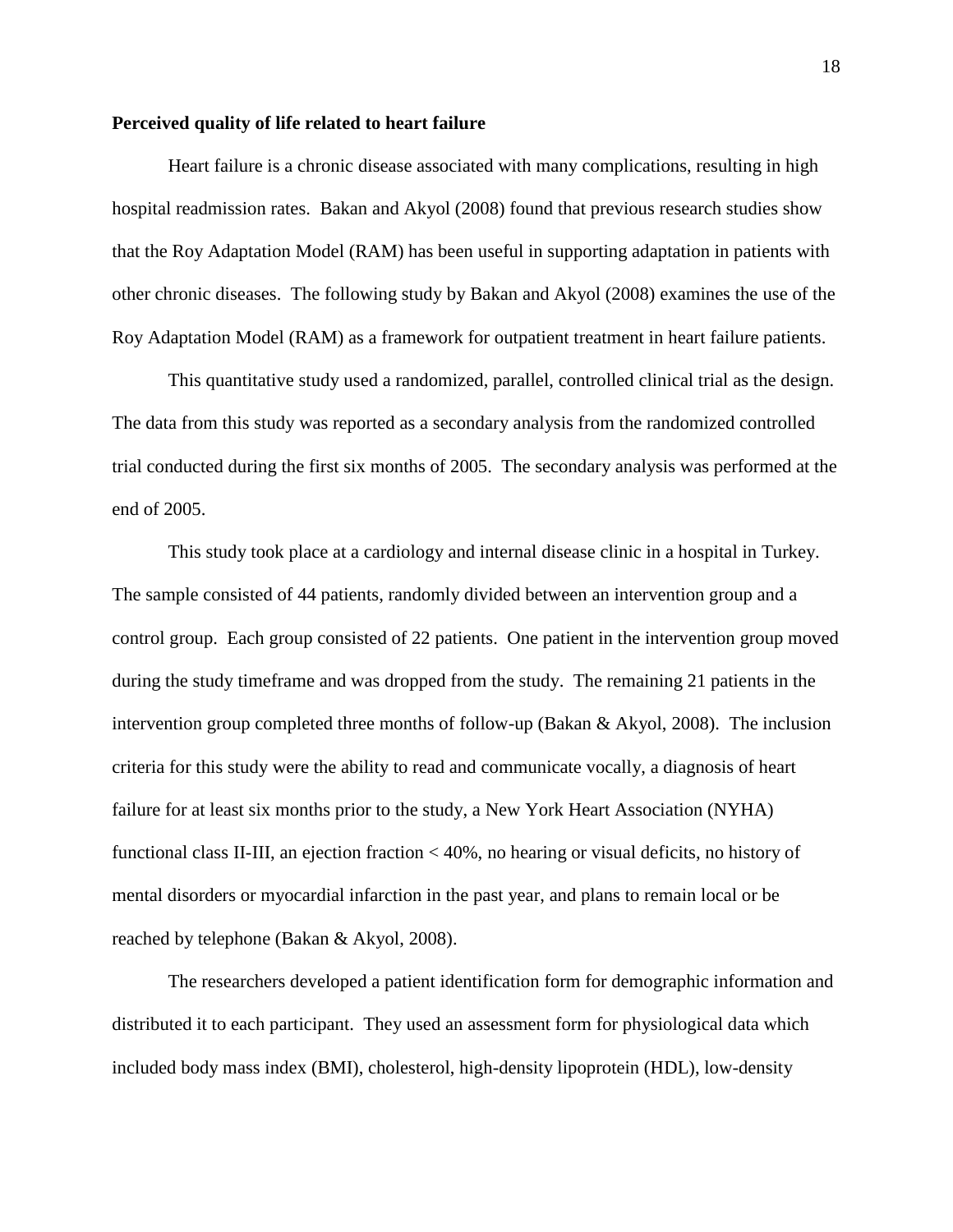lipoprotein (LDL), changes in smoking and alcohol habits, dietary changes, and current medications to evaluate each patient during the study (Bakan & Akyol, 2008). This form also tracked hospital readmissions due to heart failure during the study. Quality of Life (QOL) was considered a latent variable and was measured using the Minnesota Living with Heart Failure Questionnaire® (MLWHFQ). The researchers used this questionnaire at beginning of the study and again at three months. The Minnesota Living with Heart Failure Questionnaire® (MLWHFQ) measured patient perspective on 21 items concerning disability, symptoms of heart failure, social interaction, work, and emotions. A six point response scale was used for each question (0-5) and the maximum score is 105. Lower scores indicated a higher quality of life (Bakan & Akyol, 2008). The questionnaire was further divided into three separate scale scores: physical, emotional, and total score. Cronbach's alpha coefficients for the separate scales were 087, 061, and 083 respectively. The researchers measured social support utilizing the Interpersonal Support Evaluation List (ISEL) short form. This 15 item instrument measured the perception of social support derived from the 48 item long form questionnaire (Bakan & Akyol, 2008). Three subscales of tangible support, appraisal support, and belonging support were measured on a rating scale consisting of completely false, somewhat true, and completely true. Cronbach's alpha coefficient for this questionnaire was 079.

The researchers measured the functional status of each heart failure patient utilizing the six minute walking test (6MWT). They recorded the patient's heart rate, respirations, and blood pressure before and after each 6MWT. Additionally, the physiologic mode of adaptation was evaluated with the 6MWT (Bakan & Akyol, 2008).

The intervention group participated in two "one-on-one" counseling sessions, two phone calls, and one group meeting over a time period of three months. The patient's spouse or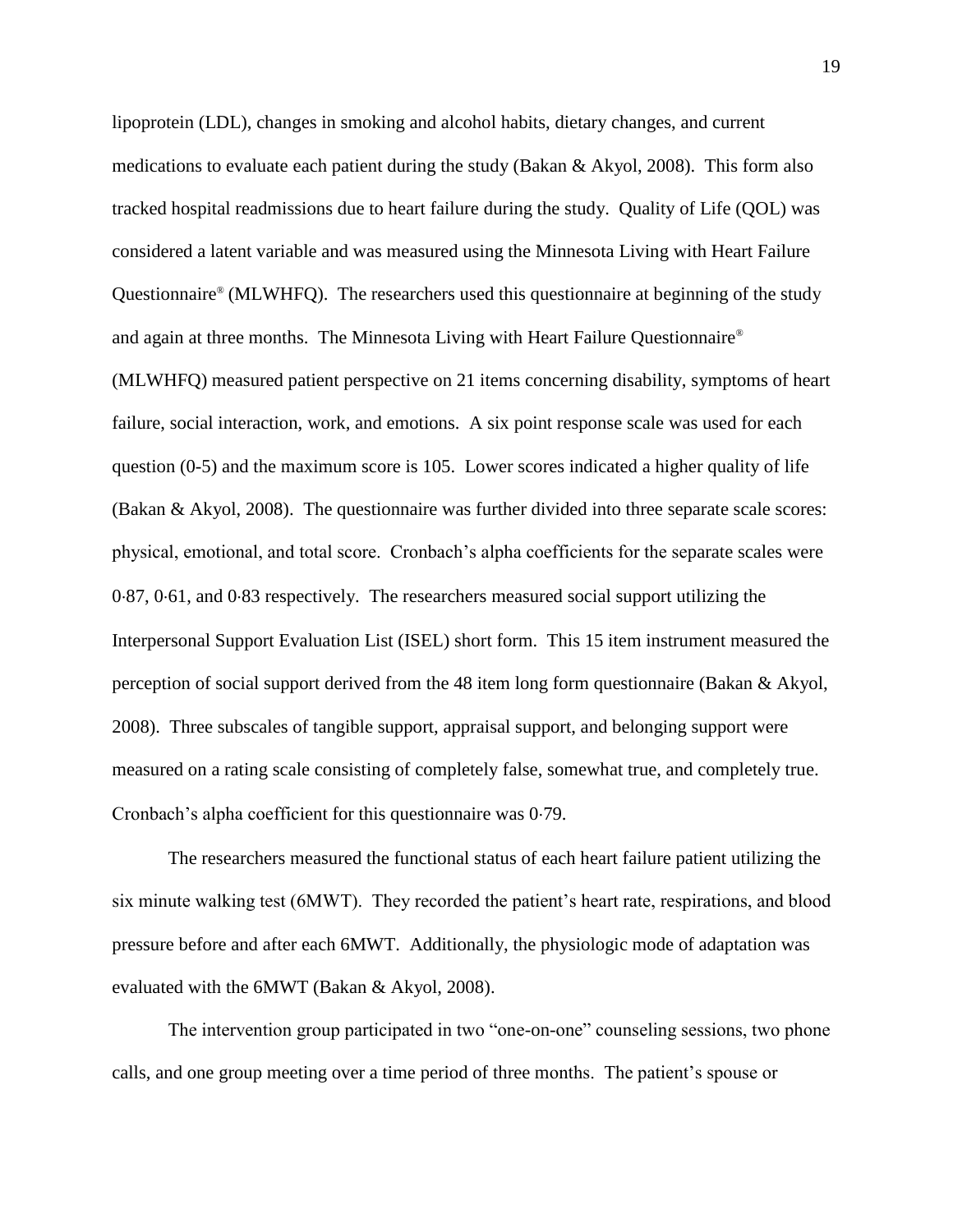significant other was encouraged to attend the sessions as well. The control group had the usual care which did not include the counseling sessions and phone calls (Bakan & Akyol, 2008).

Differences between the intervention and control groups in scoring of QOL, walking distance, and social support demonstrated that the Roy Adaptation Model based program had an effect on physiologic, role function, and self-concept adaptation in heart failure patients. Patients in the intervention group showed increased QOL with lower scores at the three month follow-up in the physical and emotional dimensions, as well as the total score. Patients in the intervention group had increased six minute walk differences at the three month follow-up as compared to the control group. Intervention patients also showed a statistically significant increase in scores for social support at the three month follow-up (Bakan & Akyol, 2008).

This study concluded that using the Roy Adaptation Model (RAM) as framework for heart failure follow-up programs is effective, resulting in improvements of quality of life, social support, and exercise tolerance. The authors further surmised that future studies utilizing the RAM as framework would need to include larger sample sizes (Bakan & Akyol, 2008).

Coping with a chronic illness can be a difficult experience for both patients and their families. When it comes to coping with a chronic illness, individuals who feel they have significance, purpose, and a meaningful life are associated with a positive well-being (Park, Malone, Suresh, Bliss, & Rosen, 2008). The authors of this study investigated the relationship of coping strategies used in heart failure, meaning of life, and the effects of coping on quality of life.

The design of this study utilized a quantitative convenience sampling method of 202 study participants. Two medical clinics in Cincinnati, Ohio was the setting for this study. A total of 202 patients (191 men and 11 women) were recruited for this study during routine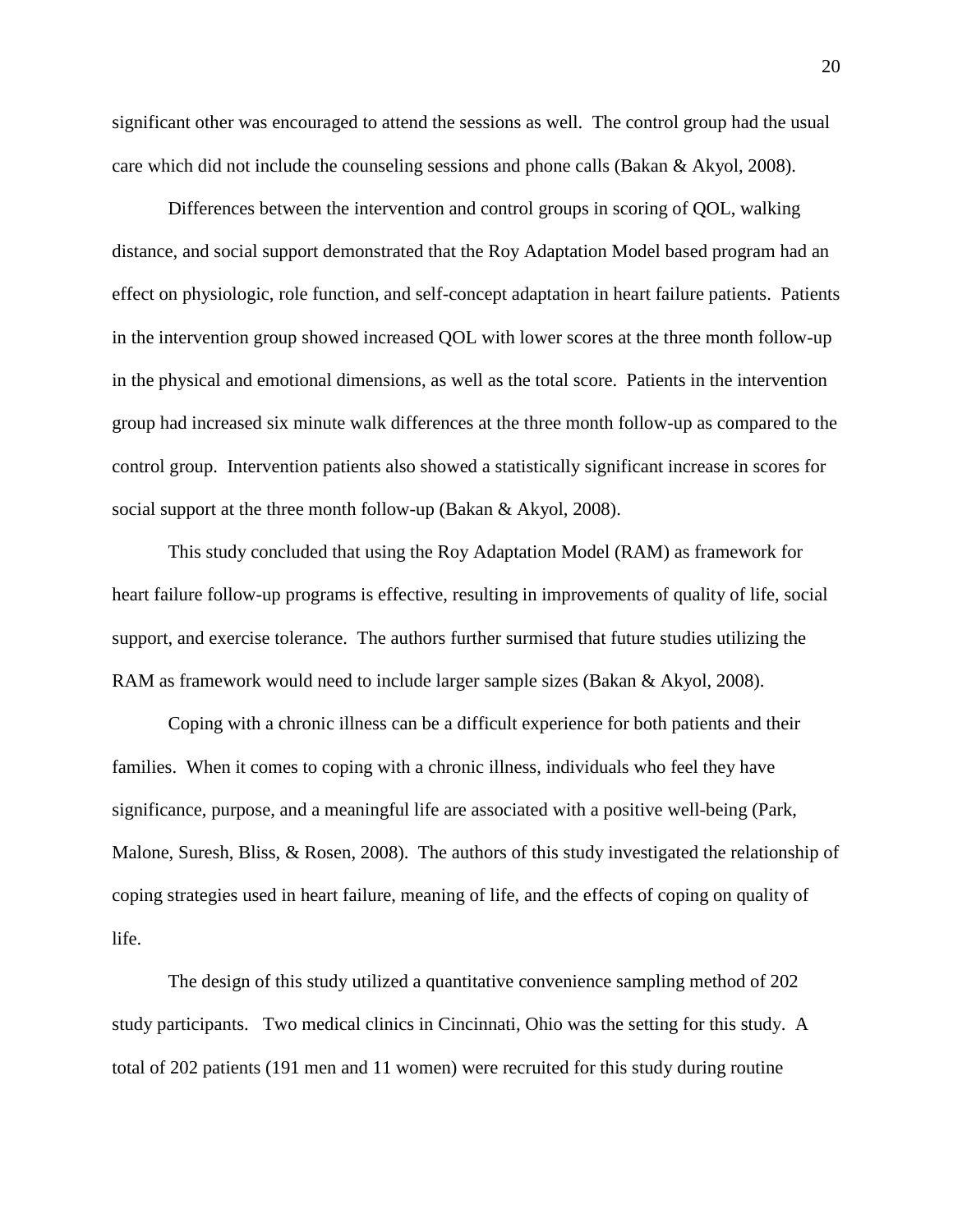medical appointments (Park et al., 2008). The inclusion criteria for this study were hospital admission for left-sided heart failure in the past year, age over 40, ability to speak English, and having no history of cognitive impairment. Of the original 202 patients recruited for the study, 155 men and eight women completed the follow-up assessment (Park et al., 2008).

 Participants completed three questionnaires regarding meaning in life, coping, and health related quality of life at the beginning of the study and again at six months. The authors assessed meaning of life with the Perceived Personal Meaning Scale (PPMS); level of coping through specific questions on active coping, denial, social/emotional support, acceptance, mental disengagement, alcohol/drug abuse, religious coping, etc.; and health-related quality of life (HRQOL) via the Medical Outcomes Study Short Form health status questionnaire (Park et al., 2008). The Medical Outcomes Study Short Form health status questionnaire produces a score for mental health and a score for physical health (Park et al., 2008). The PPMS reliability was 0.92. Reliability for the coping question subscales ranged from 0.66-0.91 with reliability for the Medical Outcome Study Short Form health status questionnaire at 0.74 for the physical health portion and 0.77 for the mental health portion. Severity of heart failure was determined by left ventricular ejection fraction and New York Heart Association (NYHA) classification.

The authors found coping styles of acceptance, positive reinterpretation, and religious coping were related to increased meaning in life while coping strategies, such as disengagement and social support where associated with a decreased HRQOL (Park et al., 2008). Although meaning in life decreased over the six months of the study overall, the researchers observed higher levels of meaning in life in participants who engaged in positive coping mechanisms. Participants who coped with methods of acceptance, faith, and positivity demonstrated higher levels of life meaning over the six month time frame. The higher the meaning of life scores, the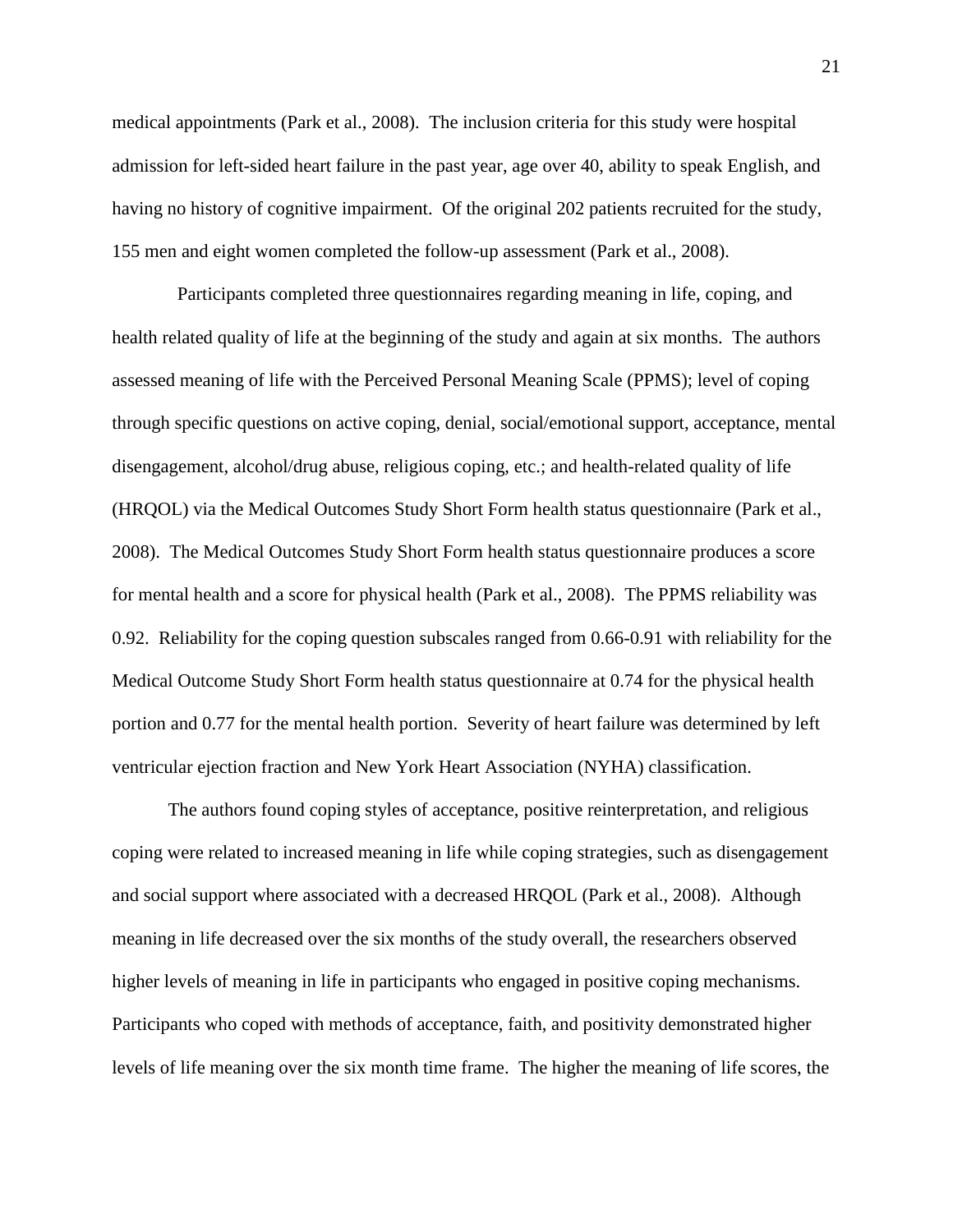better the physical and mental HRQOL scores. This finding was significant in that higher rated HRQOL has been positively linked to decreased re-hospitalization and mortality in heart failure patients (Park et al., 2008).

 The study concluded that participants who accepted their chronic illness, used faith for coping, and made a valiant effort to understand their illness had better physical and mental health related quality of life (Park et al., 2008). A limitation described in this study included the "snapshot" approach of collecting data at only two time points. Individuals with chronic illness have ongoing changes that the "snapshot" approach of data collection may not address. The authors did conclude that meaning in life was strongly linked to improved physical and mental health related quality of life. In addition, the authors stated that health related quality of life has been strongly associated with patient outcomes, suggesting that a strong relationship exists between health related quality of life, re-hospitalization, and mortality in heart failure patients (Park et al., 2008).

#### <span id="page-24-0"></span>**Patient/caregiver burden**

Palliative care is recommended for patients with heart failure nearing the end of life or with refractory symptoms (Bekelman et al., 2011). According to these recommendations, patients and families do not have the opportunity to experience the benefits of palliative care offered earlier in illness. According to Bekelman et al. (2011), previous literature regarding palliative care and heart failure provided insight on patients' experiences, but do not offer direction on how a palliative care program for heart failure should be structured. The purpose of the study by Bekelman et al. (2011) is to assess the patient's and family's primary concerns and needs regarding heart failure and to determine how and when palliative care would be most appropriate for them.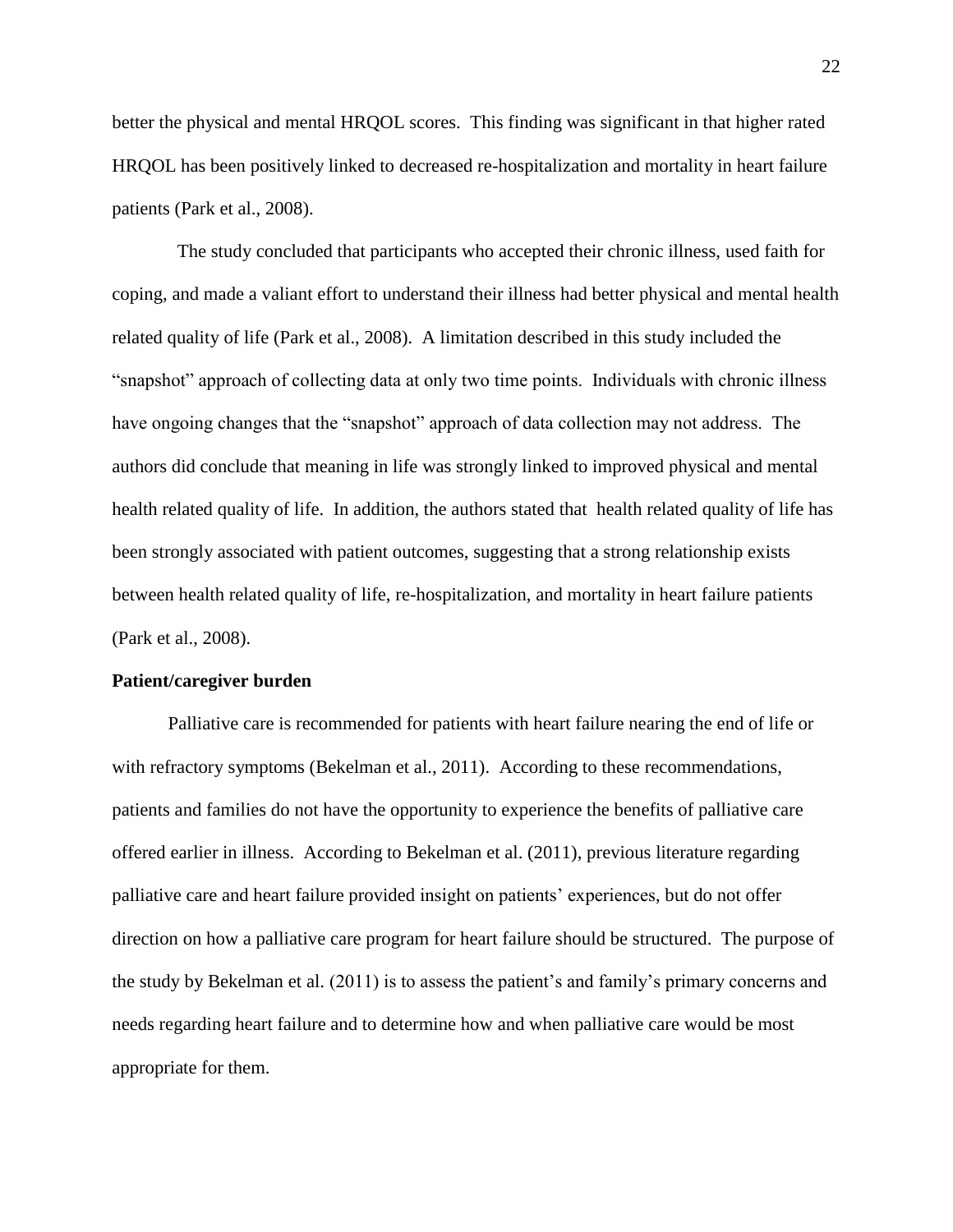Potential patients for the study were recruited from an outpatient cardiology and geriatrics clinic at the University of Colorado Hospital. Eligible patients had a New York Heart Association (NYHA) functional class of II-IV and a cardiologist confirmed diagnosis of heart failure (Bekelman et al., 2011). The exclusion criterion for this study was a diagnosis of dementia. A total of 38 patients were approached for participation; three patients were not interested and two patients felt they were too sick to participate. Each patient was asked to recognize a caregiver who helped them care for their heart failure. All caregivers appointed by the patient agreed to participate in the study. The patients and their prospective caregivers where interviewed at different times, either in their home or at the clinic (Bekelman et al., 2011).

This qualitative study used one-on-one, semi-structured interviews to obtain data from the patients and their caregivers. The interviews took place from 2007 through 2008. The patients and the caregivers gave informed consent, and the study was approved by the Colorado Multiple Institutional Review Board (Bekelman et al., 2011). The six domains of palliative care identified by the National Consensus Project's conceptual model of palliative care acted as the framework for the interviews. Interviewers asked open-ended questions to each patient and family member according to the six domains of palliative care. The term "palliative" was not used in the interview process (Bekelman et al., 2011). The interviews lasted from 60 to 90 minutes and a total of 33 heart failure patients and 20 caregivers participated in the interviews. The interviews were recorded digitally and transcribed verbatim. An ATLAS coding system was used for analysis of the interview data (Bekelman et al., 2011). Patients completed the Kansas City Cardiomyopathy Questionnaire (KCCQ) as a self-assessment tool pertaining to heart failure status. This assessment, which pertains to symptom burden, physical function, and quality of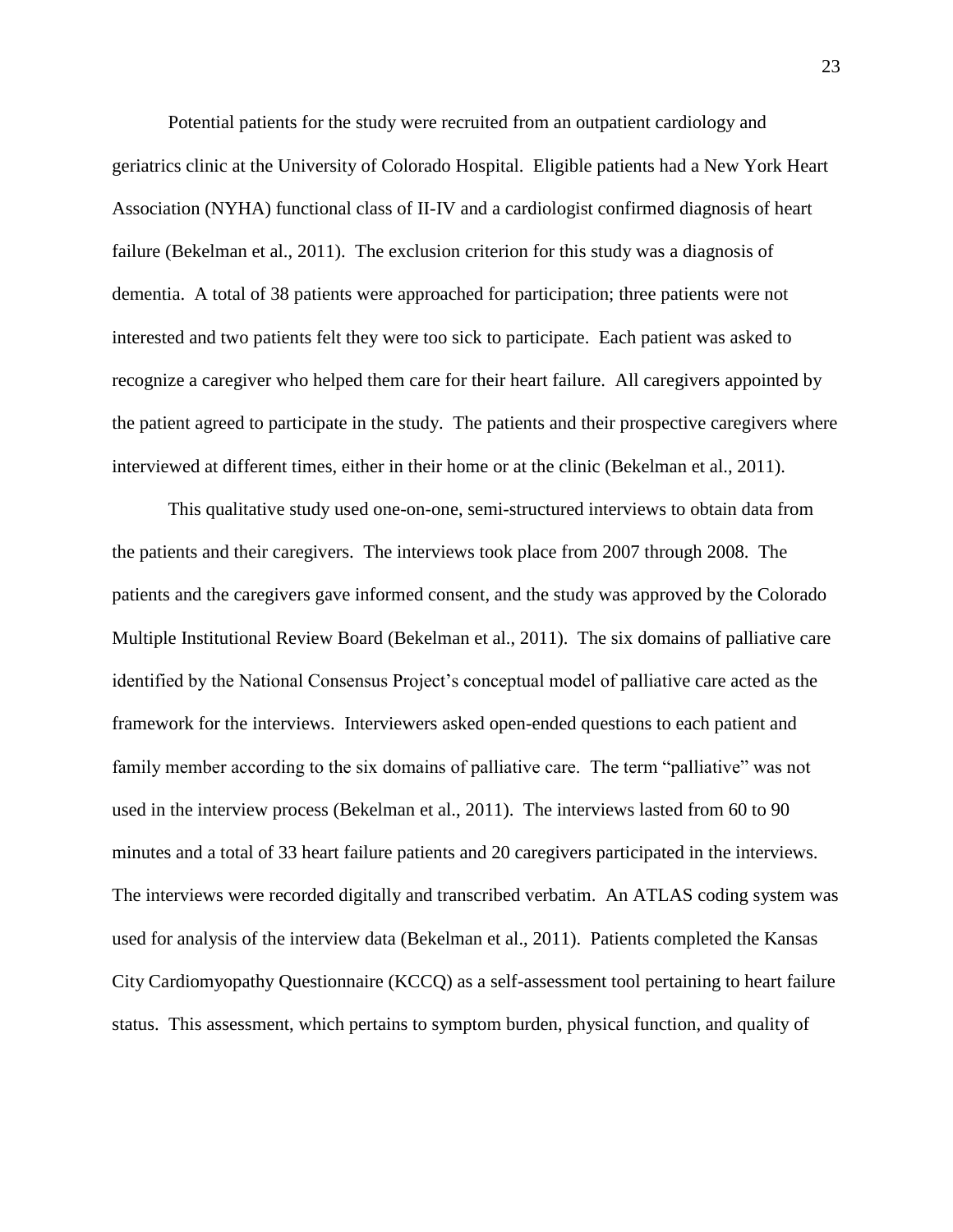life, scores on a scale of 0-100 with the higher scores reflecting better health status (Bekelman et al., 2011).

Upon analysis of interview findings, the authors found important insights related to the key themes of content, structure, and timing. Content of the program pertained to topics that should be addressed by the palliative care program. The participants felt the program should help with adjustment to limitations pertaining to their heart failure and describe the future course of their disease (Bekelman et al., 2011). The participants also felt the program should help reduce the symptoms they are experiencing from heart failure. Structure of the program involved how the palliative care services should be provided and who should be responsible for the services (Bekelman et al., (2011). The participants felt the structure of the program should involve their care provider being "familiar" with their heart disease, the care provider facilitating and coordinating communication regarding their care, and that a team approach should be utilized. In respect of timing of the program consisted of when palliative services should be offered and how long they should last.

Further analysis revealed nearly all patients and their caregivers described a need for assistance with adjusting to the lifestyle changes related to heart failure and the progression of the disease. The majority of patients and caregivers stated the most challenging part of living with heart failure was what the patient was unable to do, further expressing a desire to have increased energy, mobility, and activity level (Bekelman et al., 2011). Patients and caregivers also wanted to know more about the progression of the disease (Bekelman et al., 2011). Patients and caregivers alike were generally negative regarding symptoms of fatigue and dyspnea, feeling like there was nothing that could be done to relieve these symptoms (Bekelman et al., 2011). Caregivers stated that communication, coordination, and continuity of care were very important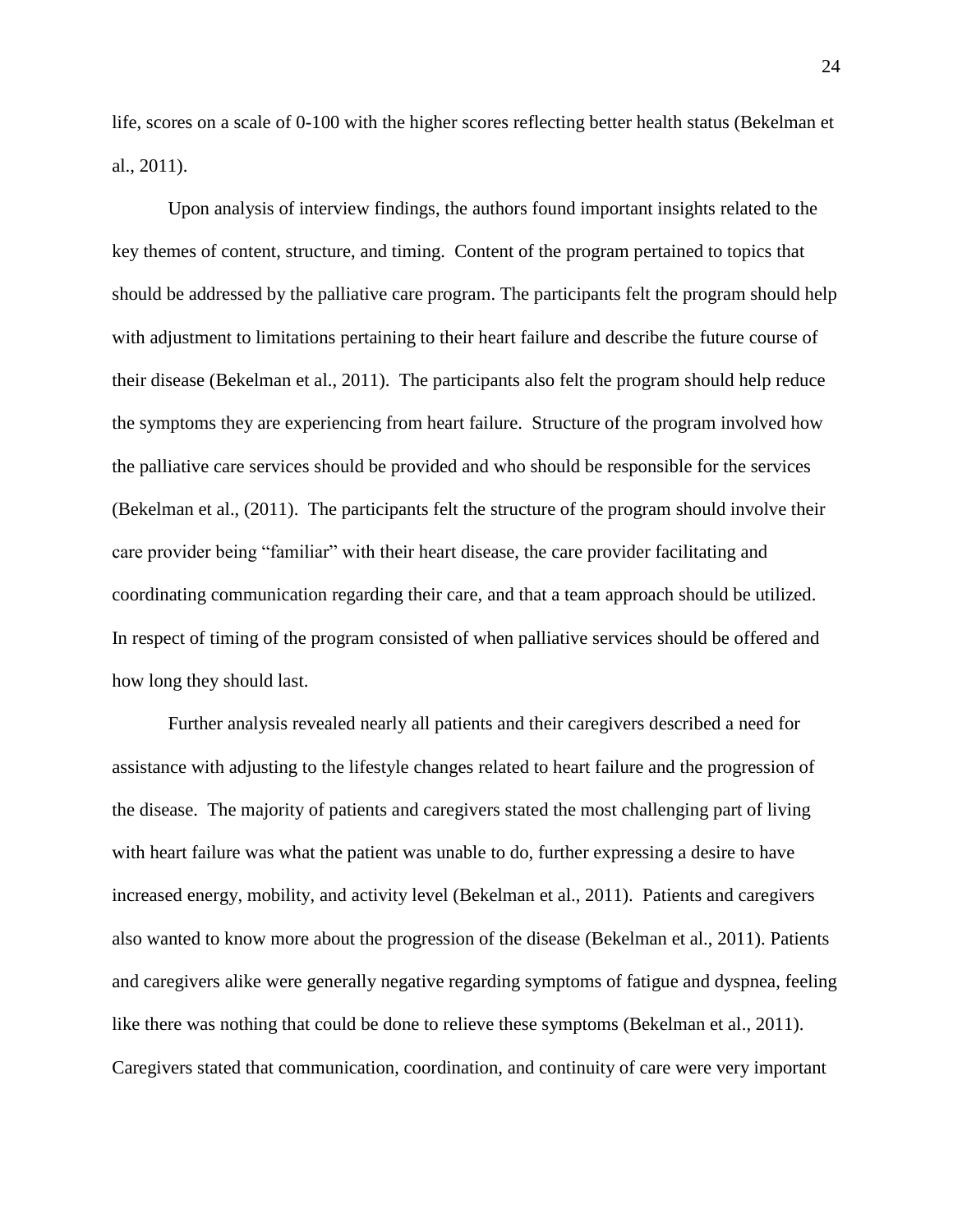and that family should be more involved in patient care. Patients and caregivers appreciated the team approach associated with palliative care. Both groups stated a necessity for assistance in adjusting to the disease at time of diagnosis or shortly after, with the ability to have assistance as needed as the disease progressed (Bekelman et al., 2011).

Bekelman et al. (2011) concluded that palliative care services of coordination, communication, caregiver support, and facilitation of needs were important to patients and caregivers affected by heart failure. It was noted that study participants valued the involvement of the caregiver or family in patient care, which is a significant part of palliative care programs. The team approach associated with palliative care was also seen as potentially beneficial to the care of heart failure patients and caregivers.

Care of patients with chronic disease can be complex and is often considered suboptimal, with many patients reporting inadequate symptom relief (Gade et al., 2008). Patients and families often need assistance in understanding the prognosis of their chronic disease as well as treatment options. Palliative care programs have been developed to assist with the deficits of symptom and care management in patients with chronic disease. It has been noted by Gade et al. (2008) that research is lacking as to whether palliative care services have a positive impact on patient satisfaction, clinical outcomes, and health care expenditures post hospital discharge. A study conducted by Gade et al. (2008) examined the impact of palliative care services on patient satisfaction, clinical outcomes, and health care costs.

Patients for this study were randomly selected from the same health plan among three regions: Denver, Colorado; San Francisco, California; and Portland, Oregon. Participants enrolled for the study between June 2002 and December 2003. A total of 1,168 patients were referred for the study. To be eligible for participation, patients had to be over 18 years of age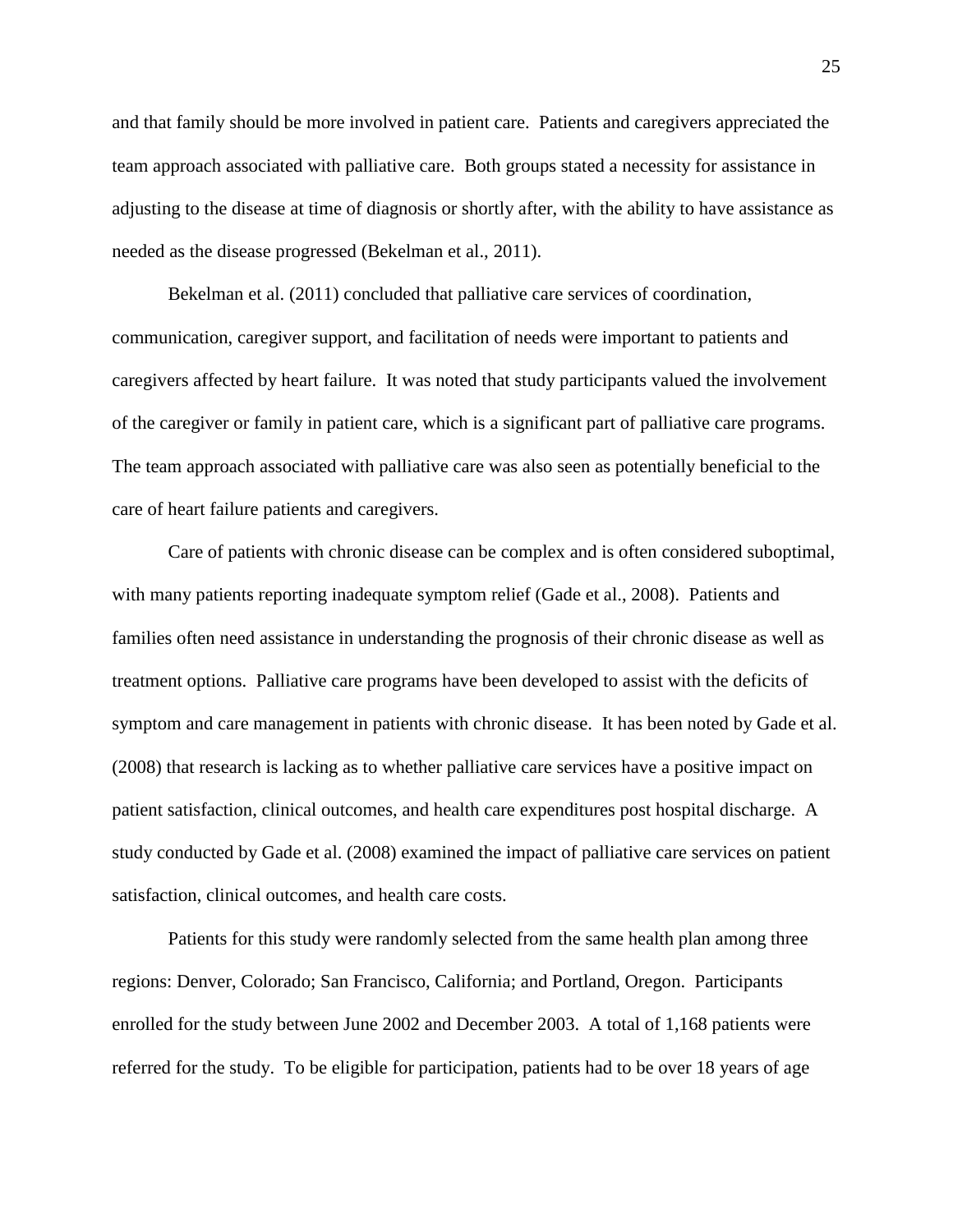and hospitalized with at least one chronic disease. A short life expectancy defined as the physician "would not be surprised if the patient died within 1 year" was also criteria for participation (Gade et al., 2008, p.181). Exclusion criteria for this study consisted of cognitive impairment with no surrogate and previous enrollment in hospice or other studies involving palliative care. Of the 1,168 patients referred, 517 qualified and were enrolled in the study. These participants were randomized into two groups. The intervention group ( $N = 280$ ); and usual care  $(N = 237)$  (Gade et al., 2008).

Upon hospital admission, patients enrolled in the study were administered a baseline questionnaire. Participants were randomly divided by computer software into an intervention group and a "usual care" group.

Interdisciplinary inpatient palliative care consultation services (IPCS) were assigned to the intervention group. The IPCS intervention team consisted of a palliative care physician, nurse, hospital social worker, and chaplain who assessed the patients' needs for symptom management, spiritual care, psychological support, post discharge care, and, if appropriate, end of life care (Gade et al., 2008). The IPCS team met with the patient and the patient's family to discuss symptoms, diagnosis, disease prognosis, and specific goals of care (Gade et al., 2008). Advance directives were also discussed during this time. The attending physicians used a provided treatment recommendation.

Discharge planning was also initiated during the patient consultation process and communicated to the patient's attending physician. Patients were given the Physical, Emotional/Relationship, Spiritual, Place of Care Environment, and Doctors, Nurses/Other Care Areas of the Modified City of Hope Patient Questionnaires (MCOHPQ) upon study enrollment and again within two weeks of hospital discharge. These questionnaires measured symptom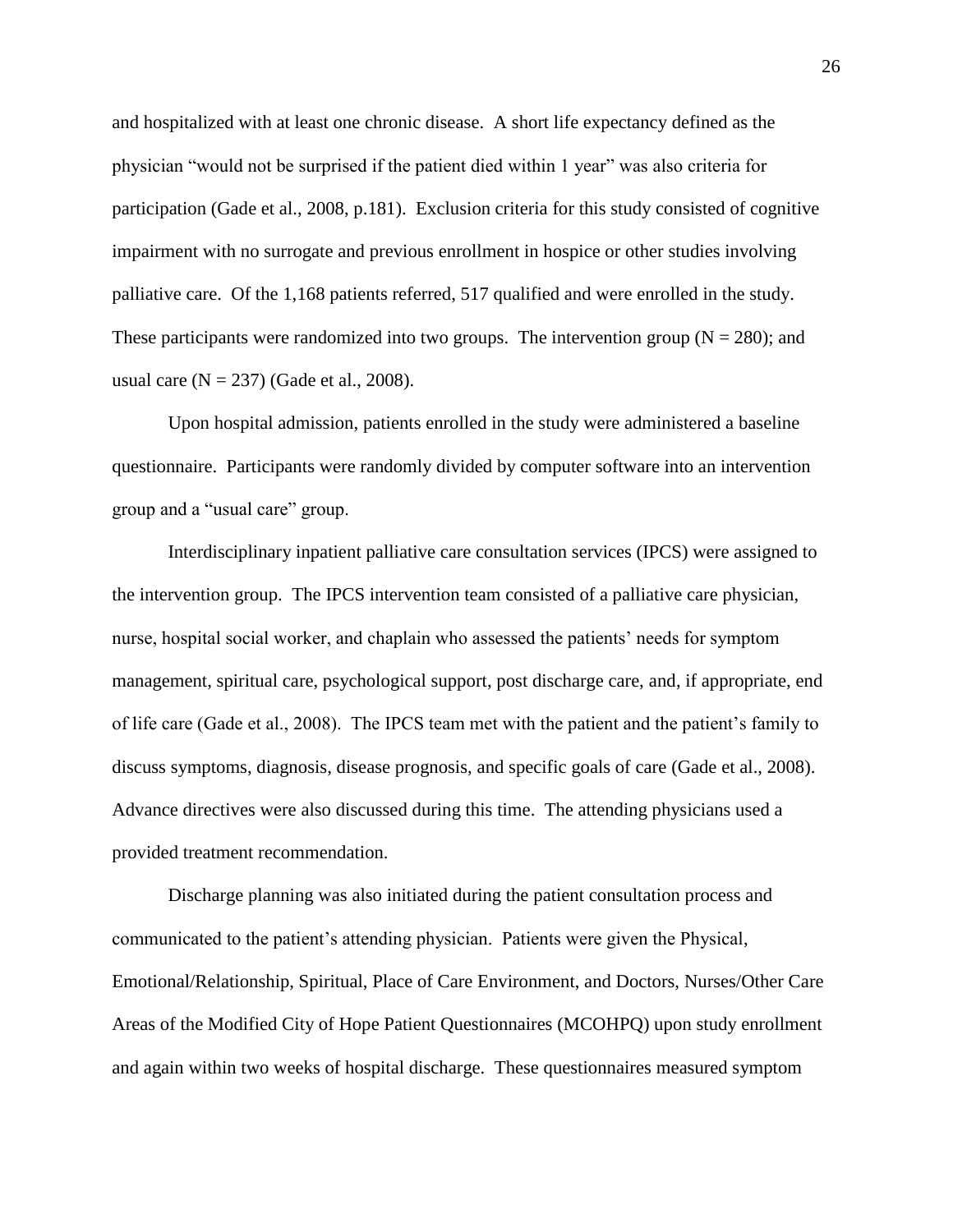control, emotional and spiritual support, and patient satisfaction (Gade et al., 2008). Higher scores on the MCOHPQ indicated greater symptom severity, better support, and better perceptions of caring, respect, and understanding. Cronbach alpha scores were adequate for all areas of the questionnaire except Emotional/Relationship, whose Cronbach alpha score indicated a lack of agreement for that area (Gade et al., 2008). The researchers calculated the costs of care for all health related service areas utilized within six months post discharge. They calculated the cost of the palliative care team by multiplying total time taken for the study for each member by the team member's salary.

Results of the study indicated better patient satisfaction with care and communication, fewer Intensive Care Unit (ICU) admissions, and lower health care costs post discharge for patients in the IPCS group (Gade et al., 2008). The IPCS group completed significantly more advance directives prior to hospital discharge than the usual care group, but there was no difference in the use of hospice services between the IPCS group and usual care group. The IPCS group did show 1 day faster enrollment to hospital services than the usual care group. Scores for the Physical, Emotional/Relationship, Spiritual, and Quality of Life Areas showed no difference between the IPCS group and usual care group (Gade et al., 2008).

This study concluded the use of palliative care services may positively impact patient satisfaction scores and decrease total costs of health care. Communication with health care providers and the patient's experience with care were both improved in the IPCS group versus the usual care group. Other data obtained from this study also indicated that palliative care services may increase hospice service utilization and decrease ICU admissions (Gade et al., 2008). While no difference was indicated in the amount of hospice admissions between the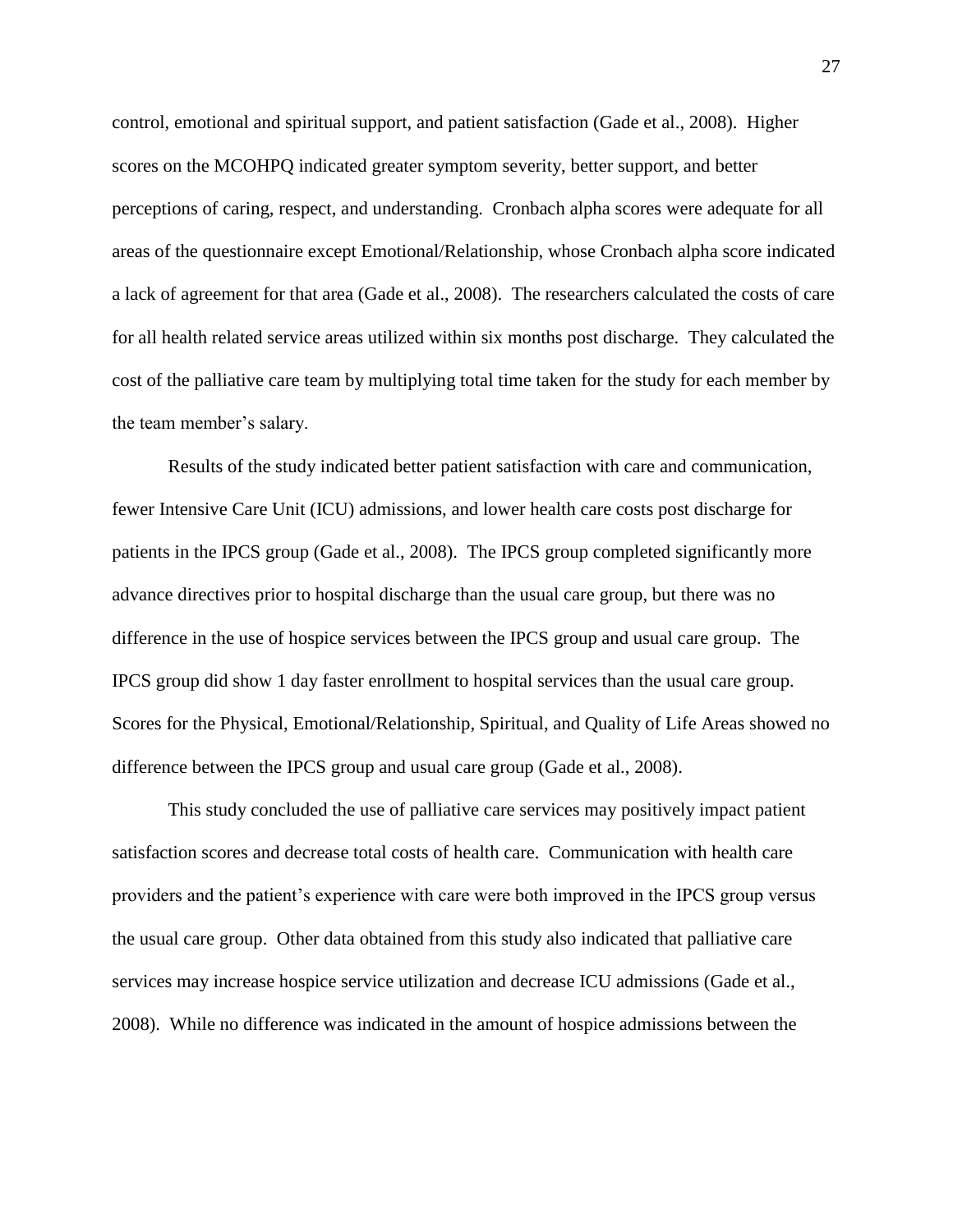IPCS and usual care group, patients in the IPCS group were enrolled in hospice quicker during hospitalization than the usual care group.

Patients living with heart failure often experience many symptoms that affect their activities of daily living and their quality of life. Dyspnea is one of the most common symptoms of patients with heart failure. Caregivers often struggle with supporting these patients suffering from dyspnea. The purpose of this study conducted by Malik, Gysels, and Higginson (2013) was to compare caregivers' experiences regarding patients suffering from dyspnea and explore dynamics involved with caregiver burden and positive caring experiences.

Potential participants of this cross-sectional descriptive and comparative study were identified from two hospitals located in South London. Heart failure patients and families who attended weekly heart failure clinics and received care on general cardiac care units were invited to participate. Inclusion criteria consisted of being a caregiver of a patient over the age of 18 with dyspnea which affected daily life (Malik et al., 2013). The recruitment period for the study was 18 months with a total of 195 patients and caregivers enrolled. Ninety-four refused to participate in the study, leaving a total of 101 caregivers willing to complete the questionnaires. Of the 101 patient/caregiver participants recruited for the study, 51 were heart failure patients (Malik et al., 2013).

Caregivers consenting to participate in the study completed eight questionnaires in a setting of their choice. These questionnaires were regarding experiences of caring for symptoms of the patient and their own needs. The questionnaires used in this study are as follows: modified Borg Breathlessness Scale, Zarit Burden Interview Short Form 12 (ZBI-12), Hospital Anxiety and Depression Scale, Pittsburg Sleep Quality Inventory (PSQI), Short Form-36 (SF-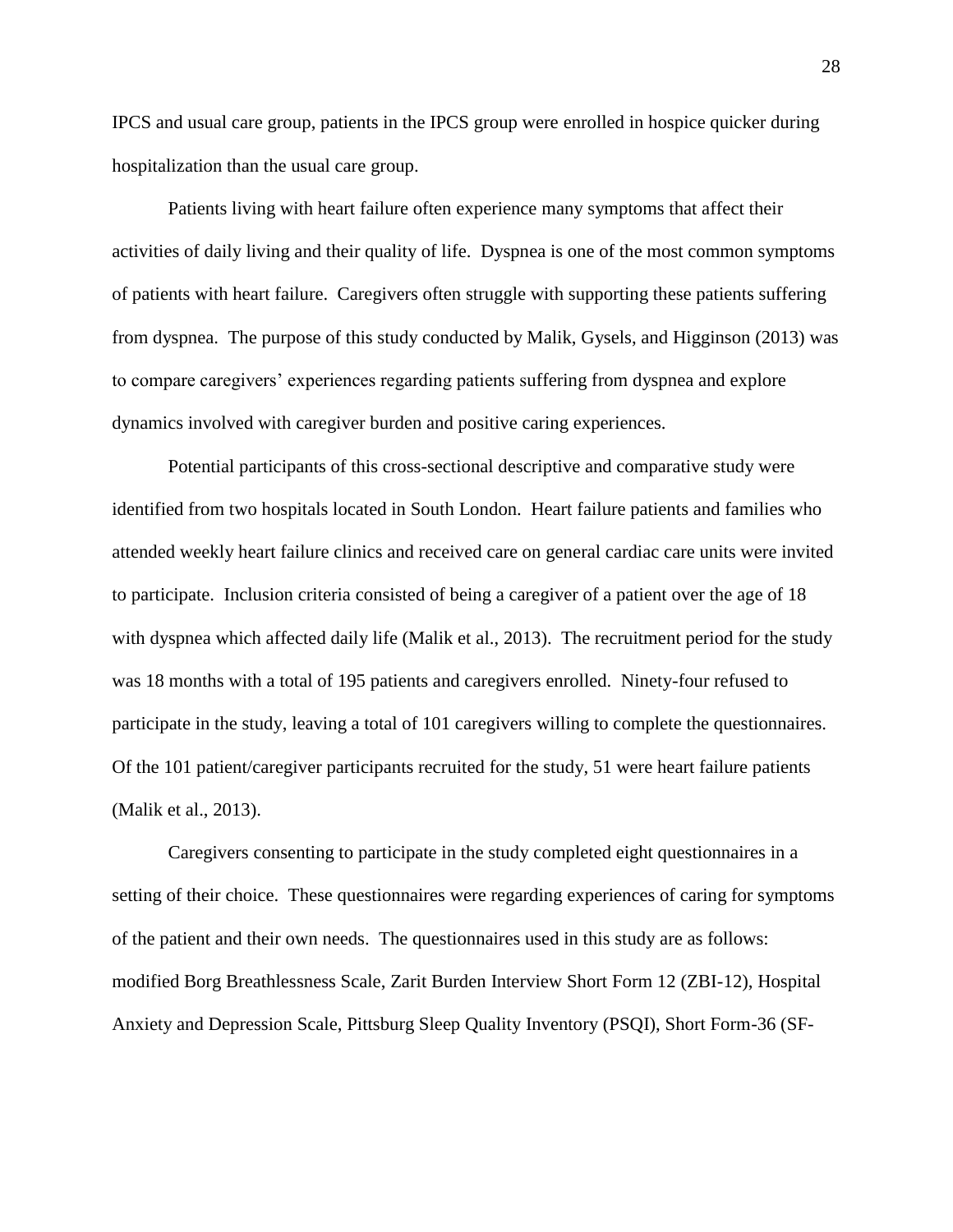36), Brief COPE instrument, Palliative Care Outcome Scale-Symptom (POS-S), and the Palliative Care Outcome Scale-Core (POS-C) (Malik et al., 2013).

Patients' caregivers reported symptoms of fatigue and dyspnea in over 90% of cases. Caregivers of heart failure patients also reported the need for additional assistance in activities of daily living, such as transfers and going up stairs (Malik et al., 2013).

Many caregivers reported severe caregiver burden, with 19% of heart failure caregivers and about 20% of total caregivers, stating they felt stressed about caring for their family member and keeping up with other responsibilities (Malik et al., 2013). In addition to stress related burden, heart failure caregivers also reported suffering from mild to severe (74%) sleep disturbances. Caregivers also reported symptoms of anxiety and depression, with anxiety scores showing higher than depression scores (Malik et al., 2013). When asked about coping with anxiety and depression, caregivers reported eight different coping strategies. Acceptance was shown to be the most common coping strategy with over 90% of heart failure caregivers utilizing this strategy. Overall, this study found that those caring for patients with dyspnea or shortness of breath reported more burden and greater levels of unmet needs (Malik et al., 2013). The authors noted that due to the duration of heart failure, the caregiver's isolation and exhaustion may increase, resulting in increased burden and restrictions in life.

Malik et al. (2013) noted that heart failure caregivers reported several needs and burdens which were not being fulfilled. Additionally, they surmised from past evidence that just as the patient needs support for their illness, caregivers need physical and emotional support as well. Services should be available for caregivers, providing additional interventions for patient and self-support. Even with the lack of support reported by caregivers, very few heart failure patients, and subsequently their caregivers, receive palliative care. The authors concluded that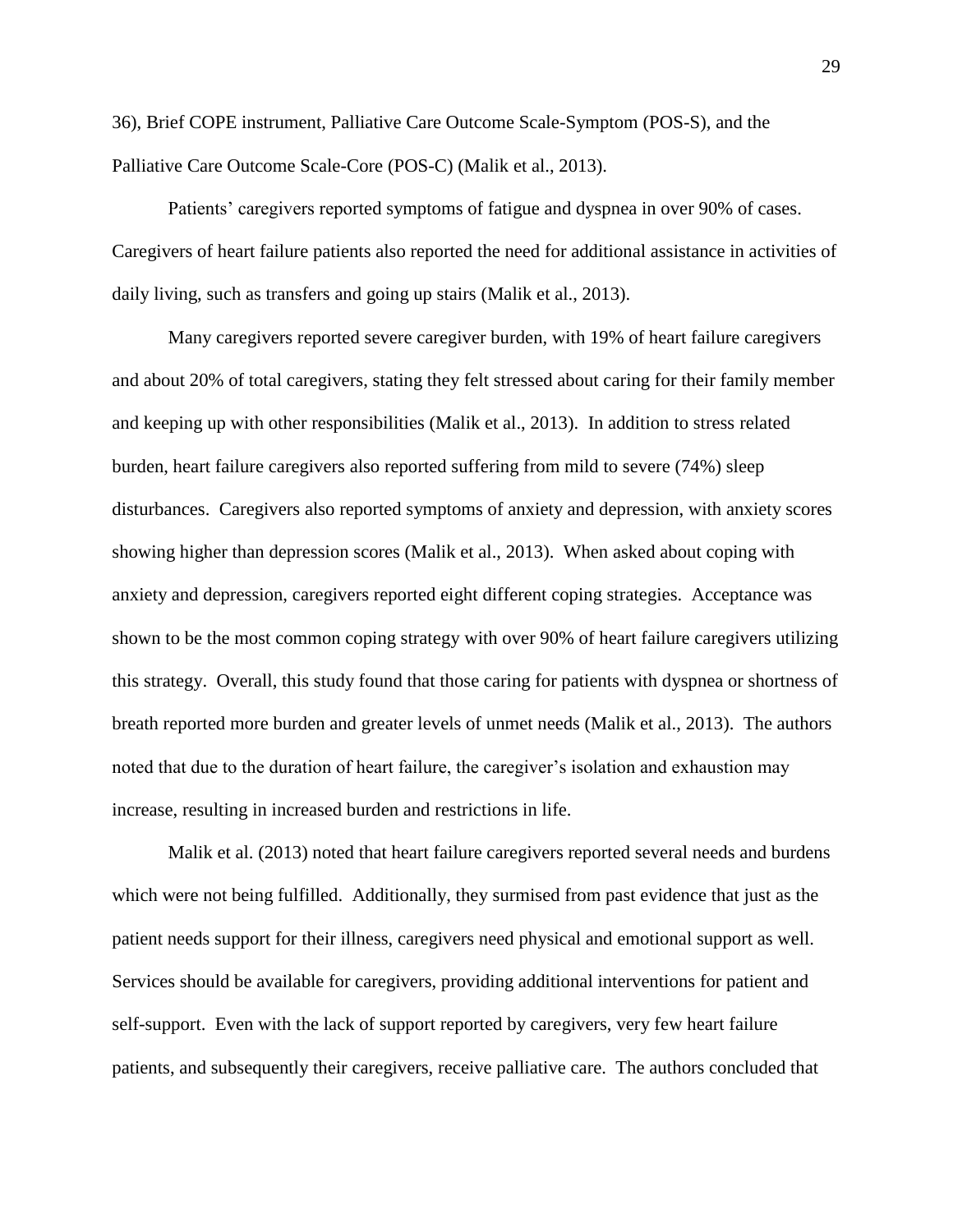palliative care is often thought of being restricted to cancer patients, but palliative care services should be available according to symptom severity and patient and caregiver need, not just based on the diagnosis of the patient (Malik et al., 2013).

#### <span id="page-32-0"></span>**Summary of Findings**

Cortis and Williams (2007) investigated the care experiences of older adults diagnosed with heart failure. The purpose of the study was to obtain a better understanding of their palliative and supportive needs and determine possible interventions for these patients. Interviews with these patients demonstrated the struggles of living with heart failure in terms of symptoms, social issues, and ordinary living. Conclusions suggested a need to individualize services according to the palliative and supportive needs of the patient and identify areas of insufficient care in order to determine the appropriate interventions for the patient.

Casarett et al. (2008) conducted research to investigate if the use of inpatient palliative care services improved the quality of care from the patient's or family's point of view. This study's purpose was to determine whether or not utilizing inpatient palliative care services resulted in better patient outcomes. Domains of care investigated in this study included wellbeing, information and communication, emotional and spiritual support, management of symptoms, access to home care services, and care and access to benefits at the time of death. Conclusions indicated that patient outcomes were improved across all domains of care when inpatient palliative care services were utilized. The study also provided evidence supporting palliative care consultation earlier in the disease process.

Song et al. (2009) conducted research to determine if depressive symptoms increased the risk for rehospitalization in patients with preserved systolic function. Past research had shown that patients with depression and decreased systolic function were at higher risk for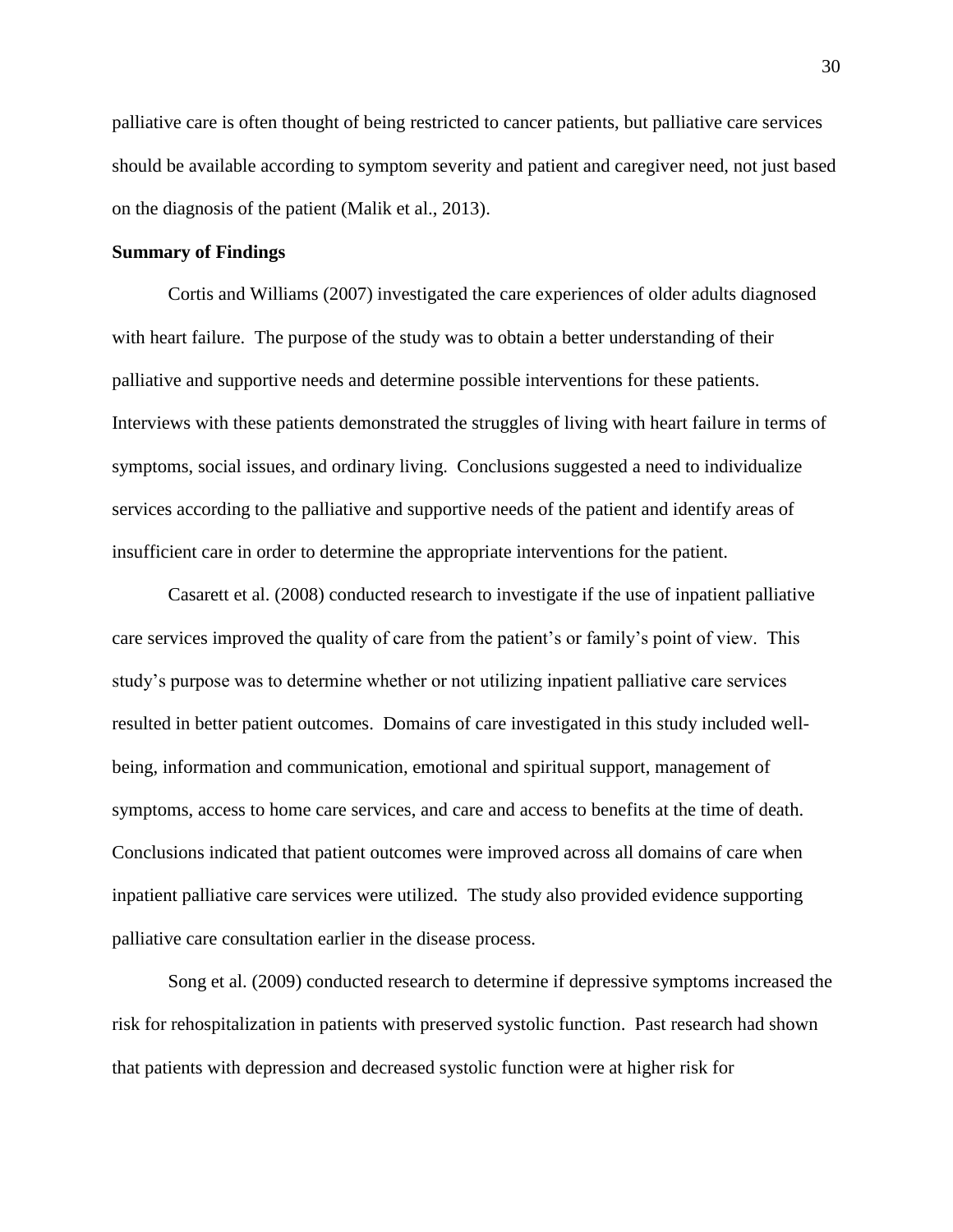rehospitalization due to heart failure, but very little was known about patients with preserved systolic function. Conclusions indicated that heart failure patients who had preserved systolic function and moderate to severe depressive symptoms were also at risk for rehospitalization from heart failure. The authors determined that nurses should be assessing these patients for signs of depression and refer to treatment if indicated.

The purpose of the study conducted by Park et al. (2008) was to explore coping, quality of life, and meaning of life in patients diagnosed with heart failure. The objectives of the study consisted of determining what, if any, coping strategies were being used to manage heart failure and determine if these coping strategies were related to meaning and quality of life. The authors concluded that coping was related to meaning of life and also contributed to an increased meaning of life. Life-meaning was found to be significant in these patients living with a chronic illness, such as heart failure. It was also found that coping was directly related to increased meaning of life over time.

The study by Bakan & Akyol (2008) was performed to investigate the effects of a Roy Adaptation Model focused intervention program on management of heart failure patients. Past research has suggested that the use of the Roy Adaptation Model has been useful in patients adapting to a chronic illness but research is lacking on the usefulness to heart failure patients. The authors concluded that the use of the Roy Adaptation Model as a framework for a heart failure follow-up program was effective, resulting in improvements of quality of life, social support, and exercise tolerance.

Bekelman et al. (2011) conducted a study to investigate how a palliative care program for heart failure patients should be structured. Past research exists regarding patients' experiences regarding palliative care and heart failure but is lacking in information on what needs are highest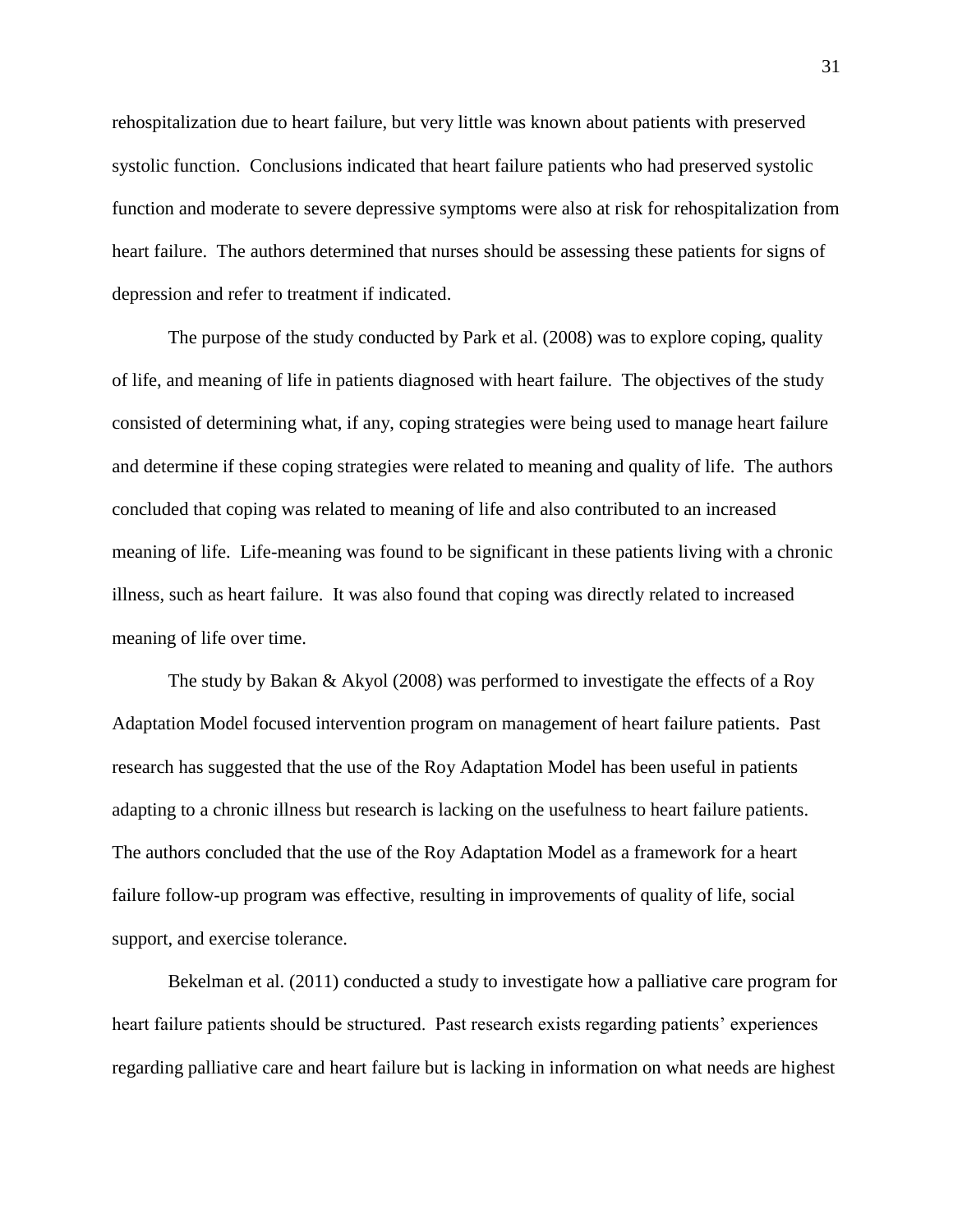priority and how the program should be structured. The purpose of this study was to determine what needs and concerns were deemed highest priority to heart failure patients and their families and also to determine when palliative care would be most useful for them. Conclusions from this study showed the patients and family supporting early palliative care intervention, especially with symptom management and psychological issues. A multidisciplinary team approach was preferred.

Gade et al. (2008) realized the use of palliative care in patients hospitalized with a chronic illness improves care and reduces cost, but research on the impact of palliative care on patient satisfaction, outcomes, and subsequent costs of care was lacking. The objective of this study was to measure the effect of an interdisciplinary palliative care service on patient satisfaction, clinical outcomes, and the cost of healthcare for six months post discharge. The authors concluded that the patients participating in the interdisciplinary palliative care service reported better satisfaction with their care, better communication with their care providers, and decreased total care costs after hospitalization. It was also discovered that if patients were readmitted for any reason, admissions to the ICU on readmission were less in patients participating in palliative care services.

The study by Malik et al. (2013) was done to compare caregivers' experiences regarding patients suffering from dyspnea and explore dynamics involved with caregiver burden and positive caring experiences. Palliative care was often seen as a service reserved for cancer patients, regardless of the symptoms experienced with other chronic illnesses. Dyspnea was one of the most common, stressful symptoms in patients with advanced chronic disease and caregivers were expected more than ever to support these patients at home. The authors concluded caregivers felt the patients' needs were not being fulfilled. Caregivers of heart failure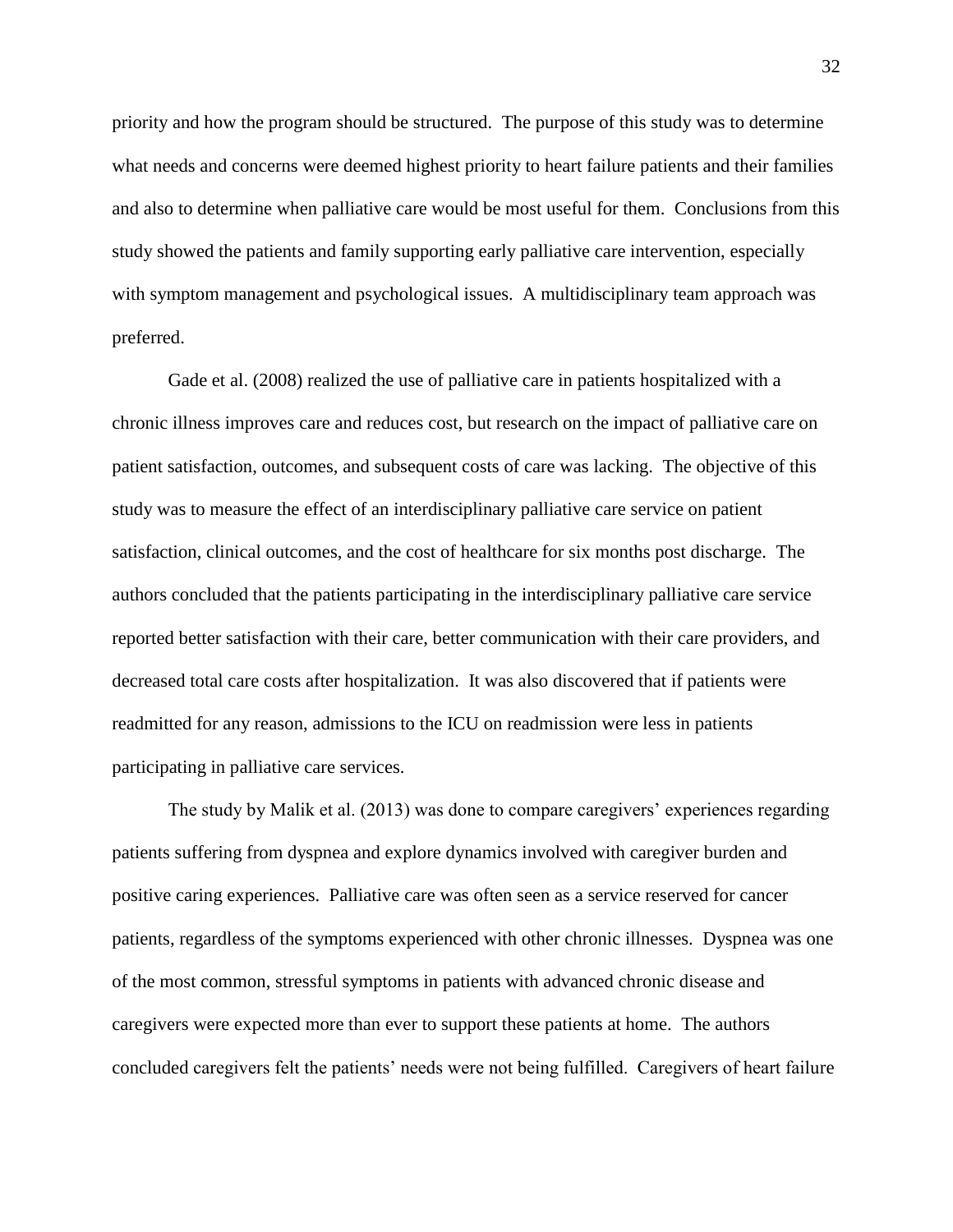patients reported several needs and burdens of the patients were not being met. Caregivers of these heart failure patients also needed physical and emotional support, which was not being provided. The authors determined that palliative care services should be available according to symptom severity and patient and caregiver need, not just based on the diagnosis of the patient.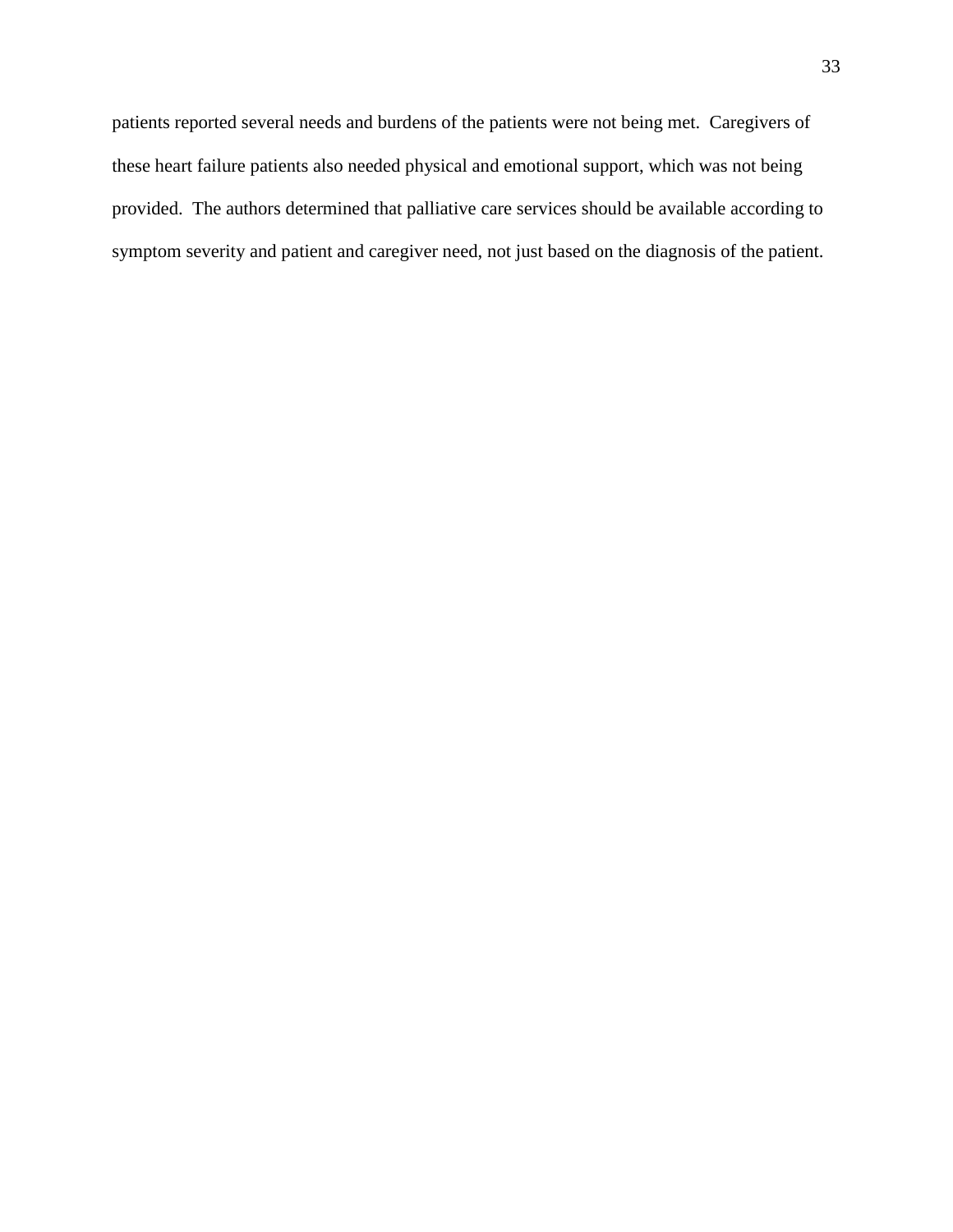#### **Chapter III**

#### **Methodology**

### <span id="page-36-1"></span><span id="page-36-0"></span>**Introduction**

Heart failure patients often experience many bothersome sequelae as a result of their chronic disease. Heart failure patients endure symptoms, such as shortness of breath and depression, which often lead to a decline in functionality and inability to care for oneself. These patients also require frequent physician follow-ups. As a result of the patient's decline, family members or other types of caregivers often experience burden and stress in supporting the patient with daily needs. These issues tend to overload the patient and family, resulting in the need for rehospitalization. The purposes of this descriptive, quantitative study are to determine if the use of a palliative care program in heart failure patients would aid in the prevention of hospital readmissions and to develop an evidence-based palliative care intervention (program) based on the first section of the study. This study is a systematic replication of Bakan and Akyol's (2007) study, utilizing the Minnesota Living with Heart Failure Questionnaire® (MLWHFQ) to determine quality of life and symptom burden in heart failure patients. This chapter contains research questions; the setting, population, sample; methods of data collection; and methods of data analysis pertaining to this study. Information concerning protection of human subjects is also included in this chapter.

#### <span id="page-36-2"></span>**Research Question**

Would utilizing an evidence-based palliative care program decrease hospital readmissions in heart failure patients?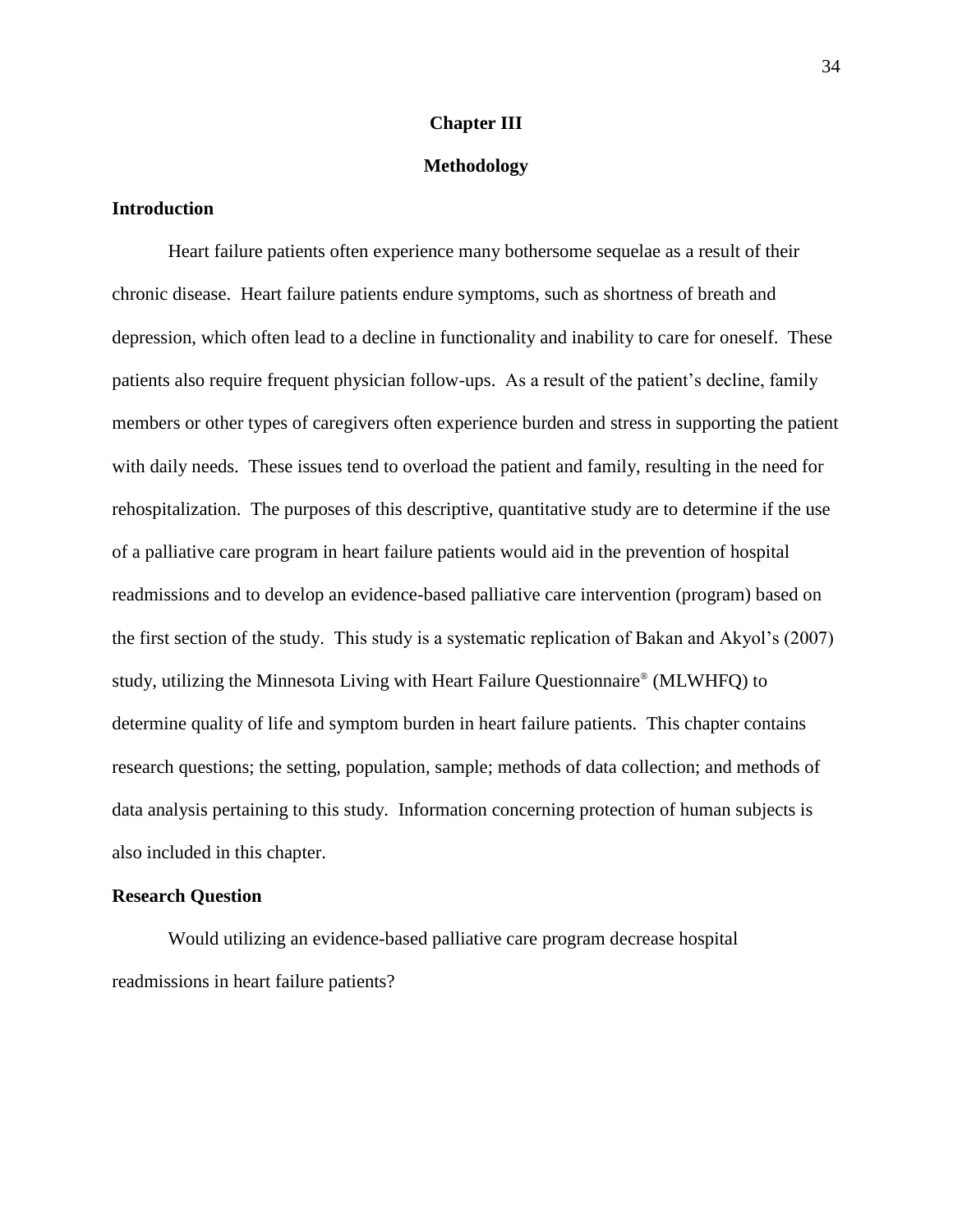#### <span id="page-37-0"></span>**Setting, Population, Sample**

This study will take place in Vincennes, Indiana. Participants will be recruited from a regional acute care hospital. Inclusion criteria will include: (a) age of 40 and older, (b) admitting diagnosis of heart failure, (c) documented past medical history of heart failure, and (d) ability to communicate verbally. A total of 50 patients will be recruited over a six month time frame. Phase I data collection will be completed within the initial six month time frame. Phase II data collection (post palliative care intervention) will be completed after six months of palliative care treatment.

#### <span id="page-37-1"></span>**Protection of Human Subjects**

A research study proposal will be presented to the Ball State University Institutional Review Board and also to the participating regional hospital's Institutional Review Board (IRB) for approval. The institution's right to refuse and voluntary participation will be explained to the Hospital IRB. Potential recruits for participation in the study will be informed both verbally and in writing regarding the purpose of this study. The total anticipated time commitment required by the study will be explained to potential participants. If a patient chooses to participate in the study, written informed consent will be obtained by the researcher. If the patient is unable to sign, written informed consent will be obtained from the patient's Power of Attorney (POA) in the presence of the patient.

Each study participant will receive an envelope containing information about the study. The contents of the envelope will include an explanation and purpose of the study, potential risks and benefits to study participation, and a consent form. Participants will be informed that they will not be compensated for their participation in the study and have the right to withdraw from the study at any time without consequence. The Health Insurance Portability and Accountability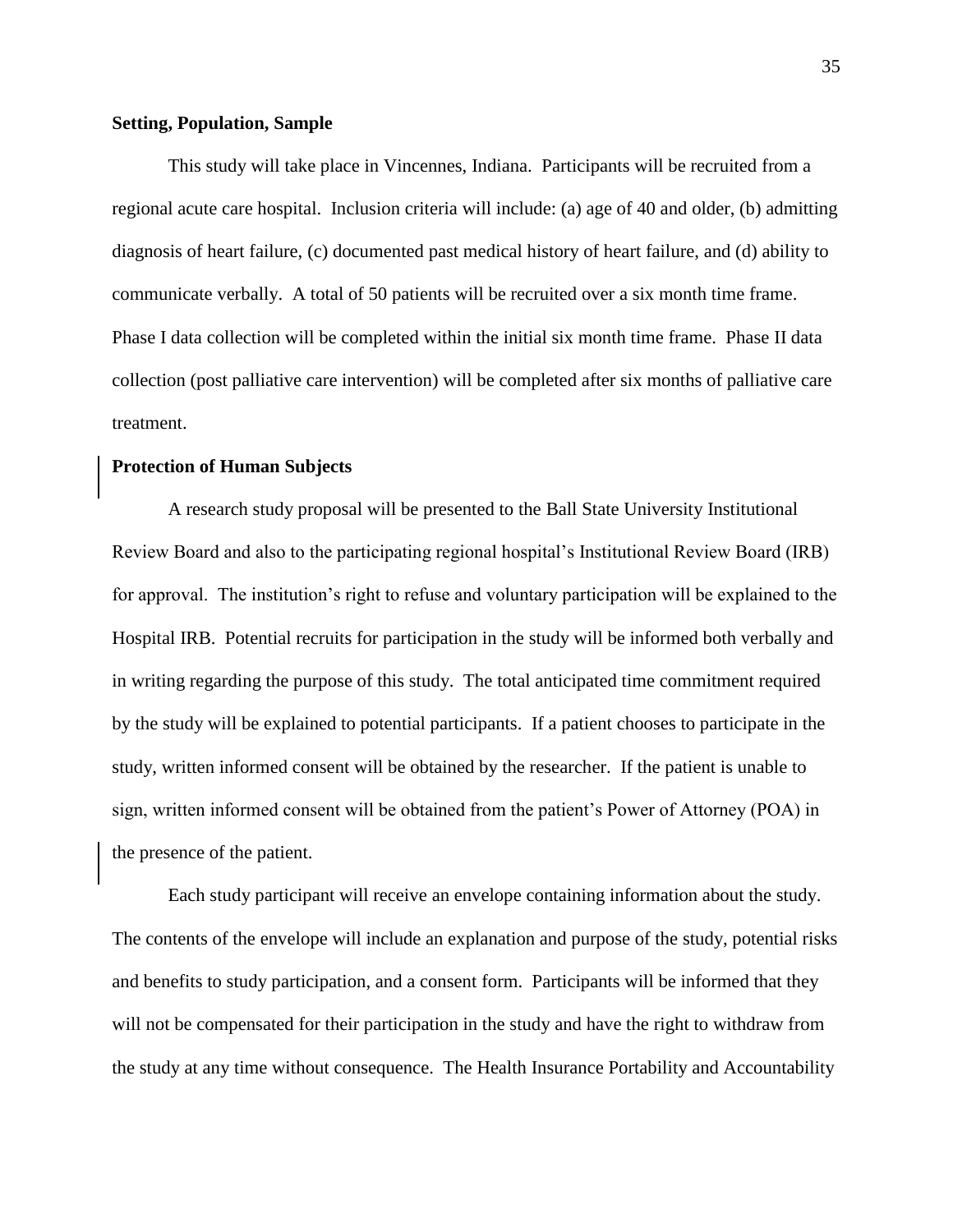Act (HIPAA) will be rigorously followed in an effort to protect participant privacy and confidentiality throughout the study. All data collected will remain anonymous. There are no identified risks to the participants in this study at this time. The benefit to the patient would include the potential for learning about ways to manage and cope with their chronic heart failure.

#### <span id="page-38-0"></span>**Procedures**

As described above, there will be two phases to this study, phase I (pre-intervention phase) and phase II (post-intervention phase). The principal investigator will identify patients admitted with heart failure at the regional acute care hospital. Patients who are identified with a 'first time' diagnosis of heart failure will not be eligible to participate in the study. During participant recruitment, the principal investigator will explain individually to each participant: the purpose of the study, the study's objectives, and the risks and benefits of study participation. The investigator will explain how confidentiality for participants will be maintained throughout the study. Once the researcher feels the participant thoroughly understands their rights and role regarding the study, eligibility criteria will be confirmed and the researcher will obtain written informed consent. The principal investigator will then identify a time that is best for participant for the researcher to return and collect data for the study. The study participant will be given an opportunity to participate in the final portion of the study related to the development of the palliative care program developed from the initial findings of this study. Participation in the palliative care program will be considered phase II of the study.

#### <span id="page-38-1"></span>**Method of Data Collection**

In phase I of the research study, each study participant will be given the Minnesota Living with Heart Failure Questionnaire® (MLWHFQ). The questionnaire will be explained to the participant in its entirety. Each participant's understanding of how to take the questionnaire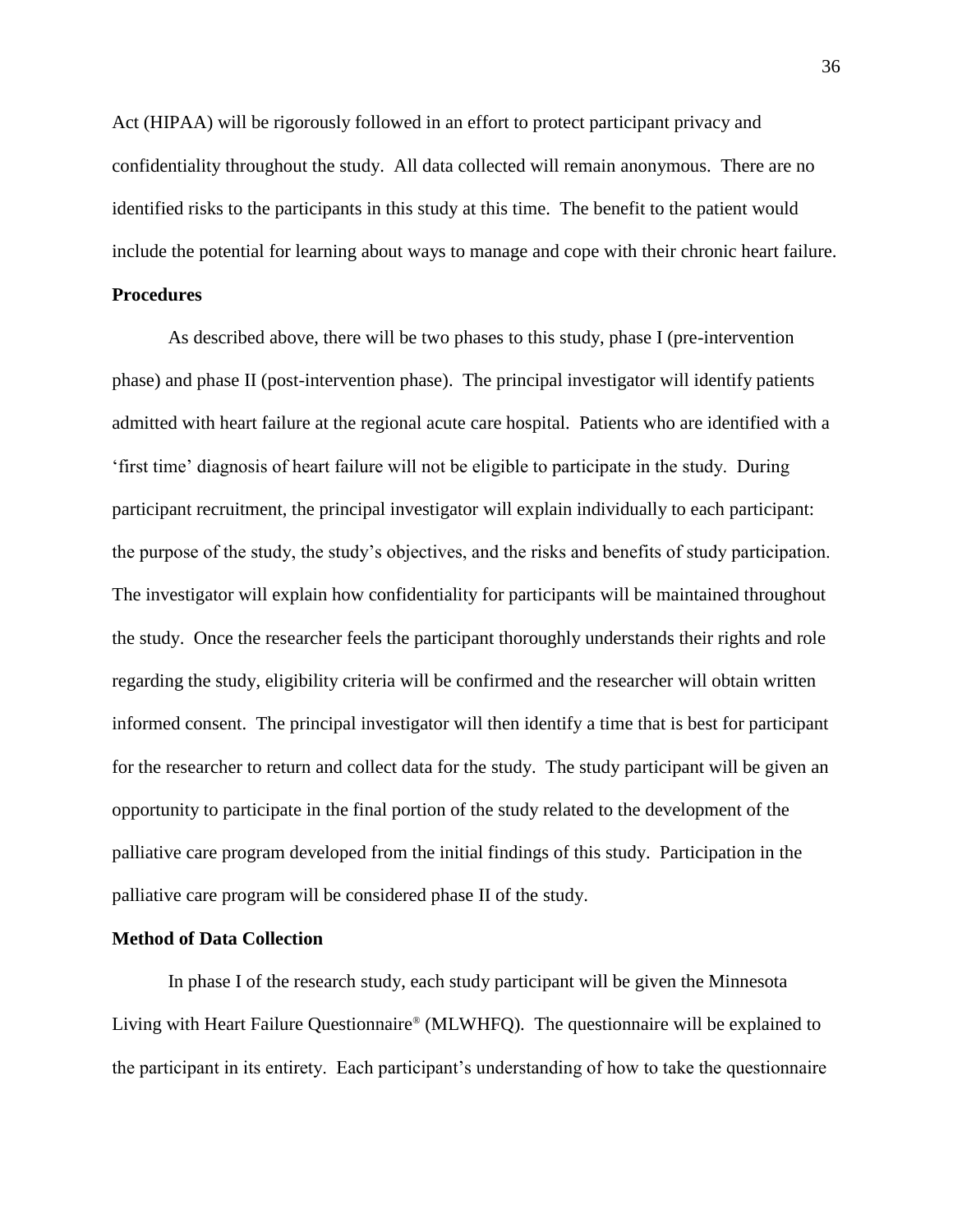will be assessed using Teach-back methodology. The participant's ability to "teach-back" the instructions to the principle investigator will ensure accurate answers to the questions listed on the questionnaire. The participants will be given 24 hours to complete the questionnaire. The principal investigator will schedule a time that is convenient for the participant to collect the completed questionnaire. Demographic information will also be collected during the initial meeting. Demographic information will include: participants' sex; age; length of time with their diagnosed heart failure; if they live alone; and if they have assistance and support as needed. The participants will also be asked if they are currently using any assistive or supportive services.

Data will be collected on 50 participants over a six month time frame. Participants wishing to participate in the palliative care program developed from the results of phase I will be again be given the Minnesota Living with Heart Failure Questionnaire® (MLWHFQ) after six months of palliative care therapy. Phase II data collection will occur in the participant's home. The principal investigator will schedule a time to visit with the research participant. The Minnesota Living with Heart Failure Questionnaire® (MLWHFQ) will be distributed to the participant's home by the primary researcher and the completed questionnaires will be picked up 24 hours later.

The questions included on the Minnesota Living with Heart Failure Questionnaire® (MLWHRQ) are as follows:

Did your heart failure prevent you from living as you wanted during the past month (4 weeks) by:

- 1. causing swelling in your ankles or legs?
- 2. making you sit or lie down to rest during the day?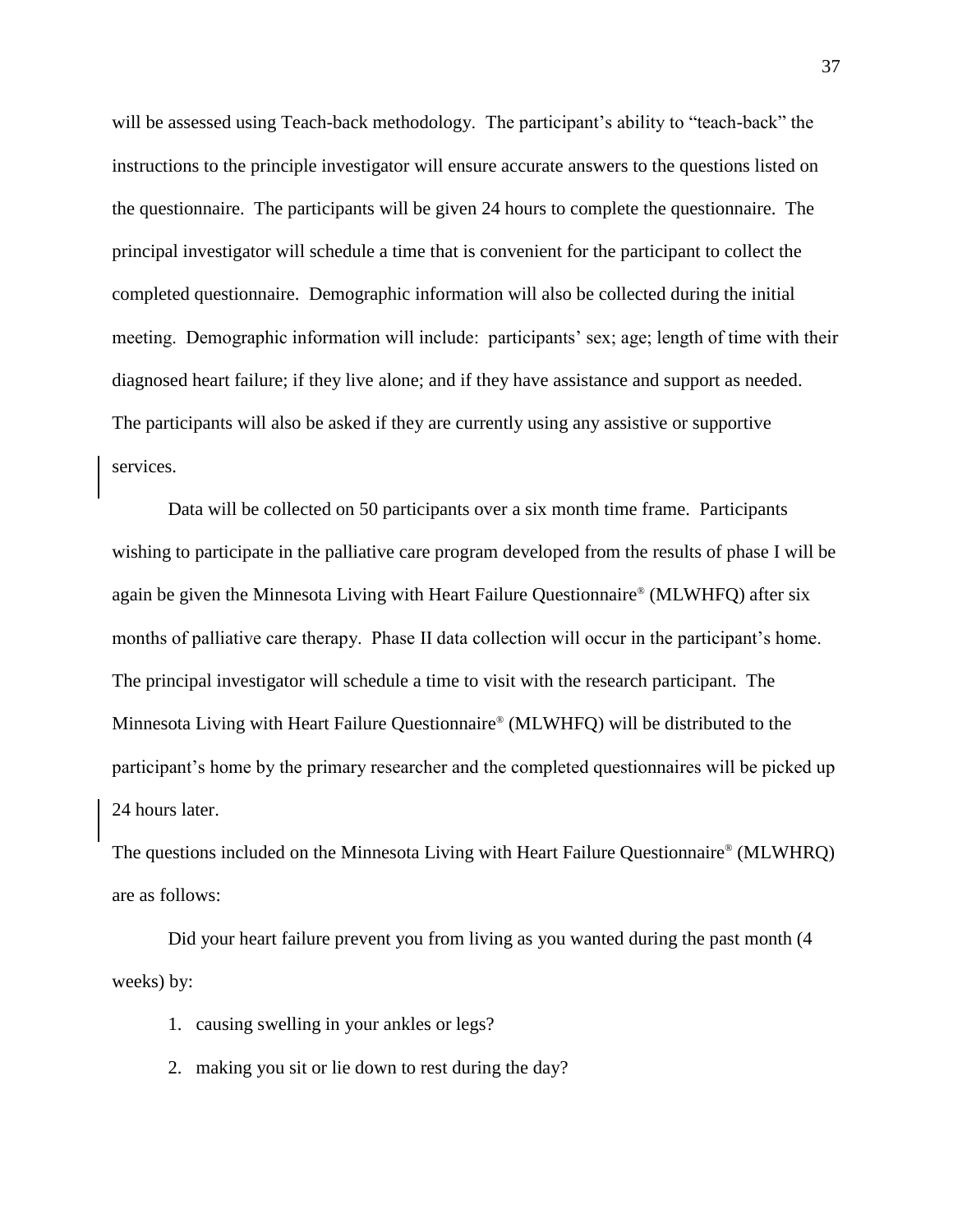- 3. making your walking about or climbing stairs difficult?
- 4. making your working around the house or yard difficult?
- 5. making your going places away from home difficult?
- 6. making your sleeping well at night difficult?
- 7. making your relating to or doing things with your friends or family difficult?
- 8. making your working to earn a living difficult?
- 9. making your recreational pastimes, sports, or hobbies difficult?
- 10. making your sexual activities difficult?
- 11. making you eat less of the foods you like?
- 12. making you short of breath?
- 13. making you tired, fatigued, or low on energy?
- 14. making you stay in a hospital?
- 15. costing you money for medical care?
- 16. giving you side effects from treatments?
- 17. making you feel you are a burden to your family or friends?
- 18. making you feel a loss of self-control in your life?
- 19. making you worry?
- 20. making it difficult for you to concentrate or remember things?
- 21. making you feel depressed?

#### <span id="page-40-0"></span>**Method of Data Analysis**

During phase I, the questionnaires will be collected after 24 hours. Each of the 21 questions on the questionnaire will be examined and the Likert scale response will be recorded for each question from each research participant. The six-point (0-5) Likert scale responses are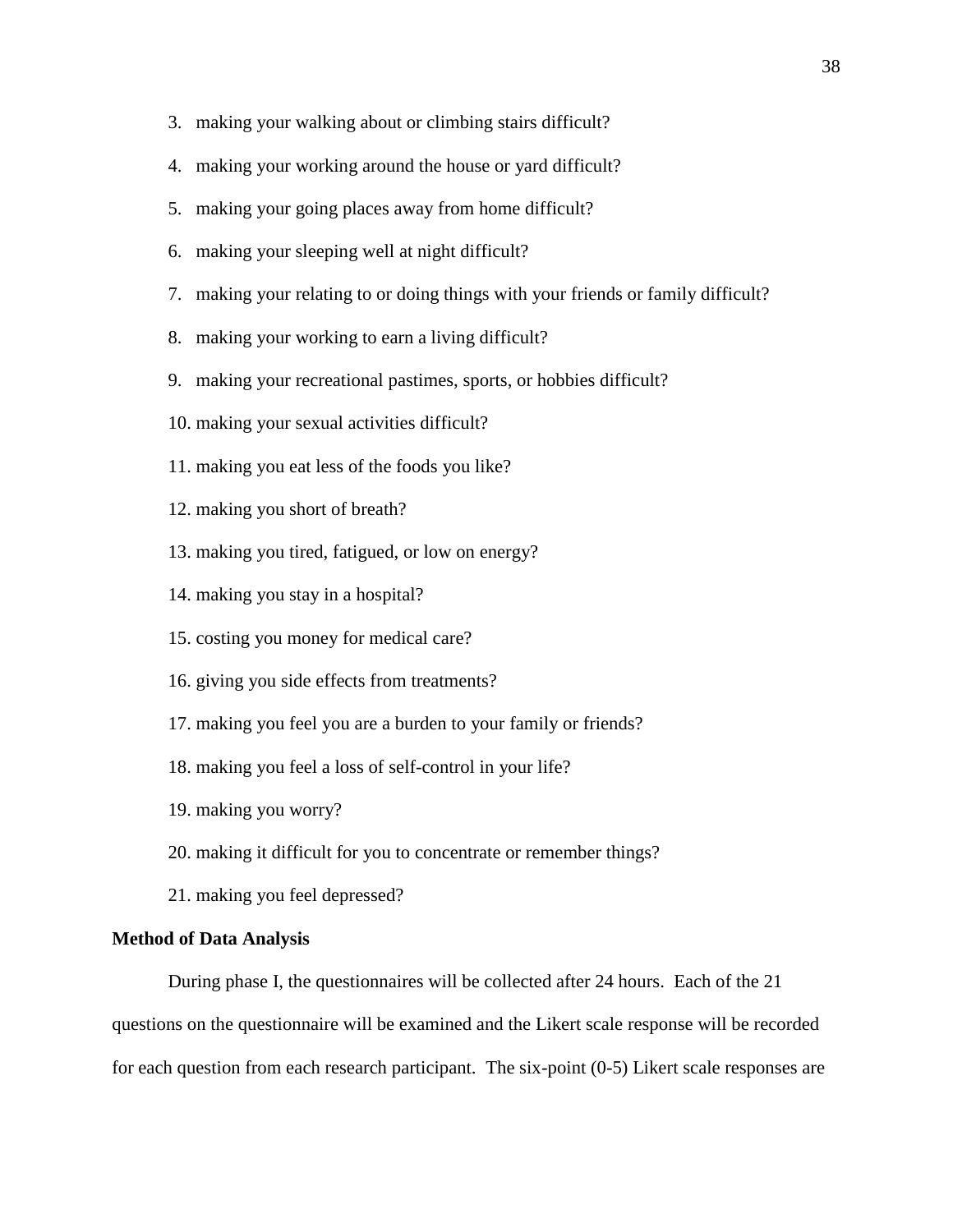as follows: 0 being no, 1 being very little, and continuing through with 5 being very much. Each individual questionnaire score will be totaled with lower scores indicating better quality of life and symptom management. Combined totals for each question on the questionnaire will be obtained and recorded for an overall depiction of quality of life and symptom management among the participant population. The individual scores on the questionnaires will be compared to the demographic data obtained from each research participant. This data will be analyzed to identify possible themes among quality of life, symptom management, participant age, participant sex, and perceived support from the participant. Areas with higher scores on the questionnaire will be identified as possible opportunities for improvement and the palliative care program will initially focus on improving these areas. The questionnaire results for phase II will be analyzed in the same fashion as phase I. Results from phase II of the study will determine whether the palliative care program was effective in symptom management and preventing hospital readmissions

#### <span id="page-41-0"></span>**Summary**

A descriptive, quantitative study design will be used as framework for this study. The goals of quantitative research are to define, trial, and investigate cause-and-effect relationships among different variables. Participants will be asked questions regarding quality of life and symptom management in coping with their heart failure.

The purpose of this descriptive, quantitative study is to determine if the use of a palliative care program in heart failure patients would aid in the prevention of hospital readmissions and to develop an evidence-based palliative care program based on the study findings. This study is a systematic replication of the Bakan and Akyol's (2007) study, utilizing the Minnesota Living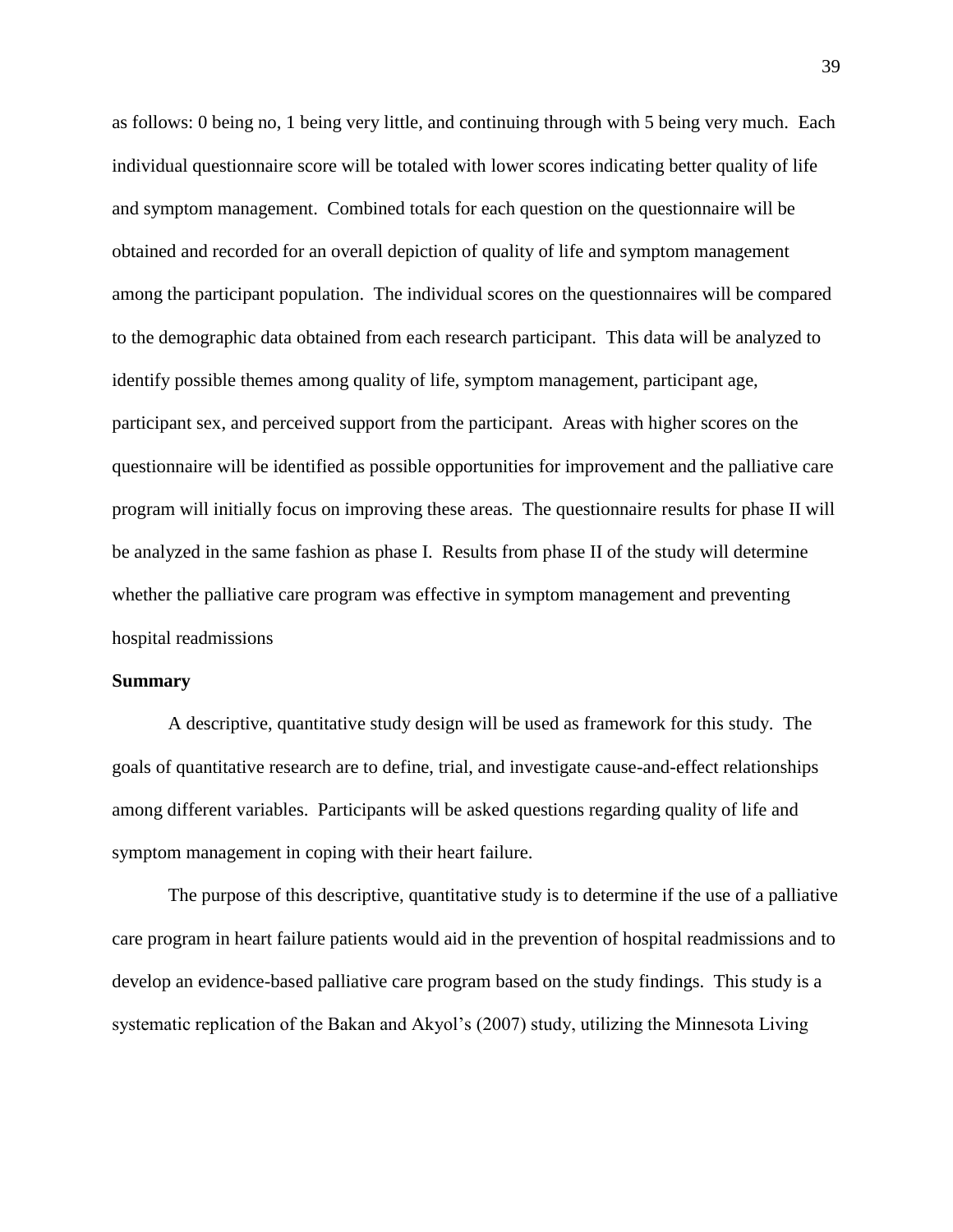with Heart Failure Questionnaire® (MLWHFQ) to determine quality of life and symptom burden in heart failure patients.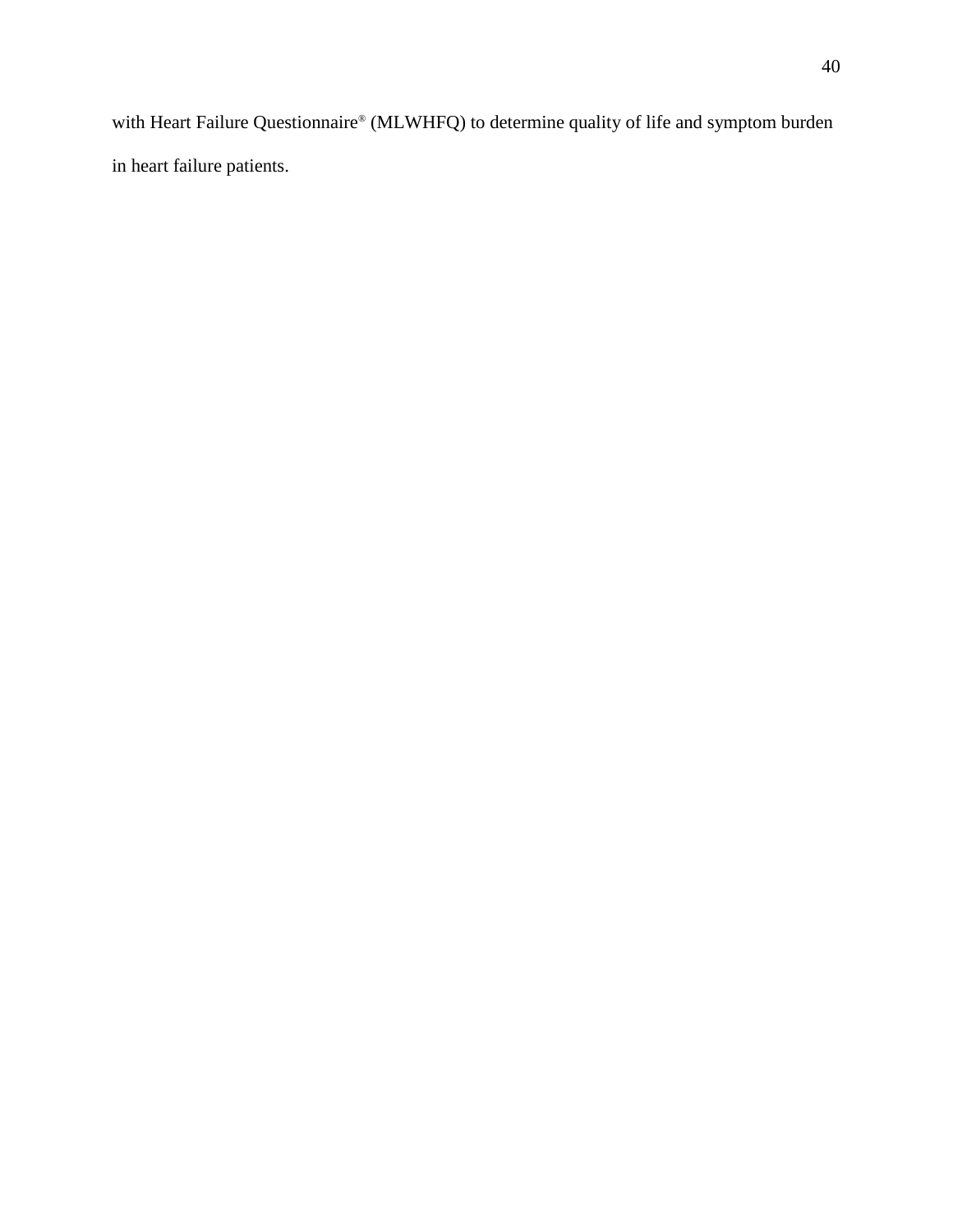#### **References**

- <span id="page-43-0"></span>Bakan, G., & Akyol, A. (2008). Theory-guided interventions for adaptation to heart failure. *Journal of Advanced Nursing*, *61*(6), 596-608. doi:10.1111/j.1365-2648.2007.04489.x
- Bekelman, D. B., Nowels, C. T., Retrum, J. H., Allen, L. A., Shakar, S., Hutt, E., & ... Kutner, J. S. (2011). Giving voice to patients' and family caregivers' needs in chronic heart failure: Implications for palliative care programs. *Journal of Palliative Medicine*, *14*(12), 1317- 1324. doi:10.1089/jpm.2011.
- Burns, N., & Grove, S. K. (2009). *The practice of nursing research: Appraisal, synthesis, and generation of evidence* (6th ed.). St. Louis, MO: Saunders Elsevier.
- Casarett, D., Pickard, A., Bailey, F. A., Ritchie, C., Furman, C., Rosenfeld, K.,...Shea, J. A. (2008). Do palliative consultations improve patient outcomes? *Journal of the American Geriatrics Society, 56*(4), 593-599. doi:10.1111,j.1532-5412.2007.01610.x
- Centers for Disease Control and Prevention. (2013, July 26). *Heart failure fact sheet* [Fact sheet]. Retrieved from [http://www.cdc.gov/dhdsp/data\\_statistics/fact\\_sheets/fs\\_heart\\_failure.htm](http://www.cdc.gov/dhdsp/data_statistics/fact_sheets/fs_heart_failure.htm)
- Cortis, J. D., & Williams, A. (2007). Palliative and supportive needs of older adults with heart failure. *International Nursing Review, 54*, 263-270. doi:10.1111/j.1466-7657.2007.00558.x
- Esposito, D., Bagchi, A. D., Verdier, J. M., Bencio, D. S., & Kim, M. S. (2009). Medicaid beneficiaries with congestive heart failure: Association of medication adherence with healthcare use and costs. *The American Journal of Managed Care, 15*(7), 437-445. <http://www.ajmc.com/>
- Gade, G., Venohr, I., Conner, D., McGrady, K., Beane, J., Richardson, R., & ... Penna, R. (2008). Impact of an inpatient palliative care team: a randomized controlled trial. *Journal of Palliative Medicine*, *11*(2), 180-190. doi:10.1089/jpm.2007.0055
- Garin, O., Ferrer, M., Pont, A., Rue, M., Kotzeva, A., Wiklund, I., . . . Alonso, J. (2009). Disease-specific health-related quality of life questionnaires for heart failure: A systematic review with meta-analyses. *Quality of Life Research, 18,* 71-85. doi:10.1007/s11136-008-9416-4
- Goodlin, S. J. (2009). Palliative care in congestive heart failure. *Journal of the American College of Cardiology, 54*(5), 386-396. doi:10.1016/j.jacc.2009.02.078
- Granger, B. B., Sandelowski, M., Tahshjain, H., Swedberg, K., & Ekman, I. (2009). A qualitative descriptive study of the work of adherence to a chronic heart failure regimen. *Journal of Cardiovascular Nursing, 24*(4), 308-315. doi:10.1097/JCN.0b013e3181a4be30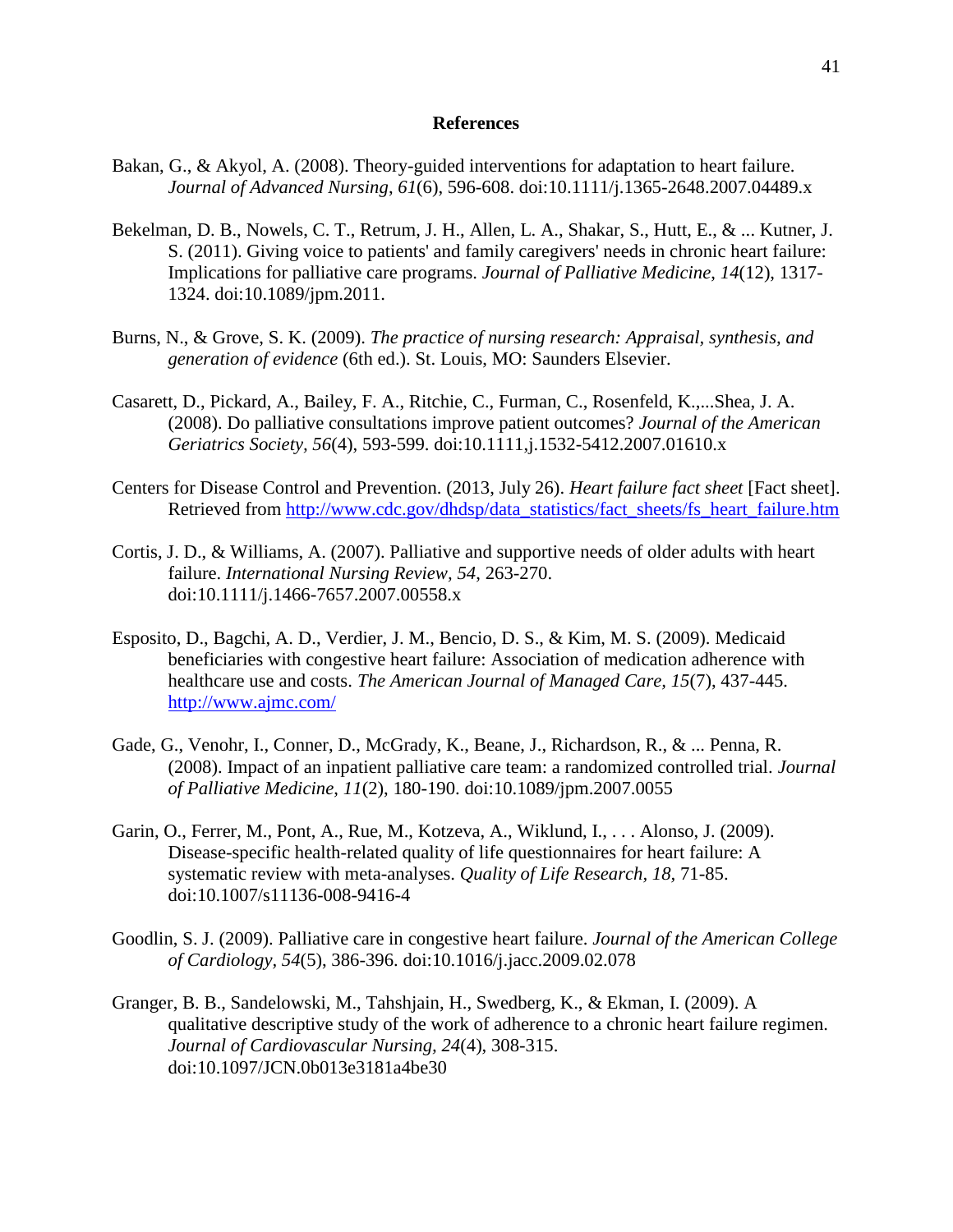- Heidenreich, P., Trogdon, J., Khavjou, O., Butler, J., Dracup, K., Ezekowitz, M., & ... Woo, Y. (2011). Forecasting the future of cardiovascular disease in the United States: A policy statement from the American Heart Association. *Circulation*, *123*(8), 933-944. doi:10.1161/CIR.0b013e31820a55f5
- Hines, P. A., Yu, K., & Randall, M. (2010). Preventing heart failure readmissions: Is your organization prepared? *Nursing Economics, 28*(2), 74-86. <http://www.nursingeconomics.net/cgi-bin/WebObjects/NECJournal.woa>
- Johnson, M. J., & Gadoud, A. (2011). Palliative care for people with chronic heart failure: When is it time? *Journal of Palliative Care, 27*(1), 37-42. <http://www.criugm.qc.ca/journalofpalliativecare/>
- Kim, S. M., & Han, H. (2013). Evidence-based strategies to reduce readmission in patients with heart failure. *Journal of Nurse Practitioners, 9*(4), 224-232. doi:10.1016/j.nurpra.2013.01.006
- Malik, F., Gysels, M., & Higginson, I. (2013). Living with breathlessness: A survey of caregivers of breathless patients with lung cancer or heart failure. *Palliative Medicine*, *27*(7), 647-656. doi:10.1177/0269216313488812
- Murphy, S. L., Xu, J. Q., Kochanek, M. A. (2013). Deaths: Final data for 2010. *National Vital Statistics Reports*, *61*(4).
- Park, C. L., Malone, M. R., Suresh, D. P., Bliss, D. D., & Rosen, R. I. (2008). Coping, meaning in life, and quality of life in congestive heart failure patients. *Quality Of Life Research*, *17*(1), 21-26. doi:10.1007/s11136-007-9279-0
- Pritchard, D. (2012). In Focus: Spotlight on the Centers for Medicare & Medicaid Services value-based purchasing program. *AORN Journal*, *95*(6), C10. doi:10.1016/S0001-2092(12)00498-X
- Proctor, E., Morrow-Howell, N., Li, H., & Dore, P. (2000). Adequacy of home care and hospital readmission for elderly congestive heart failure patients. *Health & Social Work*, *25*(2), 87-96. doi:10.1093/hsw/25.2.87
- Rabow, M., Dibble, S., Pantilat, S., & McPhee, S. (2004). The comprehensive care team: a controlled trial of outpatient palliative medicine consultation. *Archives of Internal Medicine*, *164*(1), 83-91. doi:10.1001/archinte.164.1.83
- Roger, V., Go, A., Lloyd-Jones, D., Benjamin, E., Berry, J., Borden, W., & ... Turner, M. (2012). Heart disease and stroke statistics-2012 update: A report from the American Heart Association. *Circulation*, *125*(1), e2-e220. doi: 10.1161/CIR.0b013e3182456d46